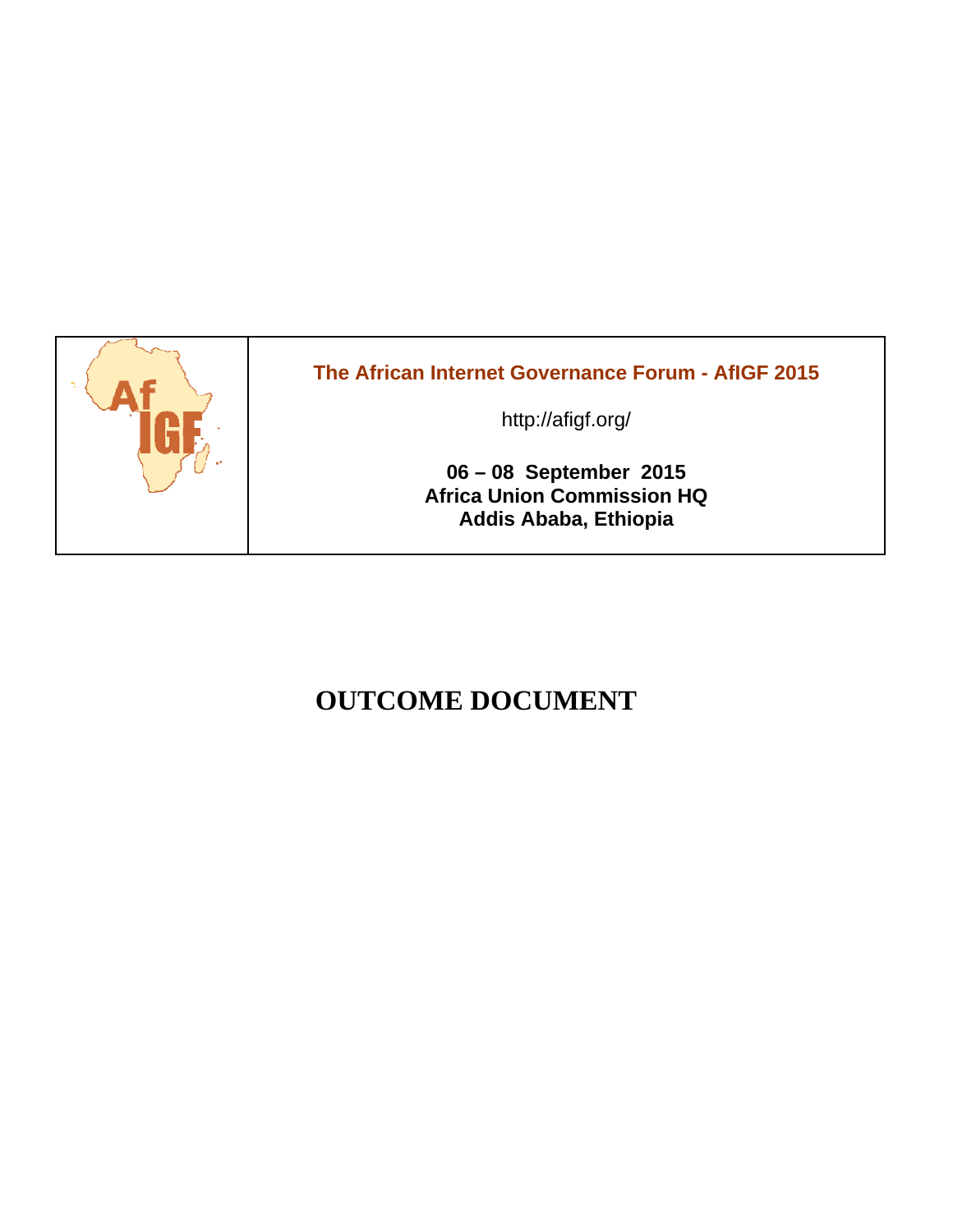# **Table of Contents**

| B. Public Access to Information & Knowledge in the context of the Sustainable |  |
|-------------------------------------------------------------------------------|--|
|                                                                               |  |
|                                                                               |  |
|                                                                               |  |
|                                                                               |  |
|                                                                               |  |
|                                                                               |  |
|                                                                               |  |
|                                                                               |  |
|                                                                               |  |
|                                                                               |  |
|                                                                               |  |
|                                                                               |  |
|                                                                               |  |
|                                                                               |  |
|                                                                               |  |
|                                                                               |  |
|                                                                               |  |
| A - THE AFRICAN VIRTUAL LIBRARY AND INFORMATION NETWORK (AVLIN)  20           |  |
| B-THE INTERNET AND HUMAN RIGHTS: ACCESS TO THE INTERNET IN                    |  |
|                                                                               |  |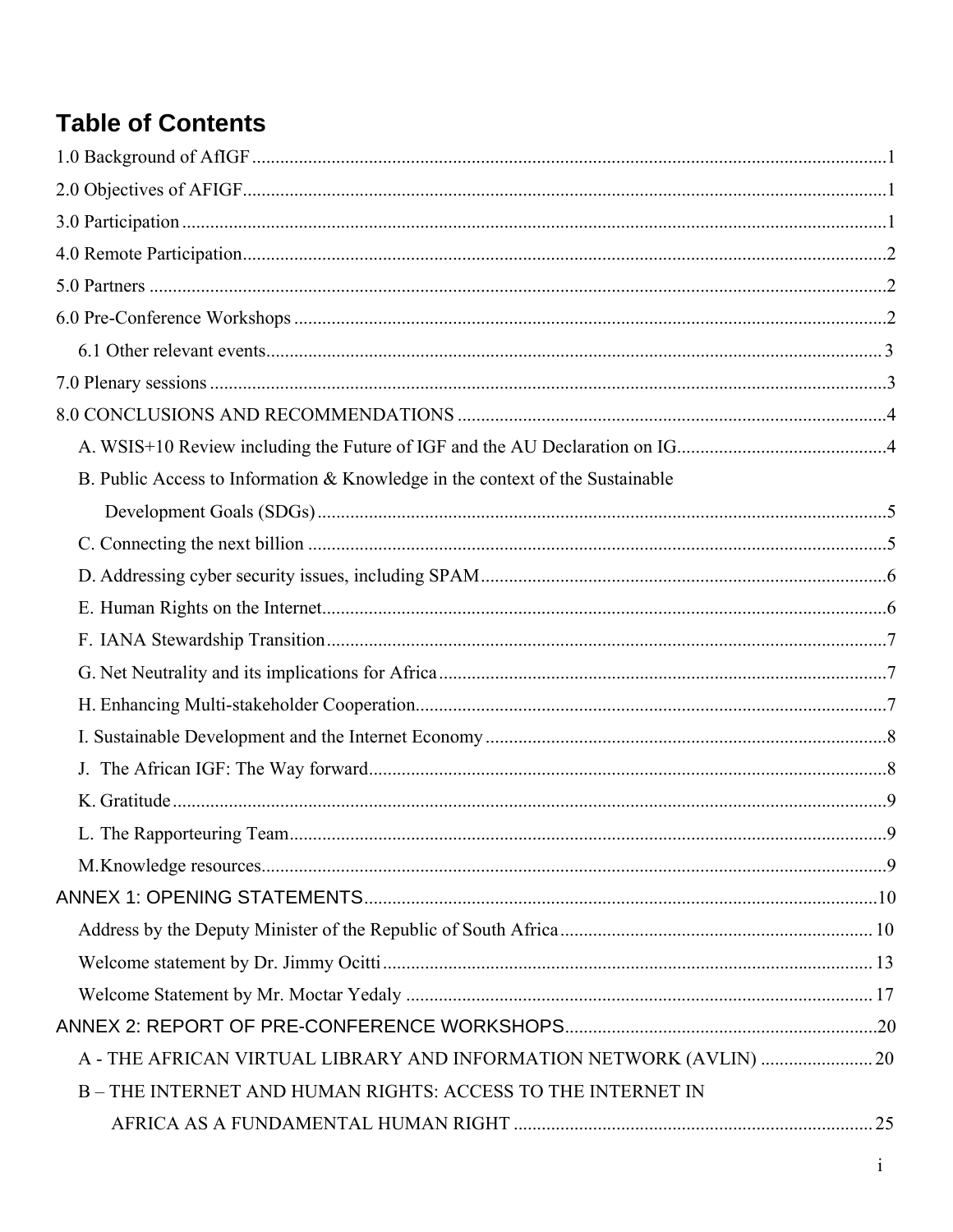| C - CAPACITY BUILDING NEEDS FOR INTERNET GOVERNANCE        |  |
|------------------------------------------------------------|--|
|                                                            |  |
|                                                            |  |
|                                                            |  |
|                                                            |  |
|                                                            |  |
| B-PUBLIC ACESS TO INFORMATION AND KNOWLEDGE IN THE CONTEXT |  |
|                                                            |  |
|                                                            |  |
|                                                            |  |
|                                                            |  |
|                                                            |  |
|                                                            |  |
|                                                            |  |
|                                                            |  |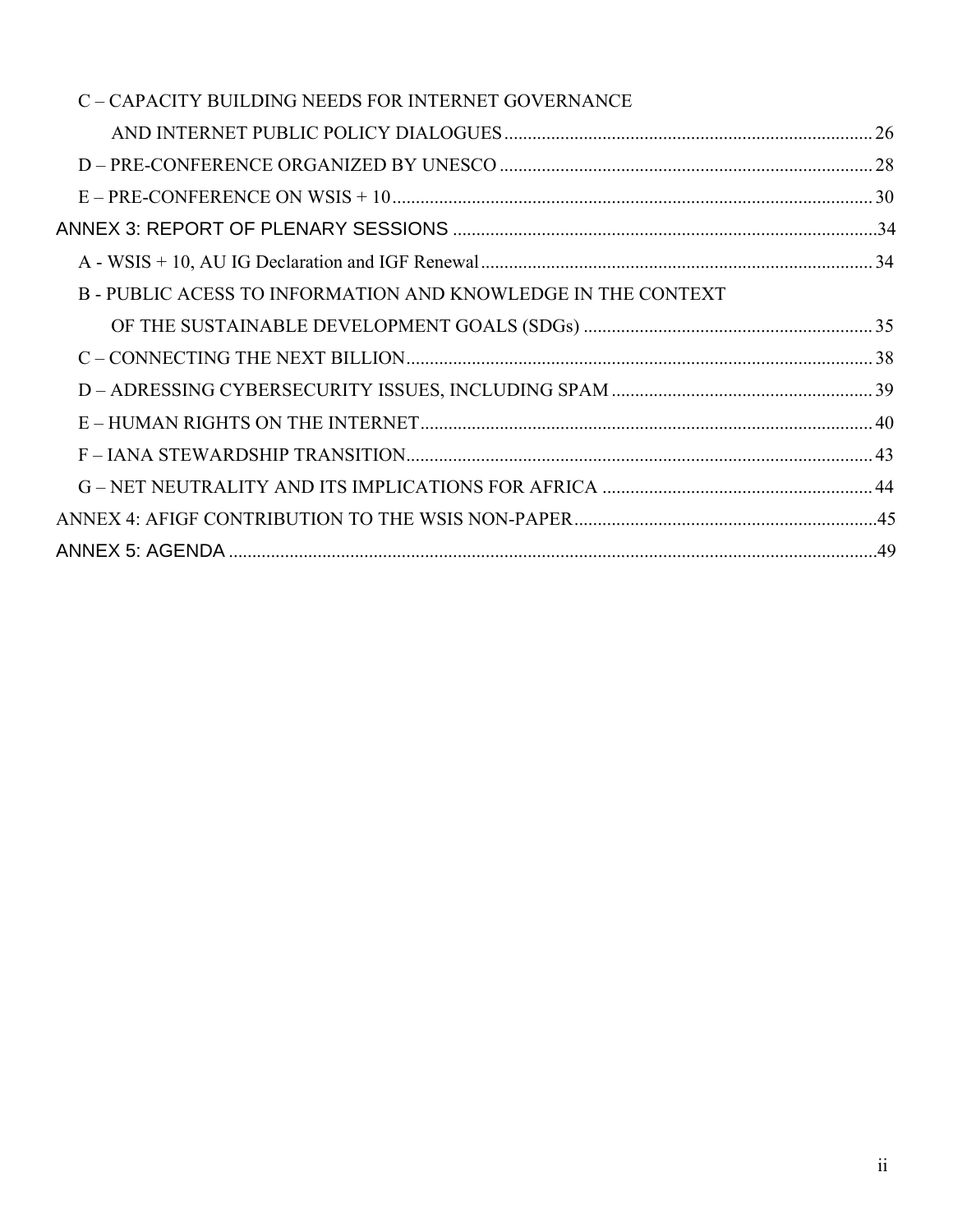## **1.0 Background of AfIGF**

The African Internet Governance Forum is Africa's multi stakeholder forum of Internet actors. With other Af\* (Af stars: AFRINIC, AFTLD, AFNOG, AFREN, African Internet Summit and Africa CERT), AfIGF carries the voices and efforts of the African continent to the global agenda, while ensuring that the benefits of a viable information society accrue to every African. It was formally launched in Nairobi, during the global Internet Governance Forum (IGF) in 2011.

The AfIGF Secretariat is jointly hosted by the African Union Commission (AUC) and the United Nations Economic Commission for Africa (ECA) in Addis Ababa, Ethiopia. The Forum's website is www.afigf.org. It currently runs social media outlets on Twitter and Facebook.

## **2.0 Objectives of AFIGF**

AfIGF aims to be a platform for an inclusive multilateral, multi-stakeholder and multilingual discussion on issues pertinent to the Internet in Africa in general and Internet Governance issues in particular. Specific objectives include:

- To increase awareness and build capacity on Internet Governance for African users to ensure that all stakeholders are well prepared for contribution and interaction.
- To ensure that the concerns of Africa are taken into account in the IGF process.
- To put in place a coordinated African process for dealing with Internet governance issues on the continent.
- To strengthen the multi-stakeholder dialogue model for Internet Governance in Africa through regional and national forums.
- To ensure a multi-stakeholder representation of all parts of the continent
- To ensure that all the countries are part of the regional processes and launch/strengthen their national processes.
- To facilitate national and regional exchanges and interactions between countries and regions in the continent.
- To facilitate the participation of African stakeholders in AfIGF and other appropriate regional and national Internet Governance Forums.
- To promote use of African languages in the cyberspace.

## **3.0 Participation**

Over 150 participants drawn from government, private sector, academia, research institutions, technical community, civil society organizations, media, and other stakeholders from over 41 countries attended the 4<sup>th</sup> African Internet Governance Forum (AfIGF2015) held from 06 to 08 September 2015 in Addis Ababa, Ethiopia.

AfIGF 2015 was officially opened by Hon. Prof. Hlengiwe Mkhize, Deputy Minister of Telecommunications and Postal Services of the Republic of South Africa. Welcome statements were delivered by Dr. Jimmy Ocitti, Director of the Public Information and Knowledge Management Division of ECA and Mr. Moctar Yedaly, Head of the Information Society Division of the AU. The opening statements are attached as annex 1.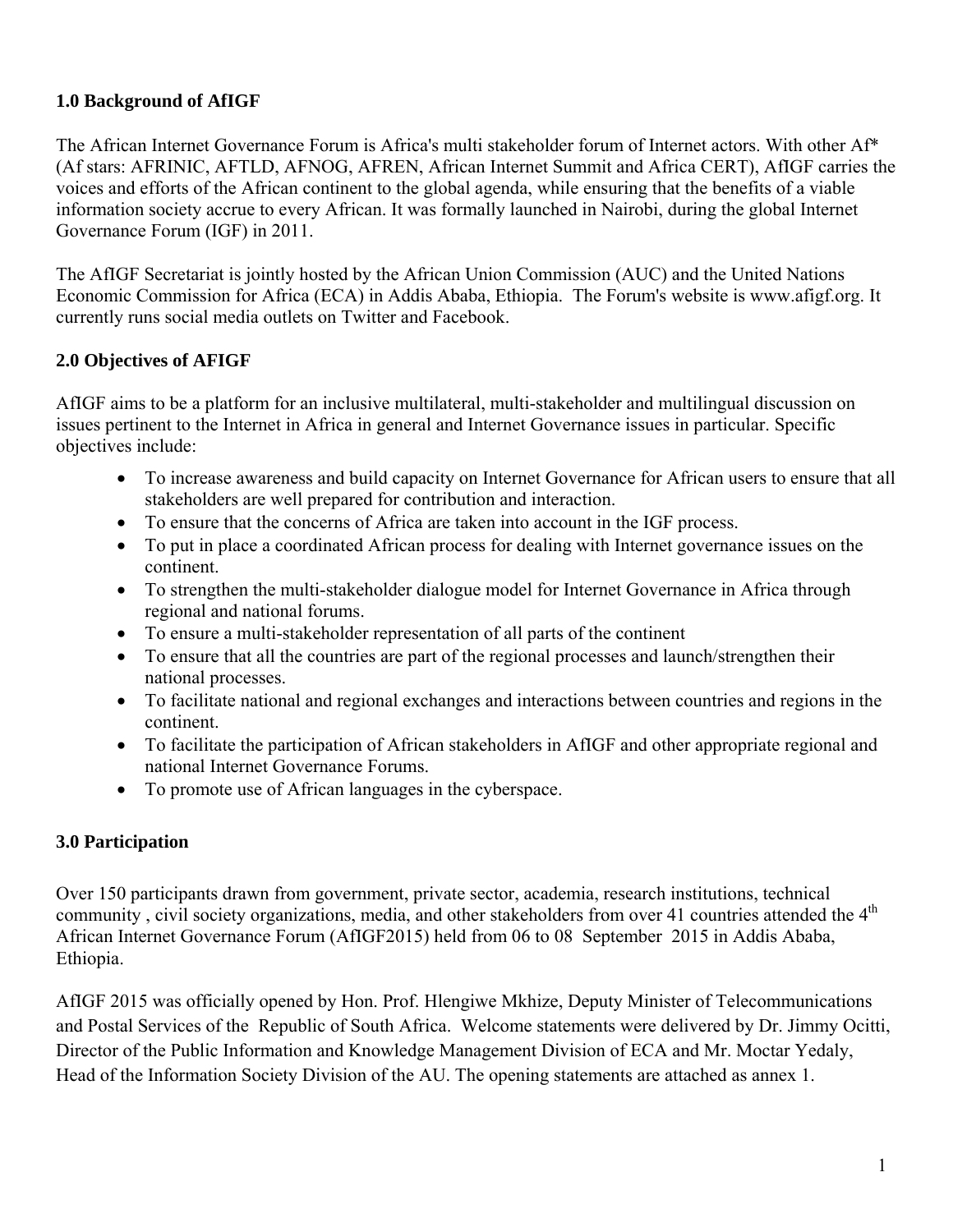The Masters of Ceremony of AfIGF 2015 were Mr. Adil Sulieman from AUC and Mr. Makane Faye from ECA.

## **4.0 Remote Participation**

AfIGF 2015 enabled remote participation from several parts of the world and used social media extensively during the meeting as follows:

- a. Livestream platform, with the support of Internet Society Africa Regional Office
- b. The NEPAD Agency sponsored three remote hubs at the University of Jos (Nigeria), ICTAG (The Gambia) and ISOC Uganda. . In addition there were about 30 remote participants.
- c. Twitter platform with support from AfIGF volunteers.
- d. Facebook run by the secretariat.
- e. Use of Skype for a remote panelist.

## **5.0 Partners**

The fourth African IGF was co-organized by the African Union Commission and the Economic Commission for Africa in cooperation with the NEPAD Agency and with support from:

- **ZA Central Registry**
- The Association for Progressive Communications (APC)
- The Internet Society
- ICANN
- UNESCO
- The Internet Governance Forum Support Association (IGFSA)
- AfriNIC

## **6.0 Pre-Conference Workshops**

Pre-conference workshops including an orientation session for all participants were organized on 06 September as follows:

- a. Orientation session organized by the secretariat with resource persons from APC, AUC, ECA, Kenya and Tunisia.
- b. WSIS + 10 organized by APC in cooperation with the Ministry of ICT of Egypt, AUC and KICTANET
- c. Access to Information and Knowledge The African Virtual Library & Information Network (AVLIN) organized by ECA
- d. The Internet and Human Rights: Access to the Internet in Africa as a fundamental human right organized by the NEPAD Agency
- e. Capacity building needs for IG and Internet public policy dialogues organized by the NEPAD Agency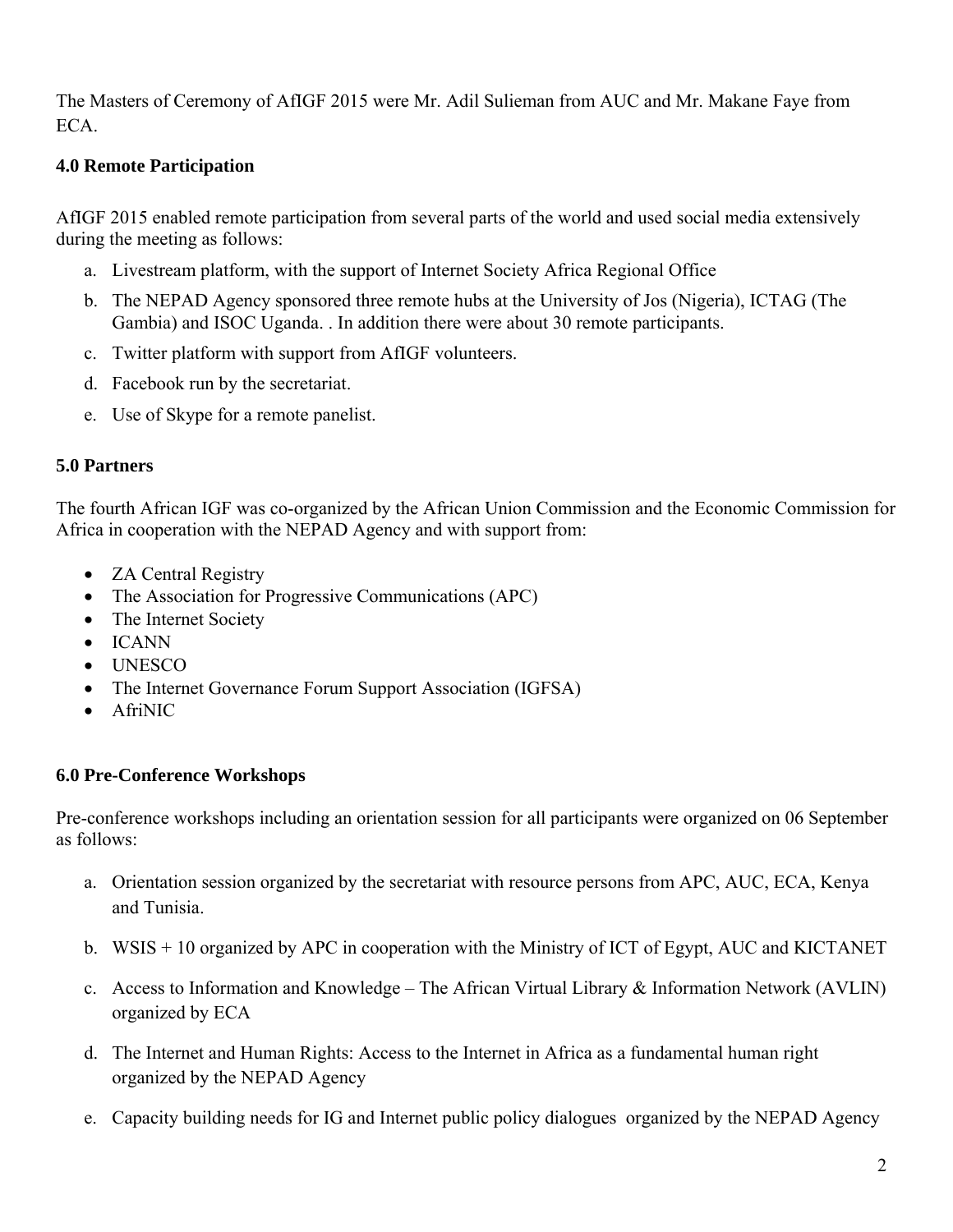f. UNESCO's Internet Study – Relevance to Human Rights online organized by UNESCO in cooperation with APC

Some of the conclusions and reports of the pre-conferences are attached in annex 2.

## **6.1 Other relevant events**

- a. The first Specialized Technical Committee on Communications and ICT was held from 31 August to 4 September at the AUC. The documents and reports are available at: http://ie.au.int/en/CCICT
- b. The 3<sup>rd</sup> edition of the African School on Internet Governance (AfriSIG) was organized prior to the African IGF from 02 to 05 September at the AUC together with a Gender and Internet Governance Exchange which ran parallel to AfriSIG.

## **7.0 Plenary sessions**

AfIGF plenary sessions run from 07 to 08 September using panel format with a moderator and 2 to 3 panelists for each session. The agenda is attached in annex 5. The list of sessions is below in chronological order.

a. Report from the sub-regional IGFs and from the pre-conference workshops

The Forum received reports and feedback related to on-going Internet Governance processes from:

- The Central African IGF
- East African IGF
- West African IGF
- Southern Africa IGF
- b. Conclusions and recommendations from pre-conference workshops were also presented as follows:
- WSIS issues, including the Future of IGF and the AU Declaration on IG
- Public Access to Information & Knowledge in the context of the SDGs
- Connecting the next billion
- Addressing cybersecurity issues, including SPAM
- Human Rights on the Internet
- IANA Stewardship Transition
- Net Neutrality and its implications for Africa
- Enhancing Multi-stakeholder Cooperation
- Sustainable Development and the Internet Economy
- The African IGF: The Way forward
- Presentation of the Recommendations and Conclusions of AfIGF2015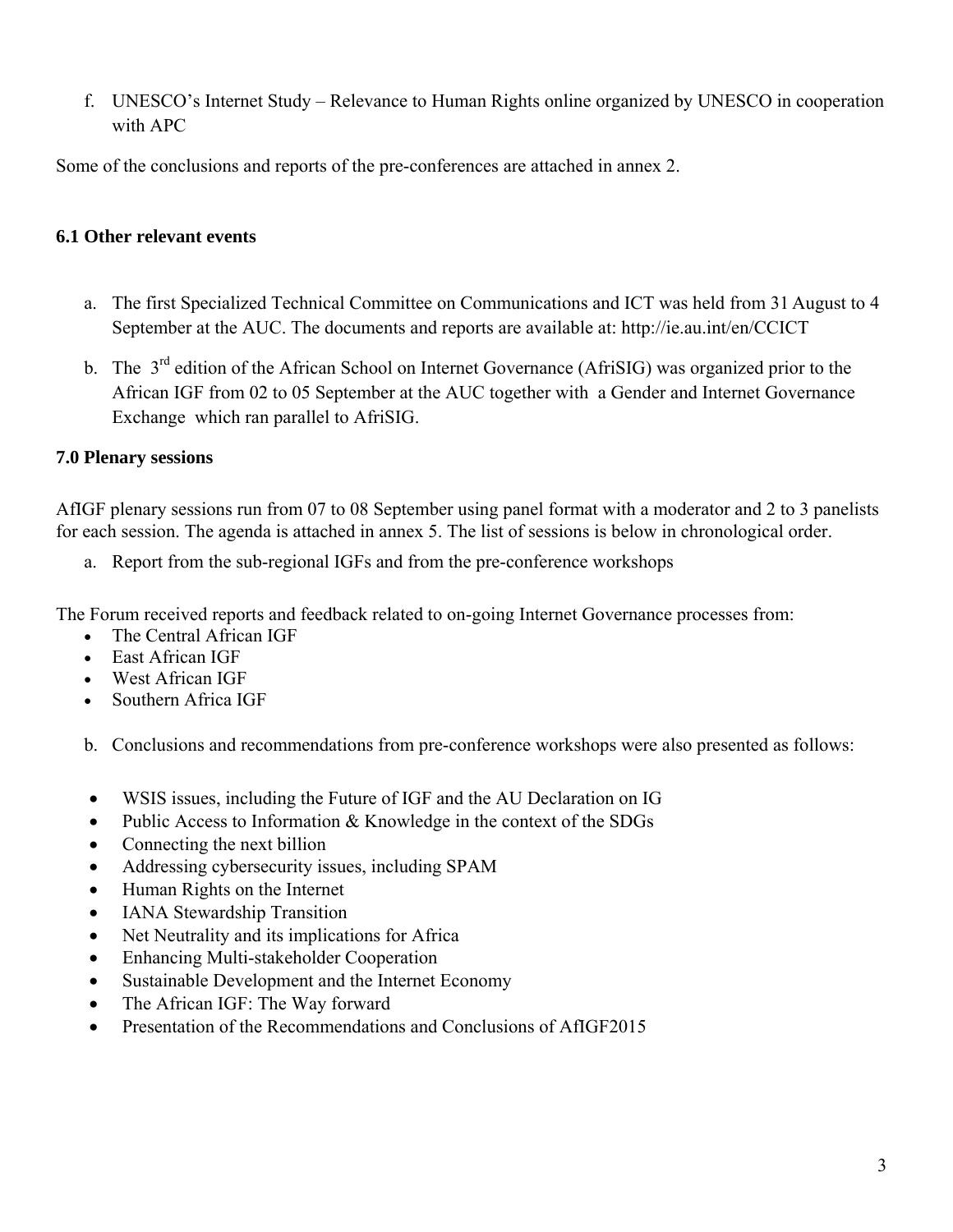## **8.0 CONCLUSIONS AND RECOMMENDATIONS**

Discussions that followed after the presentations allowed participants to arrive at a number of conclusions and key recommendations as follows. In addition full reports of some of the plenary sessions are attached in annex 3.

## **A. WSIS+10 Review including the Future of IGF and the AU Declaration on IG**

On the WSIS+10 review, participants noted the absence of an African position on the matter and developed an African contribution to the WSIS+10 non-paper of 2 September 2015, which will be forwarded to the facilitators.

Comments / recommendations were prepared for chapters on digital divide, ICT for development, Internet Governance & follow up and review. The AfIGF contribution to the WSIS+10 Non-Paper is attached as annex 4. Specific recommendations from the session are below:

- a. Encourage the African governments and all stakeholder to submit their comments on the UNGA non paper before the mid of September.
- b. Request AUC to circulate the AU declaration on Internet Governance to all member states so that they can reflect upon.
- c. Support the Internet Governance Forum as a place for non-binding dialogue and discussions that help shape Internet public policy and support a renewed mandate of the IGF for at least 5 years beyond 2015.
- d. Call upon the United Nations to renew the mandate of the IGF while increasing the resources of its Secretariat, and to allow its proceedings to evolve in order to produce best practice documents that can be used as a referral for public policy decisions, in line with the recommendations of the report of the UN Commission for Science and Technology for Development (CSTD) Working Group on Improvements to the IGF.
- e. Support the continuation of the CSTD and UN specialized agencies to follow up the WSIS reviews.
- f. Suggest the renewal of the national WSIS committees by African governments to follow up implementation at the national level.
- g. Encourage African governments to foster their participation in the African IGF and global IGF.
- h. Encourage participation of the African civil society together with other African relevant stakeholders in the global IGF.
- i. Mobilize participation of the African youth in African IGF and global IGF.
- j. Put in place national IGFs as part of the global and continental processes.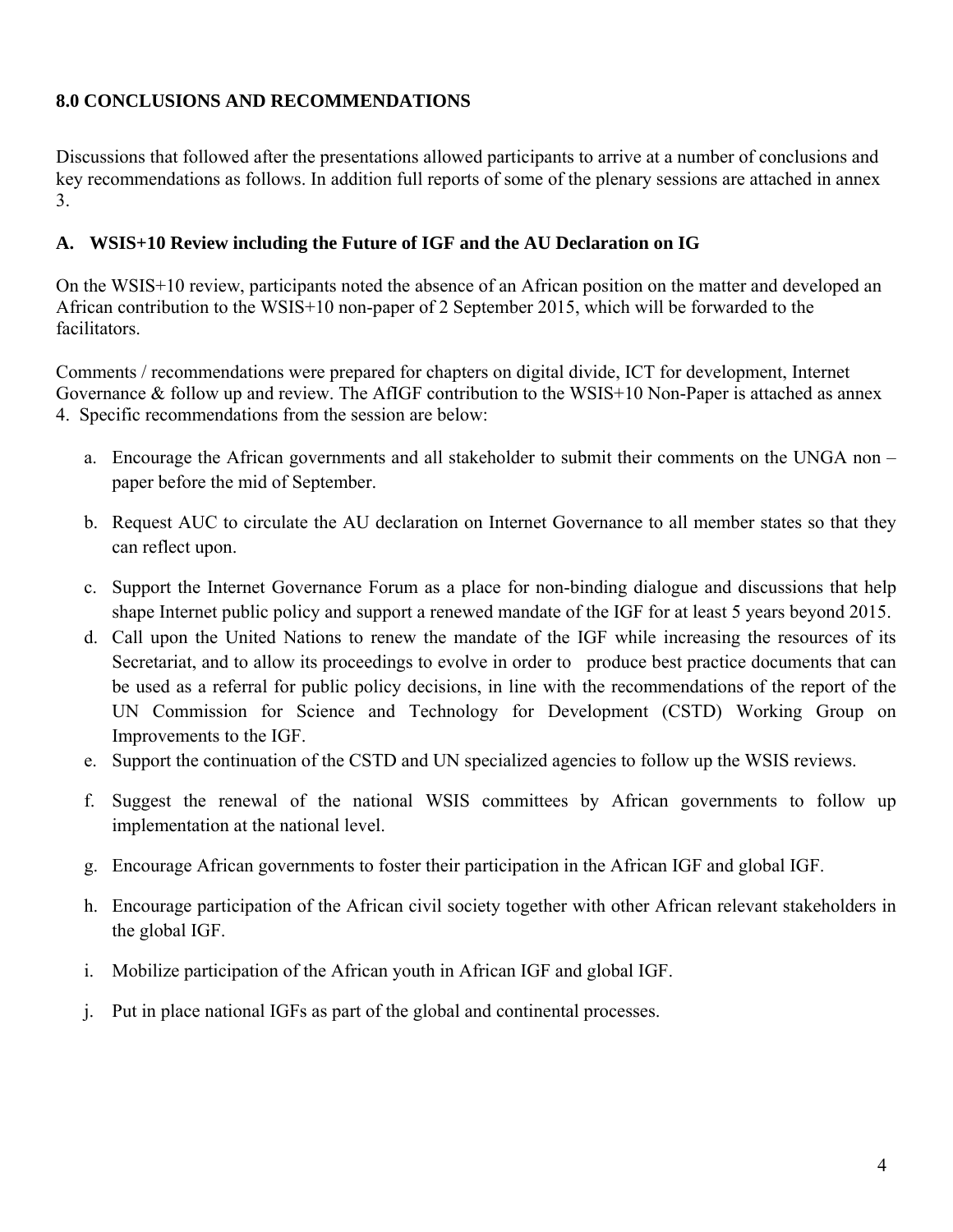### **B. Public Access to Information & Knowledge in the context of the Sustainable Development Goals (SDGs)**

The panel emphasized the need to address access to information as a key development issue. It noted that inequalities in access limit the effectiveness of ICTs in addressing social needs. The specific recommendations included the following:

- a. All countries should deal with access to information as a human right, in terms of: UN Universal Declaration of Human Rights (UNUDHR) Article 19 and the Charter of African and Peoples Rights Article 9
- b. National, regional and continental Internet Governance Forums should include Librarians, documentalists, archivists and information/knowledge specialists as key stakeholders in the process.
- c. There should be significant investment in public libraries to equip them with relevant ICT tools to ensure that they play a key role in promoting public access to information and support their development as drivers of access to knowledge
- d. Strengthen partnerships among ICT-led instituions, Libraries/documentation centres/archives, media and other organizations in building local digital content
- e. Partner with local and international IGF in building a community of practice that advocates for eradication of all forms of barriers to information access.
- f. Launch specific programmes for:
	- "Open data" on all type of information and knowledge with specific consideration to intellectual property rights and protection of personal data and online civil rights.
	- Access to information and knowledge for people with disabilities
- g. Build awareness on the need for digital inclusion and encourage information and knowledge sharing.
- h. Improve the enabling environment to address:
	- the use of universal funds to provide access for all
	- human resources challenges and capacity building issues
	- development of locally relevant content and applications

## **C. Connecting the next billion**

The panel noted that "connecting the next billion" should be viewed as a Programme/Project by countries and stakeholders and as such should be approached using Programme/Project best practices and methodologies. Specific recommendations on "Reaching the Next Billion Internet Users" were presented as follows:

- a. Ministry of Communications & Information Technologies or departments responsible for ICT should review their ICT & broadband policy/plans through enhanced multi-stakeholder cooperation involving diverse stakeholder groups towards ensuring that all are involved in the policy implementation.
- b. Government should demonstrate requisite political will to implement viable policies already in place.
- c. There should be continuity in government activities to avoid cases where once a government replaces another on going projects are abandoned.
- d. Smart Initiatives pioneered by President Kagame at the regional level should be sustained to help remove e-frictions in states/countries such as right of way challenge, multiple taxation and deployment of government services on-line using the open data model.
- e. There is need for effective monitoring and evaluation of programme using online real-time portal reportage, preferably based on appropriate indicators and targets.
- f. AU should step up its multi-stakeholder approach to its meetings and consultations with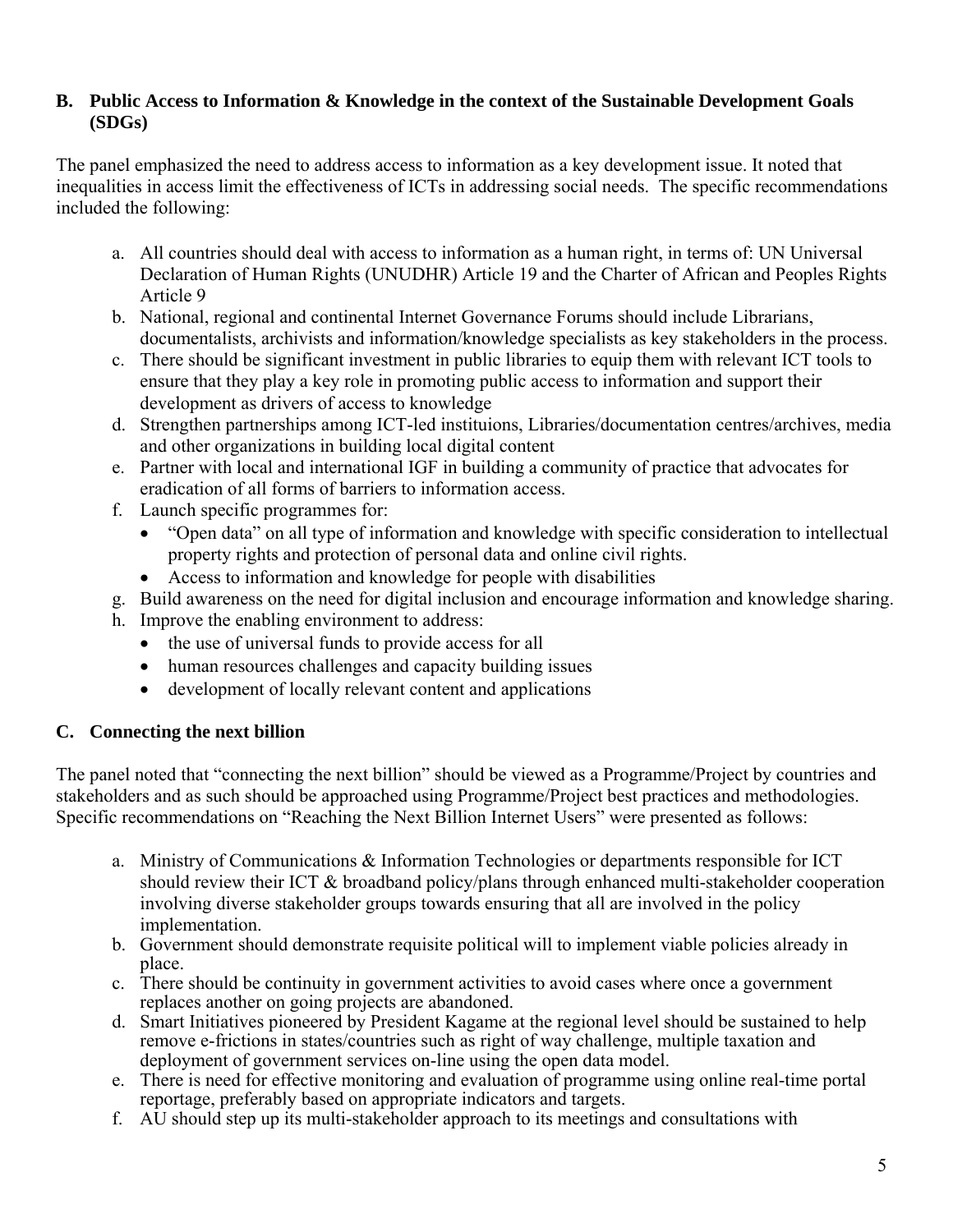governments to better take care of private sector, civil society and academia/technical cooperating and collaborating institutions.

- g. Participants and the AfIGF secretariat are enjoined to contribute to the call for input to the IGF Multi-Stakeholder Advisory group consideration of "Policy Options to connecting the next billion".
- h. Open Data Model, local content development, eLearning initiatives & others should be used to boost demand.
- i. Universal Service Provision Funds should be used to engender infrastructure into underserved areas and to enable access affordability to disenfranchised groups and remote areas.
- j. Regional initiatives should be enhanced to promote broadband infrastructure.
- k. Power grid capacity should be boosted through diverse sources.
- l. AU in cooperation with ECA should explore the creation of a continental common toll-free Internet platform in conjunction with telcos and other stakeholders to preserve the identity and unique cultural heritage of Africa.

## **D. Addressing cyber security issues, including SPAM**

The panel put emphasis on the need for an African Safety mechanism for African e-consumers with an emphasis on Pan-African collaboration and cooperation in the prevention, investigation and prosecution of Cyber Crimes including issues related to effectively countering and combating spam. The following specific recommendations were made:

- a. Encourage government, the private sector and non-governmental organizations to work together to raise public awareness on the risks of spam and of cybercrime and of what can be done to combat it.
- b. Enhance capacity building in cyber security, including spam for law enforcement personnel, prosecutors, magistrates and judges.
- c. Encourage African government to ratify the African Union Convention on Cyber Security and Personal Data Protection and to transpose their cyber security laws in the framework of the Convention in such a way as to facilitate international cooperation in preventing and combating these illicit activities.
- d. Encourage all African government to update their criminal laws as soon as possible, in order to address the particular nature of cybercrime. In determining the strength of new legislation, States should be encouraged to be inspired by the provisions of the African Union Convention on Cyber Security and Personal Data Protection.
- e. Build regional and international cooperation in cyber security to enhance public protection and to promote more effective information sharing to address cyber crimes issues (effective regulation adoption, anti-spam technology development, and training/awareness raising of users and providers).
- f. Disseminate anti spam best practices for service providers to enable them take the most appropriate measures to combat spam.

## **E. Human Rights on the Internet**

The panel noted that Access to the Internet is essential for the full realization of human development and facilitates the exercise and enjoyment of a number of human rights and freedoms, including the rights to freedom of expression and access to information, peaceful assembly and association. The following specific recommendations were made:

a. Establish, with the ACHPR, of mechanisms to promote, monitor, and popularize the African Declaration on Internet Rights and Freedoms and UNESCO's concept of internet universality across the continent to ensure their role as guiding principles for the further development of public policy in support of human rights and the internet;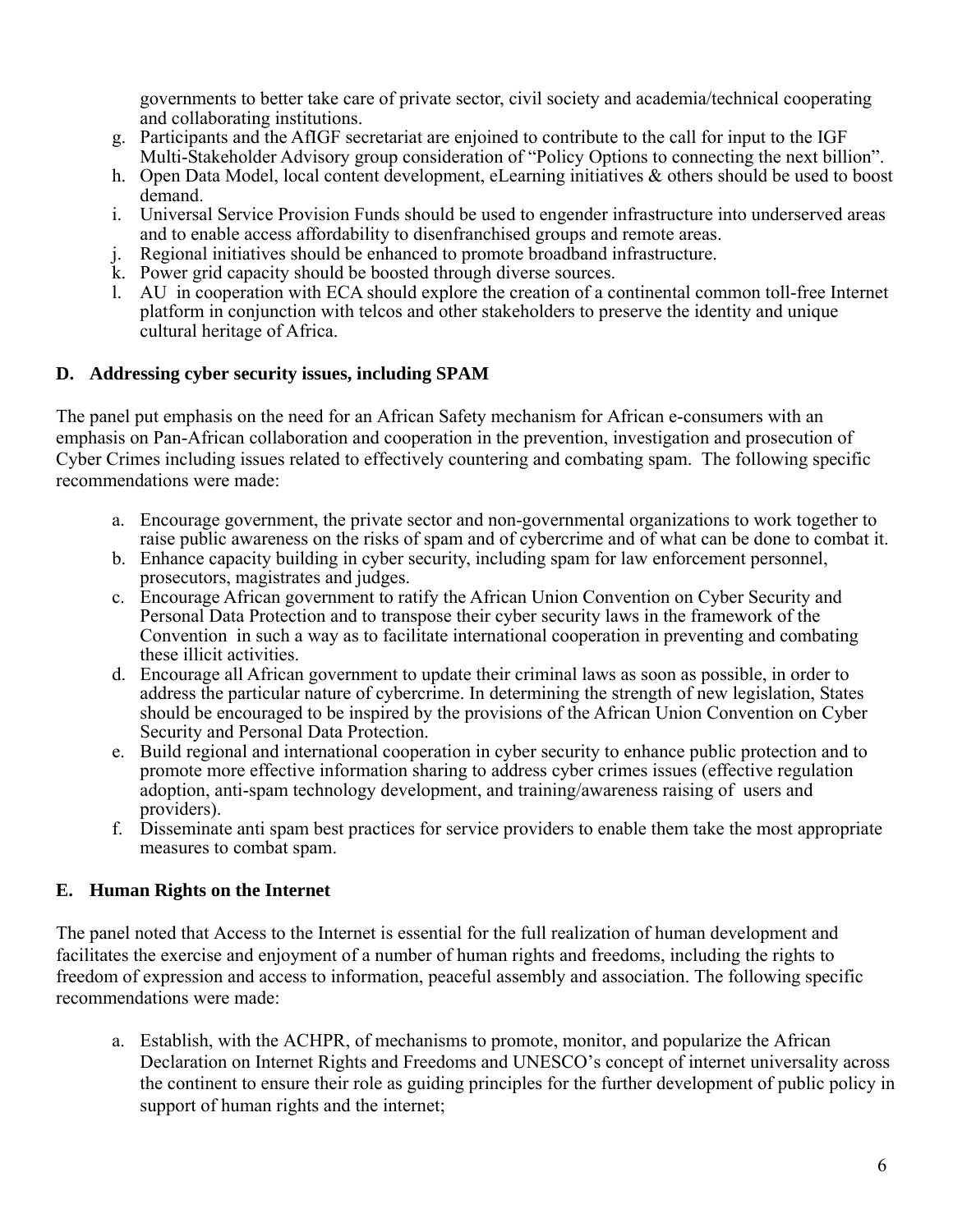- b. Establish of self regulatory, independent objective oversight, and sanctioning mechanisms in light of the Declaration of principles to ensure Rights to Privacy in the Digital age are protected and the Johannesburg principles on National Security implemented, similar to an Ombudsman.
- c. Recognise that meaningful access to ICTs including control over ICTs as a key resource, play and important part in catalysing change towards advancing the status of women and girls, and their human rights.
- d. Recognise and develop responses that empower women, working with all other stakeholders, to address the emerging issue of online violence against women.

## **F. IANA Stewardship Transition**

The panelists noted and the two parallel tracks, which resulted from the transition announcement made in 2014 by the U.S. Commerce Department ie, The IANA Stewardship Transition focusing on delivering a proposal to transition the stewardship of the IANA functions to the multistakeholder community; and Enhancing ICANN Accountability to ensure that ICANN remains accountable in the absence of its historical contractual relationship with the U.S. Government. The following specific recommendations were made:

- a. Support and enhance the multistakeholder model.
- b. Maintain the openness of the Internet.
- c. A call for Africa to contribute to the process and have their voice and influence heard.

## **G. Net Neutrality and its implications for Africa**

Through the discussion with the panelists and participants, it emerged that there might be a need for regulation that addressed the specific context of Net Neutrality; however there were views expressed from some participants that net neutrality posed some challenges for African stakeholders which warranted further investigation and dialogue in order to reach a common position on net neutrality. The following key recommendations were made:

- a. The African Union in collaboration with ECA and other partners should convene an African Forum on Net Neutrality
- b. Research and analysis should be undertaken at national and regional level on the policy, legal and regulatory implications of Net Neutrality
- c. Regulatory agencies should take steps to address concerns raised about Internet Service Providers (ISPs) who engage in practices such as Network Address Translation (NAT) which restrict the type and level of service that end users are availed.
- d. Civil society in collaboration with other stakeholders should undertake consumer awareness initiatives on Internet access and usage

## **H. Enhancing Multi-stakeholder Cooperation**

The panel noted that Multi-stakeholder governance requires trust and mutual respect, and that it was important to create a space where African governments and the other stakeholders would come together to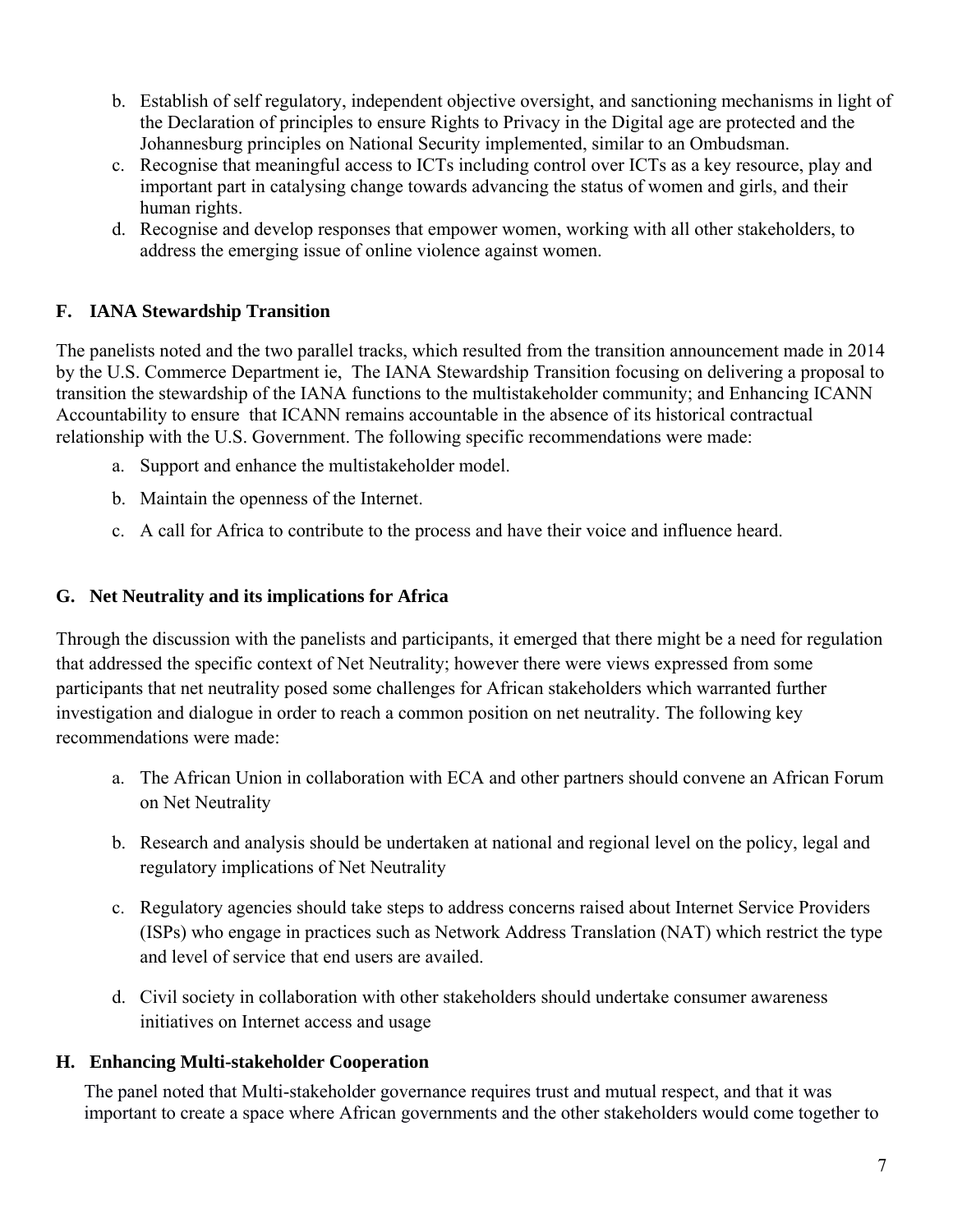discuss and collaborate in order to build trust and a culture of multi-stakeholder policy formulation. It also noted that the process should be participatory and inclusive and that its outcome should result from due consideration given to views and experiences of all. Specific recommendations included the following:

- a. There should be mutual trust and willingness to engage amongst different stakeholders.
- b. Any panel discussing multi-stakeholder governance in future AfIGF sessions should include government representatives.
- c. African governments should embrace the principle of multi-stakeholder policy-making in the Internet governance area.
- d. A framework for the rules of engagement should be developed by all stakeholders including government participation, taking into account established best practices in this area. This would enable Africa to define its own approach to multi-stakeholder governance and to develop appropriate working methods for its implementation. It will also establish AfIGF as a space for a real interstakeholder dialog towards workable and constructive outcomes.

## **I. Sustainable Development and the Internet Economy**

The panel noted the relationship between Sustainable Development and the Internet Economy and looked at how ICTs and the Internet could facilitate implementation of the Sustainable Development Goals, by bringing economic growth, social inclusion and environmental sustainability, through a more effective collaboration between development stakeholders and new ways to manage programmes. Specific recommendations included the following:

- a. Define and elaborate a regional policy on the life cycle of digital tools.
- b. Create and develop local content for digital industries.
- c. Create a global indicator observatory in the region.
- d. Develop e-Waste strategies anti dumping
- e. Invest in research and development to come up with innovative solutions and services that will drive the African continent forward.
- f. Build awareness on e-waste and capacity on strategies to encourage use of renewable resources in ICTs.

## **J. The African IGF: The Way forward**

Participants noted that the AfIGF process was led by civil society and regional organizations since its inception and that it was time for governments to join and be fully active in the process as members of the structure governing the African IGF. The following specific recommendations were made:

- a. Fully implement the AfIGF governing structure at the sub-regional and continental levels in order to have all stakeholders equally play their respective roles.
- b. Invite media to participate in and cover the African IGF.
- c. Develop a matrix of responsibilities for following up on issues and recommendations.
- d. Establish a mailing list and discussion forum for the African IGF.
- e. Africa IGF to publish each year on its website detailed reports on resources mobilized and their expenditure.
- f. From 2016, AfriSIG should be held back-to-back with the African Internet Governance Forum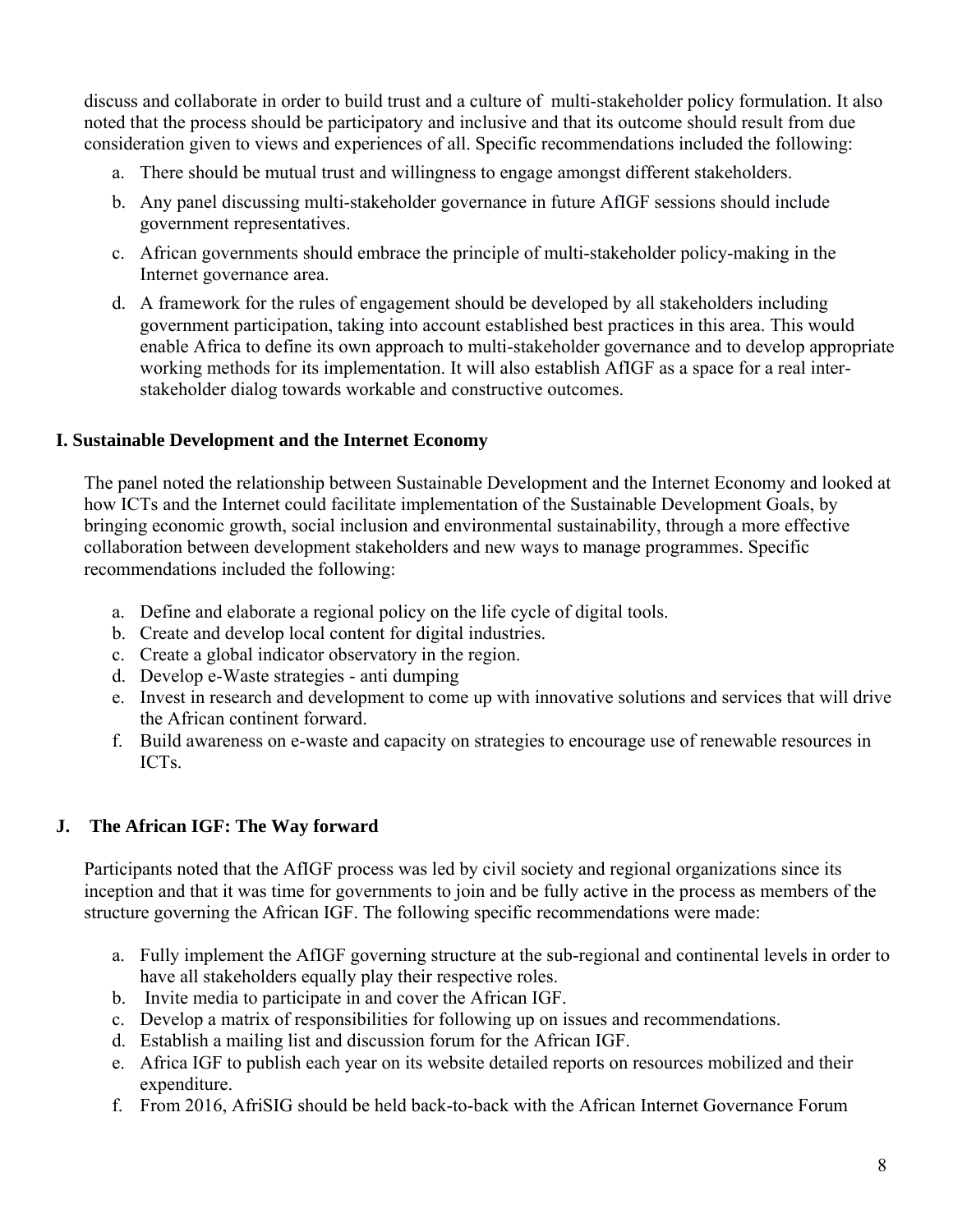On Internet Governance, in general and the AU Declaration on IG, it was noted that the Declaration will be officially circulated through appropriate diplomatic channels to African ministers for review, amendment and adoption. In the meantime, participants have made the following recommendation:

a. Call upon the AU Commission and ECA to create an African Internet Development & Governance Observatory and put in place mechanisms to track and follow-up recommendations from the regional and global IGFs and to provide periodic reports to member States.

## **K. Gratitude**

Participants at the fourth African IGF express their gratitude to the Government and the people of the Federal Democratic Republic of Ethiopia, the Africa Union Commission and the United Nations Economic Commission for Africa, our sponsors and the volunteers who, each, in their various roles, contributed to a successful African Internet Governance Forum

Addis Ababa, Tuesday, 8 September 2015. The African Internet Governance Forum

## **L. The Rapporteuring Team**

- Barrack Otieno Coordinator
- Towela Nyirenda Jere
- Emilar Vushe Gandhi
- Antonin Benoit Diouf
- Mamadou Ndiaye
- Mohamed Timoulali
- Makane Faye

## **M. Knowledge resources**

- Website: http://afigf.org/
- Discussion list: http://knowledge4africa.uneca.org/groups/afigf-l
- Knowledge Manager: Girma Dessalegn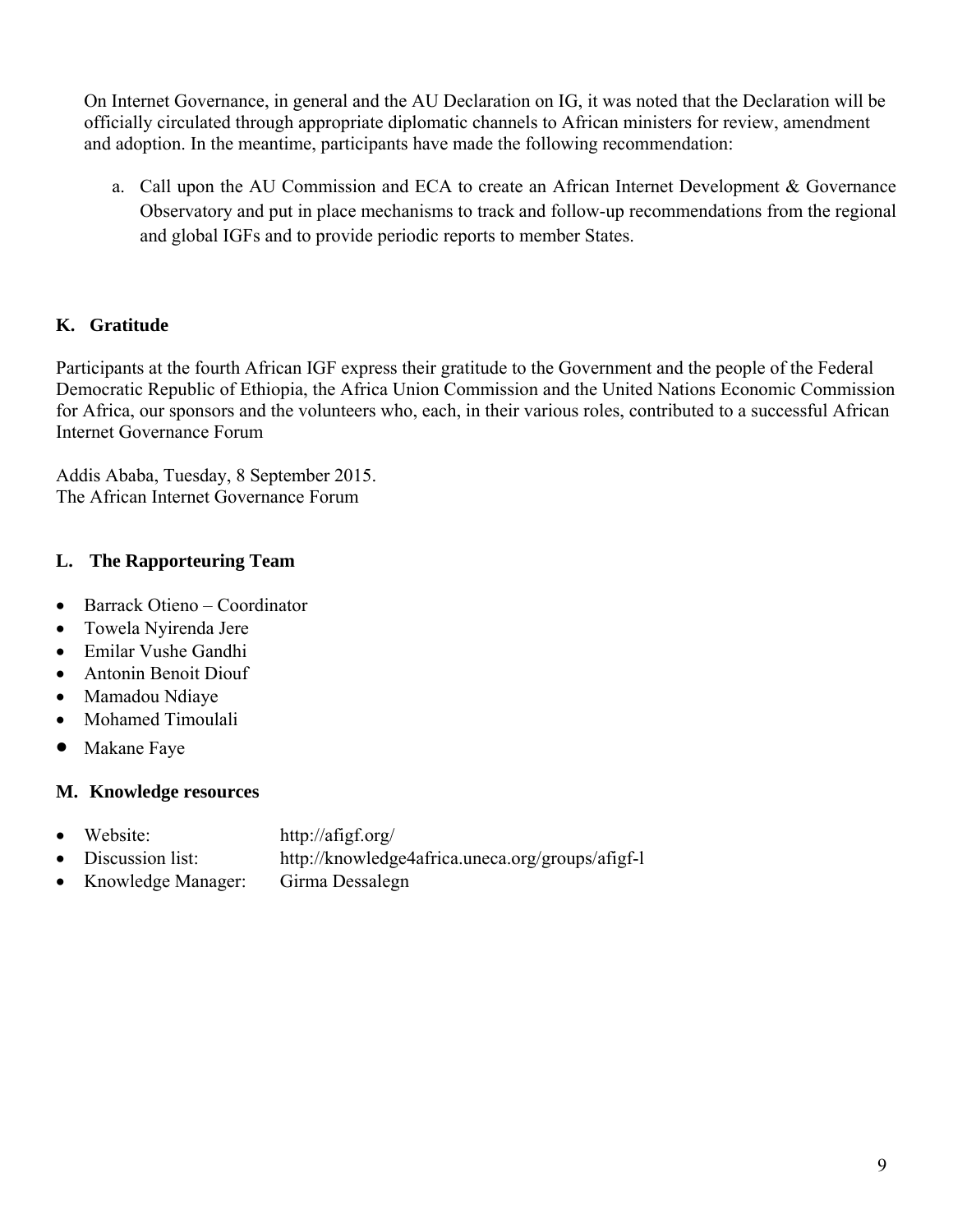# **ANNEX 1: OPENING STATEMENTS**



telecommunications & postal services Department: **Telecommunications and Postal Services REPUBLIC OF SOUTH AFRICA** 

## *Address by the Deputy Minister of the Republic of South Africa*  **Hon. Prof. Hlengiwe Mkhize At the 4th Africa Internet Governance Forum**

The AU Commissioner Members of the Regional and International Organisation Representatives of Internet Society Valuable Stakeholders Ladies and Gentlemen

It gives me great pleasure to have been invited to address this great gathering.

On behalf of the South Africa delegation, I would like to send our greetings and appreciation to the Government and People of the Federal Democratic Republic of Ethiopia, the political capital of Africa. I wish to also thank the organisers and sponsors of this  $4<sup>th</sup>$  Africa IGF.

As Africa what is our role in the Internet ecosystem, where do we see ourselves in the next five to ten years? We need to find ways to ensure that Africa benefits from the digital era.

South Africa owes much of its existence and success to the collaborative spirit, support and partnership it received from our brothers and sisters in the continent and from the international community. The information society has been one of the key terms used to describe today's society since the 1980's. It is through this chain of social, cultural, economic and technical cooperation that we are able to enjoy the benefits of the knowledge economy. We have collectively bridged the developed and developing countries using the tools for economic and social development. ICTs have been a critical catalysts for this development. We have used ICTs as a vehicle to create a knowledge society and active innovative sectors, as well as using it as an engine for economic growth.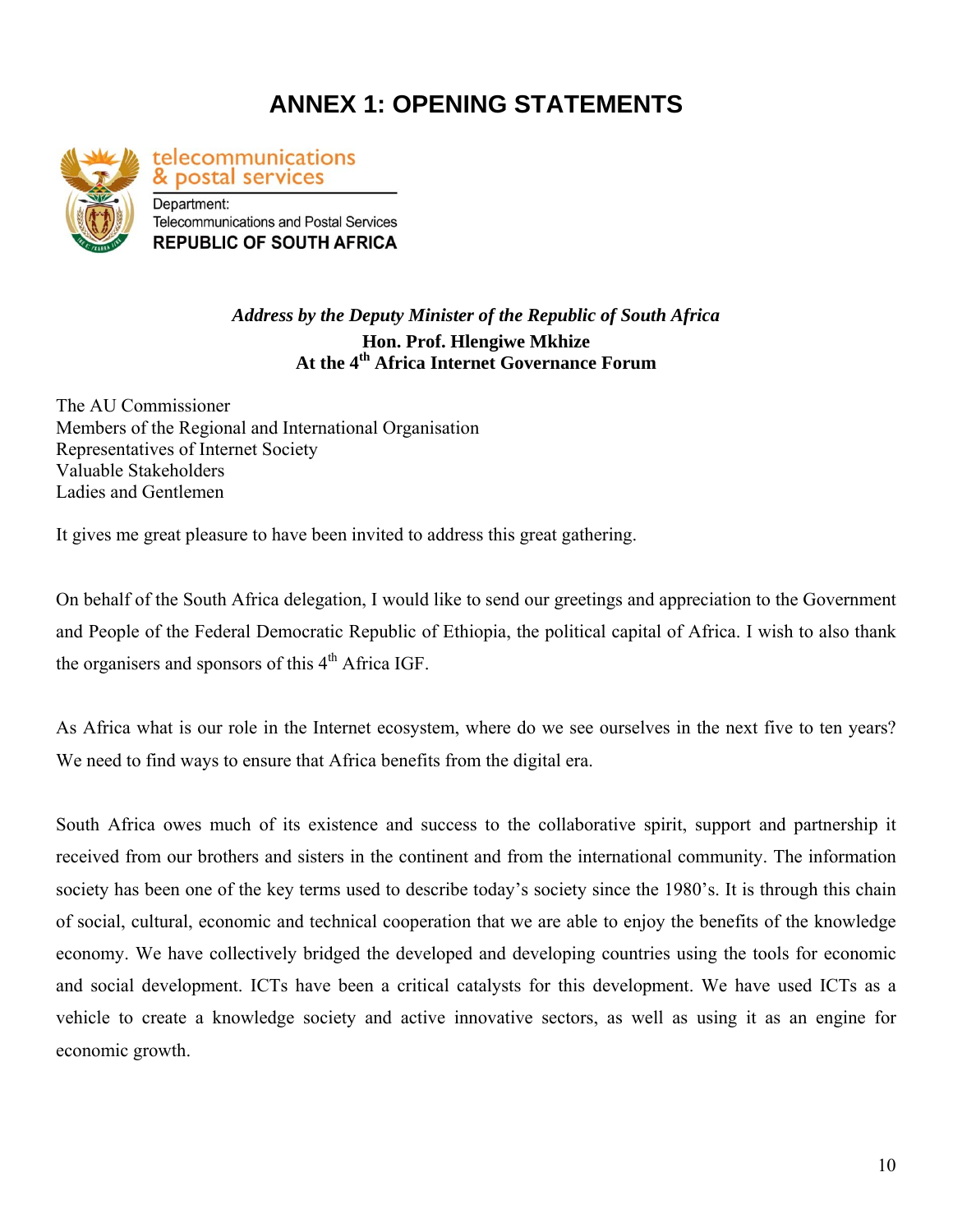I am hoping that our engagement over the next two days, will not only be responsive to the review task at hand, but we should identify strategies which will:

- advance Africa as a knowledge production hub;
- create and localize digital development/digital systems and governance
- address the gaps in our knowledge economy especially with regard to inclusivity and empowerment of women, children and marginalized groups; and
- identify strategies and tools for us to achieve an integrated African economy which is self-reliant and self-productive.

Our vision as a country is "To establish South Africa as an advanced Information Society in which Information and Communication Technology tools are key drivers of economic and societal development."

Much of this started at the World Summit on Information Society, where we actively participated because we wanted to realise this vision. South Africa supports the WSIS process which emphasise that Policy authority for Internet-related public policy issues is the sovereign right of States. The AU Ministers of Communications and ICTs met two days ago (3-4 September) to deliberate on this. And I am happy that the Addis Declarations recognises the importance of Africa to have its own position on Internet Governance. I am confident that as member-states we will act proactively towards finalising Africa's position.

For us to achieve this inclusive information society, we must continue to roll out the connectivity infrastructure on multiple platform, so that Africa can continue to grow its connected users (Connecting the Next Billion). African member states need to develop the clear governance structures to ensure a managed and accountable use of the internet by providers and users respectively. This includes amongst others responsibilities of infrastructure owners, role of internet service providers, over the top services including social media platforms, classification of content including for example child online protection to mention but a few.

Most of Africa's traffic is routed outside the continent and the accelerated programme on the finalisation of Regional Internet Exchanges (RIXP) deployment should be encouraged in order for the continent to be able to implement secure networks and applicable systems.

The accelerated deployment of networks will provide Africa with huge cost savings on internet transport systems and information management but most importantly will enable Africa to intra-connect; thus providing an excellent platform to implement internet governance rules as envisioned from an African perspective.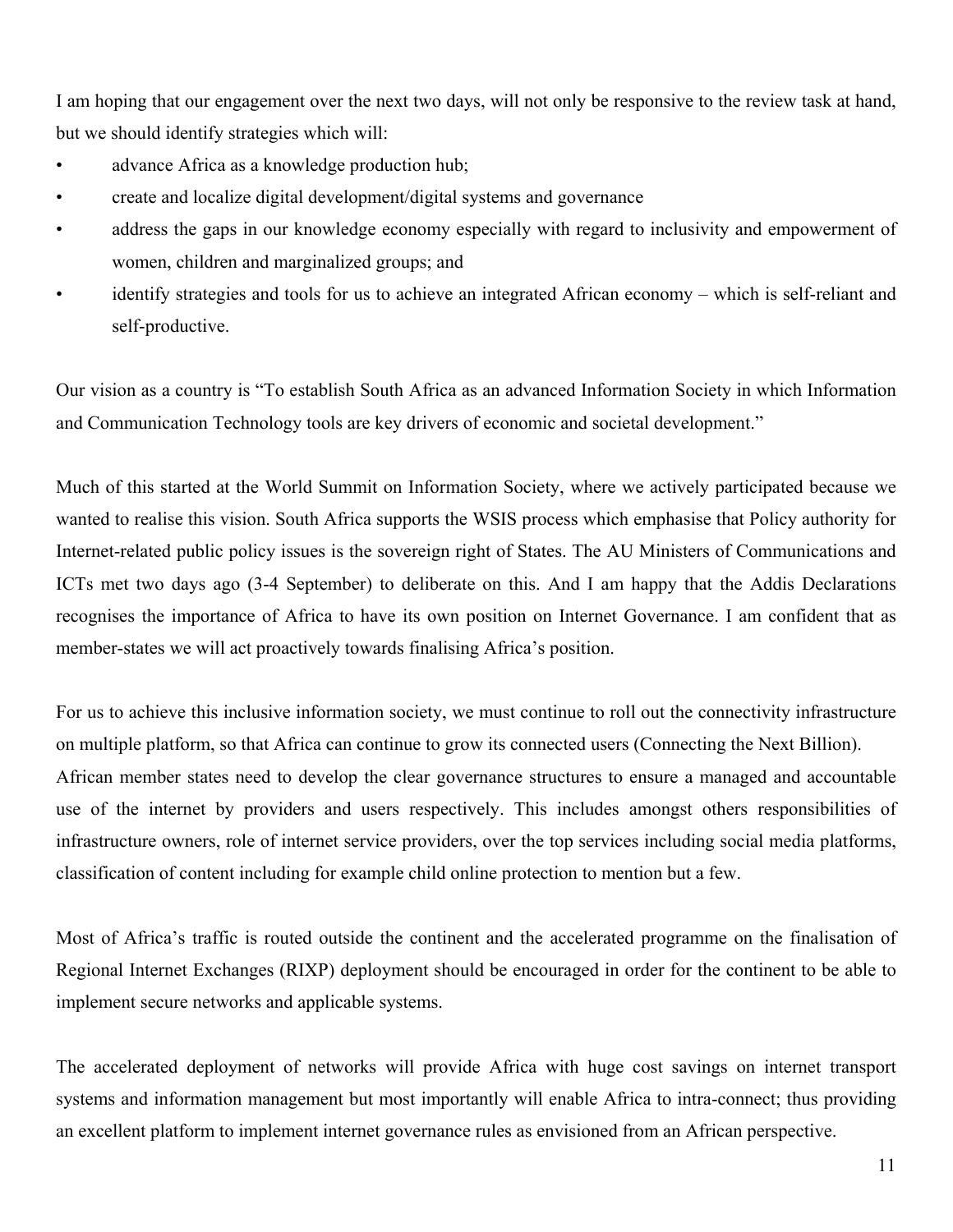Colleagues, Internet Governance is a collective responsibility, and as governments, we recognise the responsibility of creating policy that relates to the protection of civil liberties, state securities and other developmental initiatives, which should be led by the states through their national instruments and working together within the multilateral institutions to advance a more harmonised policies and regulations.

It must also be noted that the role of civil society and the industry cannot be overlooked and as Member-States, we should facilitate inclusive forums where opinions of the interested parties can be debated to enhance the instruments of Internet Governance.

As South Africa, supports the call on AUC together with the AU Member States to develop an Africa Strategy on Internet Governance as well as management of Internet. This Africa strategy must also address the demonopolisation of ICANN and support the participation of all member-states on equal footing. I hope we will move with speed, as the internet is a growing and critical platform and Africa needs to add its

voice to the global debate at the United Nations and support the transformation agenda of the AU.

The Agenda 2063 calls on us to contribute to a secure, inclusive and sustainable developed society, with a strong cultural identity promoting common heritage, values and ethics through the internet as one of the platforms.

I hope that our session will enhance the multistakeholder cooperation, taking into consideration specific rules and responsibilities of different stakeholders, towards a realisation of the WSIS and AU Agenda 2063 goals. Partnership is critical for us to achieve developmental goals, broader participation and increasing access so that Africa becomes a knowledge-based information society for sustainable inclusive growth.

Together we will have a good outcomes document.

I thank you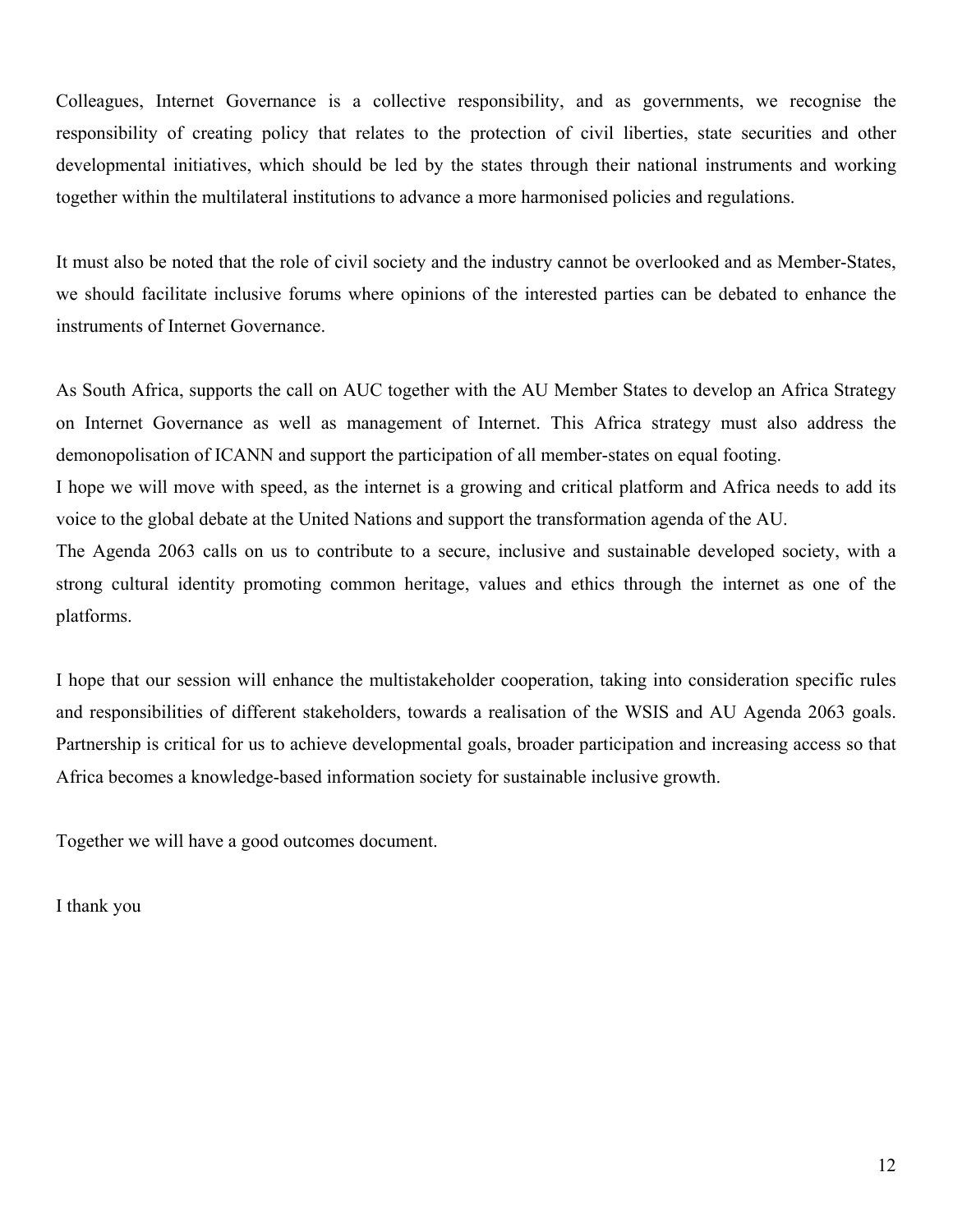**Welcome statement by Dr. Jimmy Ocitti Director, Public Information and Knowledge Management United Nations Economic Commission for Africa (ECA)** 

- **Her Excellency, Honorable, Prof. Hlengiwe Mkhize, Deputy Minister of Telecommunications and Postal Services, South Africa,**
- **Ms. Mary Uduma, President, Nigeria Internet Group, outgoing AfIGF Chair,**
- **Mr. Moctar Yedaly, Representative of the African Union Commission**
- **Delegates from Government Institutions,**
- **Representatives of the Civil Society, Private Sector, Academia, Regional and International Organizations,**
- **Distinguished Delegates,**
- **Ladies and Gentlemen,**

In the name of the United Nations Under Secretary-General and Executive Secretary of the Economic Commission for Africa (UNECA) Dr. Carlos Lopes, I have the pleasure to welcome you all to the 4<sup>th</sup> African Internet Governance Forum (AfIGF 2015).

ECA is proud to organize this high level event with the African Union Commission (AUC), with the support of various partners, namely, the South African Central Registry (ZACR), the Association of Progressive Communications (APC), ICANN, ISOC, UNESCO, the Internet Governance Forum Support Association (IGFSA) and AFRINIC.

I would like to stress my appreciation to our host, the African Union Commission, for the smooth collaboration in preparing this event and the excellent facilities made available to AfIGF2015.

#### **Excellency, Ladies and Gentlemen,**

This conference is being organized 3 days after the conclusion of the first meeting of the Specialized Technical Committee on Communications and ICT, which brought together for the first time, ministers in charge of ICT, information, media and broadcasting, thus putting emphasis on convergence and the fact that ICTs play the role of a key driver and enabler for cultural, social and economic development.

Today overall, the Internet economy contributes 5% to 9% to total economic growth in developing markets the Internet's economic benefits are increasingly shifting to the developing world.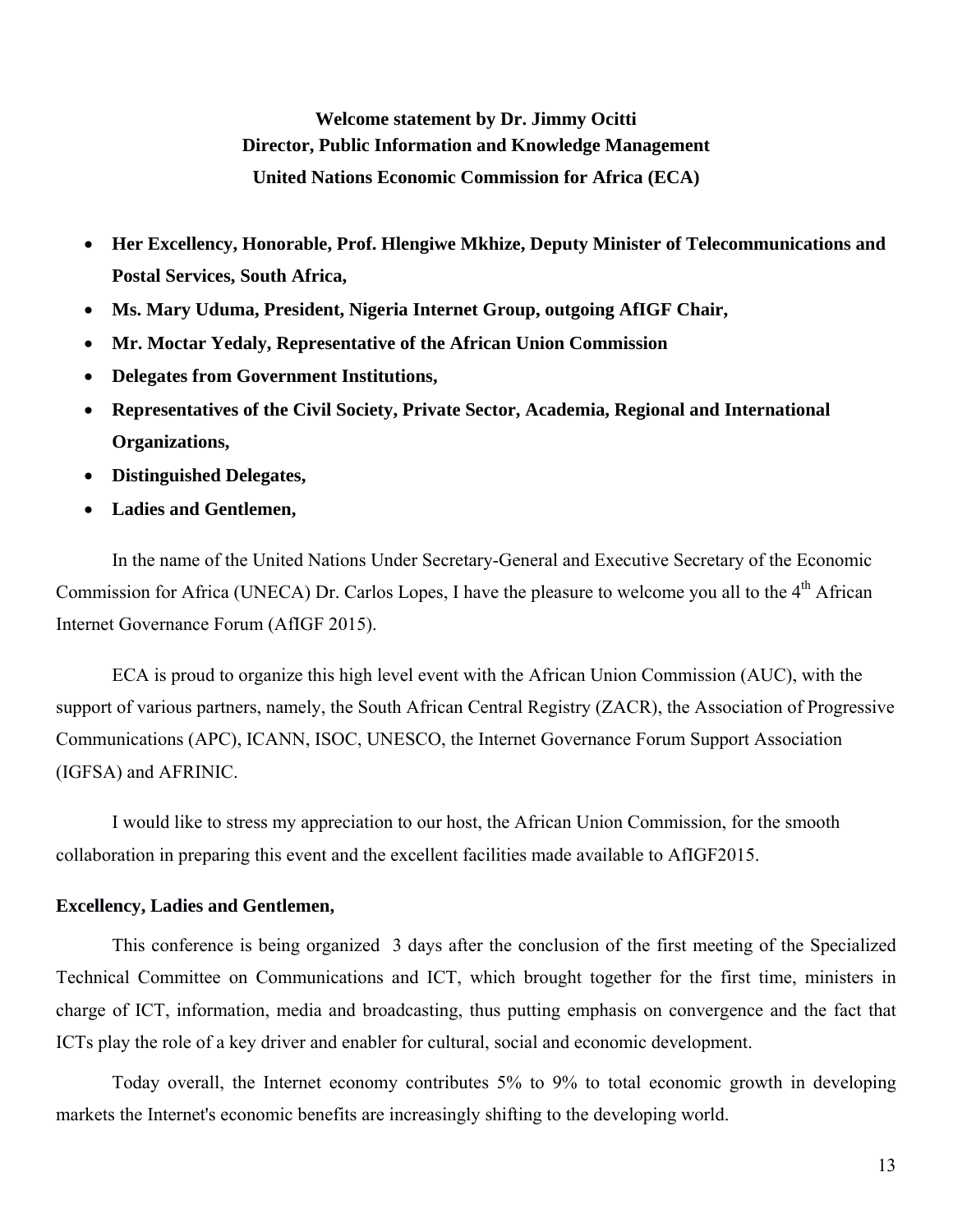African countries have begun to recognize that, without investment in ICT, the continent will stay on the periphery of the global knowledge economy. In this context, a number of African countries have undertaken considerable legal and institutional reforms to improve access to the benefits of international connectivity and enhance ICT infrastructure, to provide more affordable handsets and prodigious growth in mobile, internet and data services. The African Information Society Initiative (AISI) which was adopted by the Heads of States and Governments of the then Organisation of African Unity in 1996 as the Africa's digital agenda has played an important role in Africa's current transformation through exploitation of ICTs.

#### **Excellency, Ladies and Gentlemen,**

 $\overline{a}$ 

As a result of several years of policy actions by African governments with support of their partners and private sector, the number of undersea fibre-optic cables landing in Africa has increased from about 2 active cables in 2001 to around 16 by the end of 2014. Satellite coverage is also improving with international, predominantly private-sector companies deploying more capacity over Africa. Mobile subscriptions in sub-Saharan Africa are forecasted to exceed 635 million by the end of this year (2014) and predicted to rise to around 930 million by the end of  $2019<sup>1</sup>$ . In 2012, the mobile ecosystem directly supported 3.3 million jobs and contributed \$21 billion to public funding in the region. By 2020, mobile is set to double its economic effect, employing 6.6 million people and contributing \$42 billion.

At the regional level, several RECs have established ICT frameworks and efforts are underway to harmonise ICT legislation across members.

At the ECA internal level, in term of Access to Information and Knowledge, the Public Information and Knowledge Management Division was created in 2013, to bring together communications, publications, knowledge, and ICT to form a strategically oriented unit promoting the visibility and impact of the Commission. The 2014 statistics are below:

- ECA Youtube Channel, achieved over 57,000 views of ECA videos.
- The ECA website (www.uneca.org) achieved from January to August 2015:

<sup>1</sup> Ericsson, "Mobile Mobility Report Annex: Sub‐Saharan Africa", June 2014 http://www.ericsson.com/res/docs/2014/emr‐ june2014‐regional‐appendices‐ssa.pdf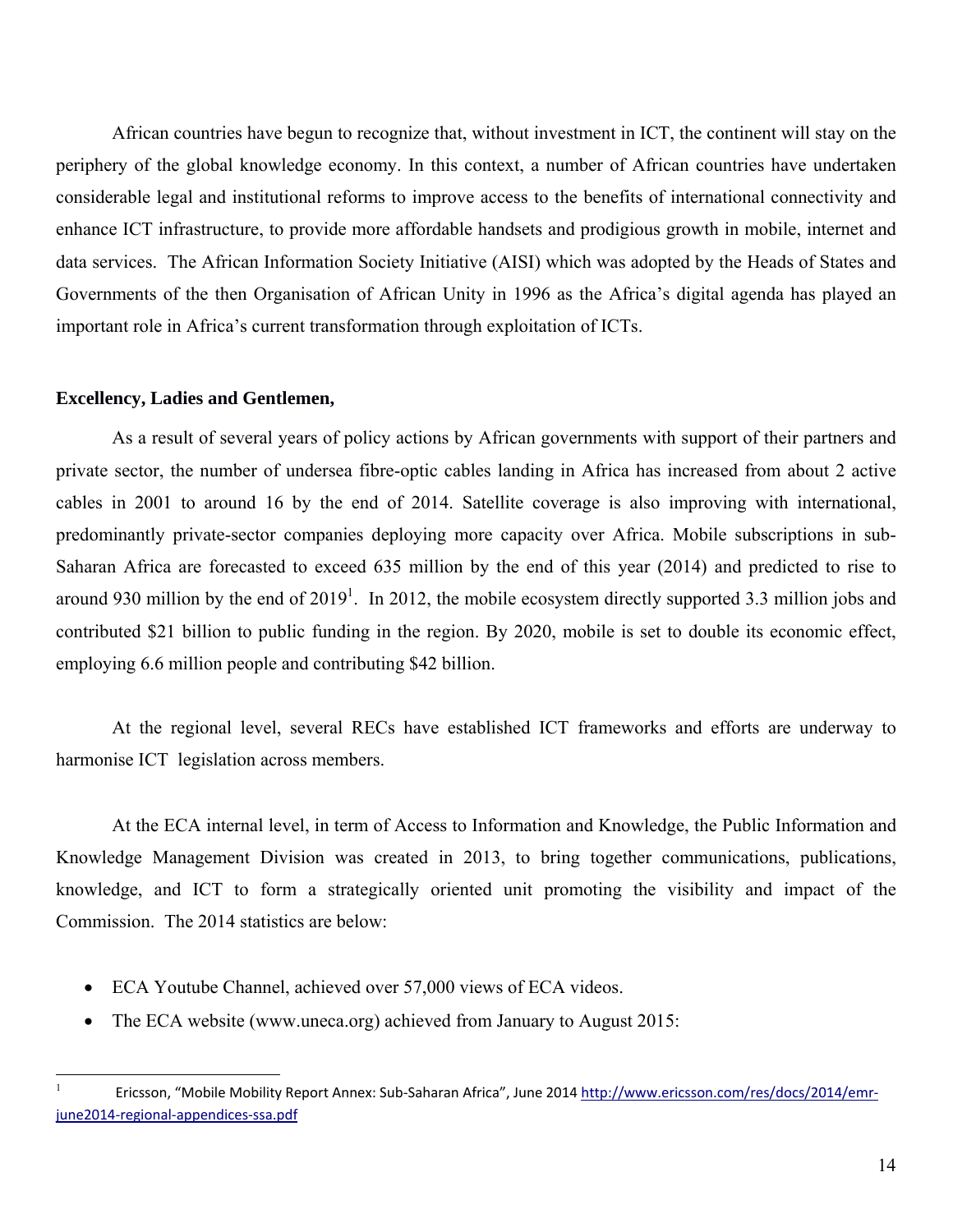- o 5,021,763 hits; and
- o 1,284,223 page views.

ECA's digital contribution to the African Virtual Library and Information Network (AVLIN) consists of the following key services to be made available to members of the network:

- The ECA Institutional Repository, which houses all ECA publications online from 1958 (http://repository.uneca.org), with currently 20,000 PDF documents, receives average hits of 300,000 per month and full text documents downloads of 25,000 per month
- The "ASKIA" online portal (http://askia.uneca.org/), which is a one-stop-shop to socioeconomic knowledge on and from Africa, connects users to various information resources available on the web over an interactive one-stop search engine that contextualizes, ranks, and intelligently clusters knowledge according to various criteria.
- The African Knowledge for Development Network (http://solutionexchange-un.net/africa) has currently more than 600 members engaged in 11 communities.
- The Solution Exchange Services (http://solutionexchange-un.net/africa) linking into a Community of Practice the African Planners and the African Statisticians, harvesting knowledge being stored into an online repository

The above issues are part of the WSIS Action Lines C3 and C8.

#### **Excellency, Ladies and Gentlemen,**

African governments have Internet Governance high in their agenda. One key achievement to be remembered is the adoption of the African Union Convention on Cybersecurity and Personal Data Protection, which is the result of ECA and AUC efforts in the last four years mandated by the Conference of Ministers in charge of ICTs through the Oliver Tambo Declaration.

Recommendation on the operationalization of dot Africa, the soonest, on 4 September 2015 in these same premises is another sign of commitment by the African Ministers of Communications and ICT.

There are several other initiatives which are on going on the continent and for which we request full commitment of all stakeholders for their implementation,

#### **Excellency, Ladies and Gentlemen,**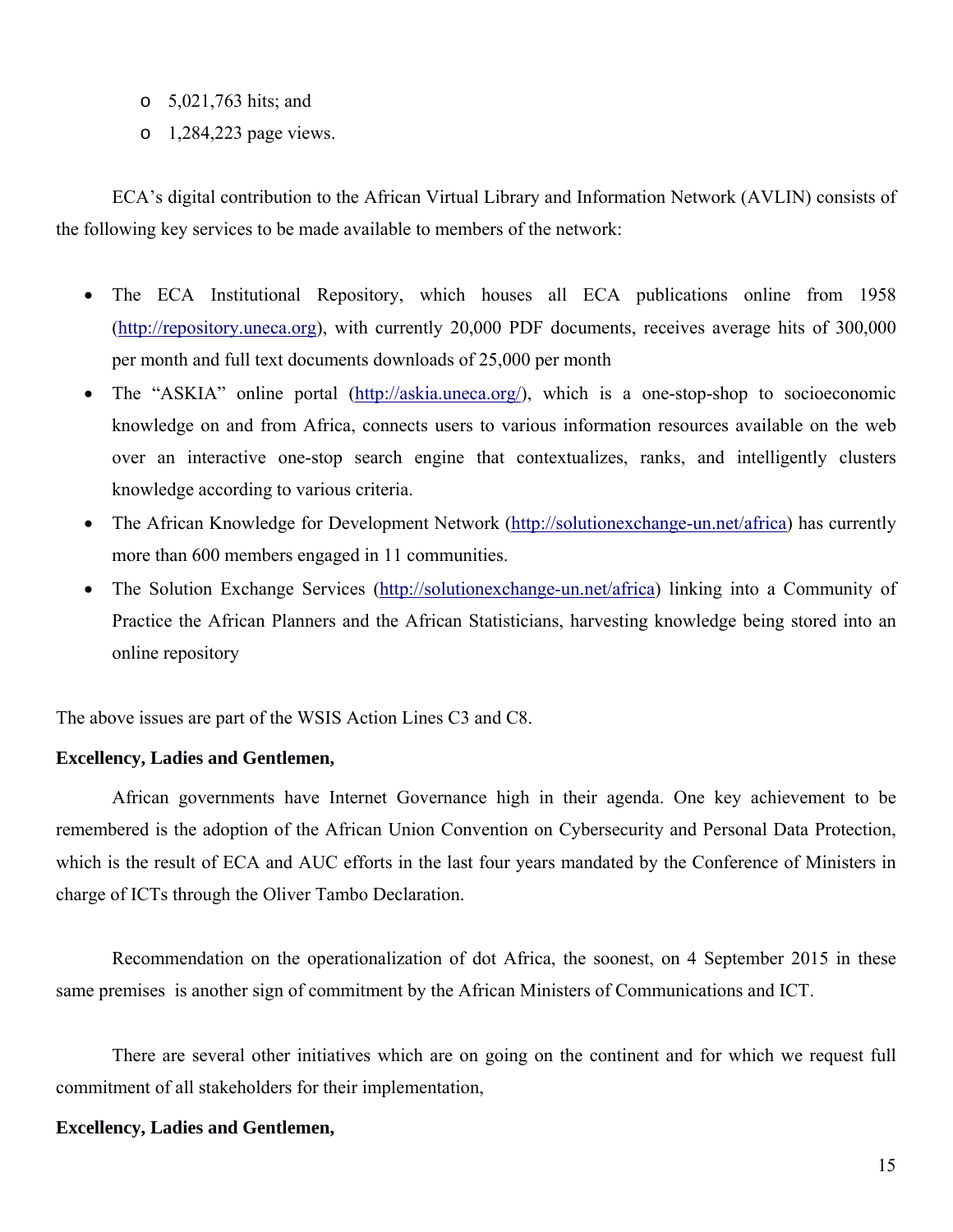Internet governance, as a key issue emerging from the WSIS process is an important multi-stakeholder (Governments, the private sector, civil society and academia) platform within their respective roles, of shared principles, norms, rules, decision-making procedures and programs shape the evolution and use of the Internet. The key to making Internet Governance a success at both the sub-regional and regional levels is dependent on the take up and active participation at the national level. It was in this context that the African Ministers of ICT urged through the Khartoum Declaration, all stakeholders to participate in the IG process at all levels.

#### **Excellency, Ladies and Gentlemen,**

ECA will continue to work closely with the African Union Commission to provide the necessary support to Member States in order to realize the continental vision Agenda 2063 and is committed to working closely with all stakeholders in implementing the outcomes which will be tabled here as AfIGF2015 recommendations.

I would like to, once again to thank this distinguished gathering for the time and commitment shown towards AfIGF.

I thank you for your kind attention and wish you fruitful deliberations.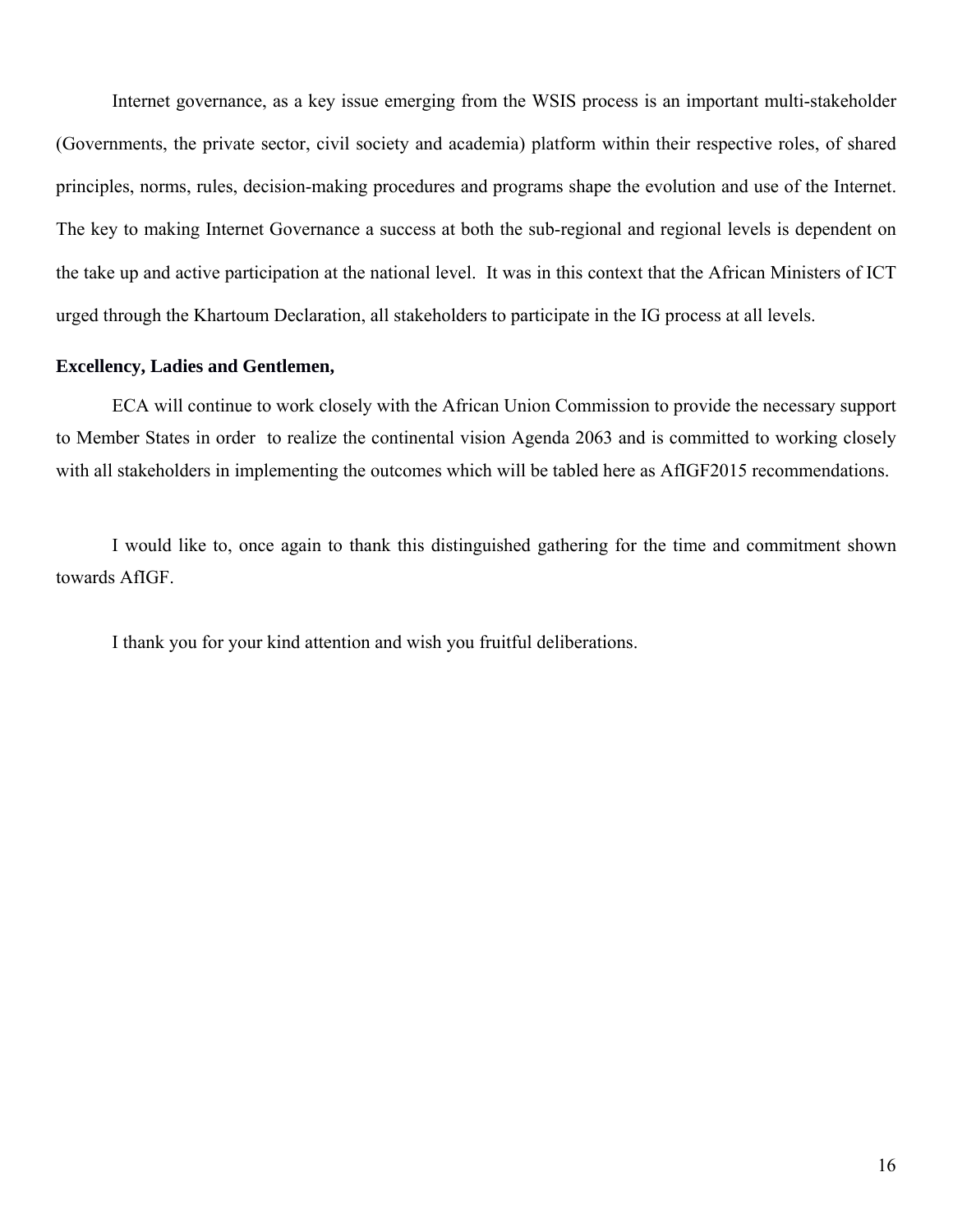## **Welcome Statement by Mr. Moctar Yedaly Chief Information Society Division African Union**

## **H.E. HON DEPUTY MINISTER PROF MKHIZE (MRS) OF THE REPUBLIC OF SOUTH AFICA**

## **M. JIM OCITTI DIRECTOR PUBLIC INFORMATION AND KNOWLEDGE MANAGEMENT DIVISION (PIKMD) OF THE UNITED NATIONS ECONOMIC COMMISSION FOR AFRICA**

## **MRS. MARY UDUMA, REPRESENTATIVE OF NIGERIA, THE OUTGOING CHAIR**

## **DISTINGUISHED PARTICIPANTS**

## **LADIES AND GENTLEMEN**

It is my honour and a great pleasure to welcome you here in Addis Ababa at the AUC HQ. In this room designed for the meetings the Permanent Representative Committee PRC Next to Mandela Hall where all heads of states meet every year

It is also my honour and privilege to take part of this  $4<sup>th</sup>$  session of the African Internet Governance Forum.

This is our 4th gathering to address matters related to IG. We met in Cairo, In Nairobi and in Abuja. We are yet to meet in other regions: Southern and Central.

#### **HONOURABLE MINISTER, LADIES AND GENTLEMEN**,

ICTs have empowered the lives of Africans and are driving entrepreneurship, innovation and income growth.

The effect of ICTs on the African economy is impressive. But it is the way they are changing the everyday lives of Africans that is genuinely transformational. And Africa needs to transform. Africa is transforming. Africa will continue to transform itself.

Today, about 62℅ of the overall population of Africa is below 35 years old and more than 20℅ are between the 15 and 24 years age bracket. By 2020, more than 70 % of Africa's youth will be at least twenty years old. These are the actors who adopt ICT.

The future of the continent and the future of ICT is what these young men and women will do with it.

## **HONOURABLE MINISTER, LADIES AND GENTLEMEN,**

The acceleration and reliability of networks have changed the way we communicate, the way we learn, explore and shop; the way to inform, to entertain to organize, to develop and work.

Our lives are IN and ON the computer, the smartphone, the tablet and all other gadgets we use to communicate and access the Internet; our assets - worth billions of dollars -are far in the Internet. In the Cloud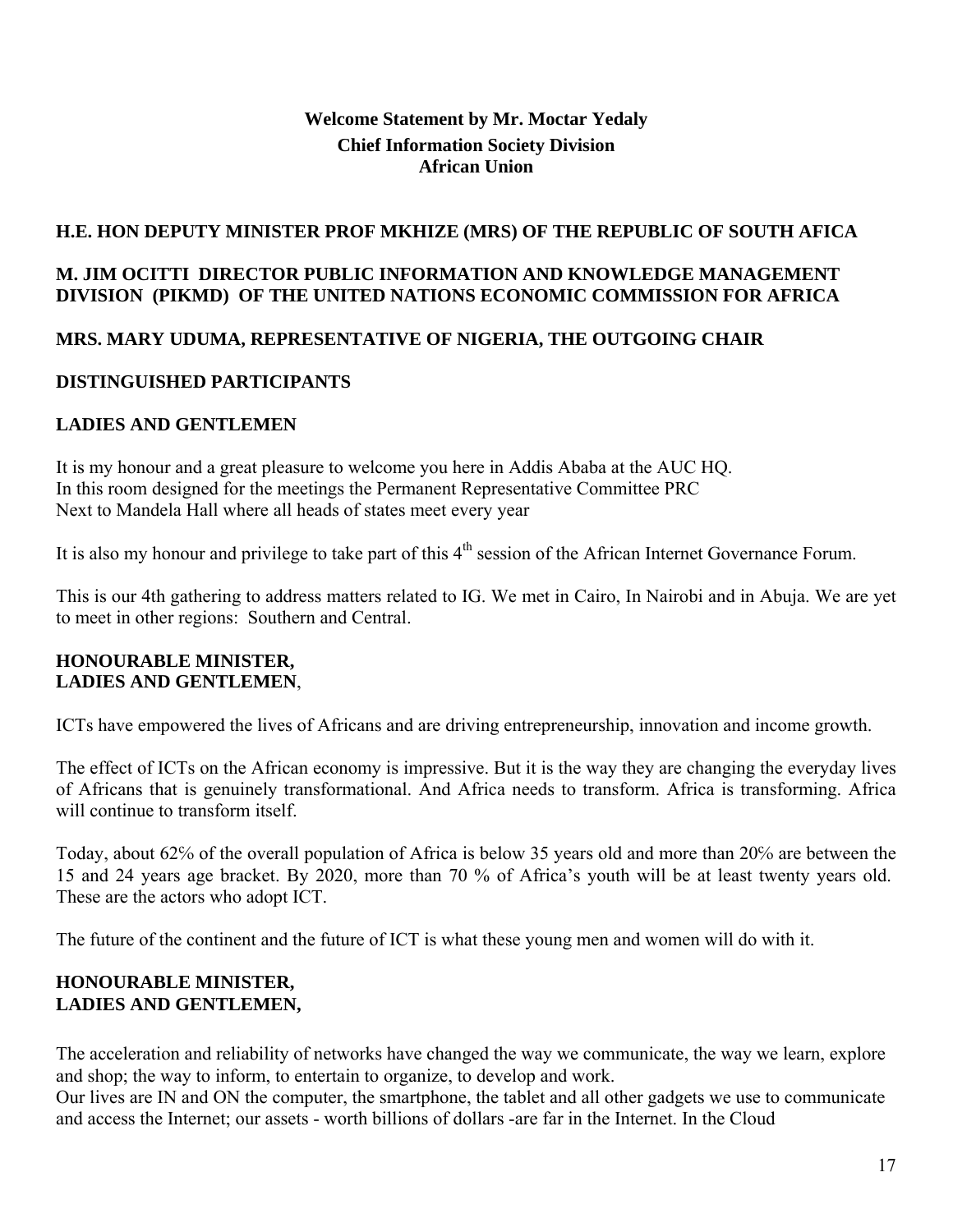**Internet is the Engine for Growth and Development that Africa should not and cannot afford to miss. Succeeding in the Internet era will depend on defining and deploying not only the right cyber and cybersecure technologies, but also the right policies and operations**

We, in the AUC, believe that the more our modern society depends on the Internet the more relevant Internet governance is becoming.

Far from being the remit of some selected few, Internet governance concerns all of us to a lesser or greater extent.

The Internet Governance is the NEW SPACE where political and economic power is unfolding in the twentyfirst century.

Technologies and approaches of and for Internet governance increasingly mediate civil liberties such as freedom of expression and individual privacy.

They are entangled with the preservation of national security and the arbitration of digital commerce and innovation.

The diffuse nature of Internet governance technologies is shifting historic control over these public interest areas from traditional nation-state bureaucracy to private ordering and new global institutions.

Many of these governance functions are technically and institutionally complicated and therefore out of public view. Yet how conflicts over Internet governance are settled will determine some of the most important public interest issues of our time.

## **Internet governance is moving increasingly into the African public eye.**

Presently the five African Union Regions have created their Regional Forums for Internet Governance and African IGF (AfIGF) has been set and is jointly hosted by AUC and UNECA.

I would like to seize this opportunity to thank UNECA and especially Mr Makane faye for the tremendous support. AUC and AUC have always teamed up to make AfIGF run this

I would like also to thank NEPAD agency and the entire Internet Community, Academia and Civil Society for the support to Africa's contribution to the Global Debates on Internet.

We have moved fast in this area but a lot still to be done. First and most of all, we need to be present at IGF and ICANN

## **HONOURABLE MINISTER, LADIES AND GENTLEMEN,**

The AU Commission is very committed to achieving the goals of the World Summit on Information Society (WSIS) and those of the new Sustainable Development Goals (SDG).

We, also strongly believe that the fully inclusive approach, involving governments, the private sector, civil society, international governmental organizations and International organizations reflects the general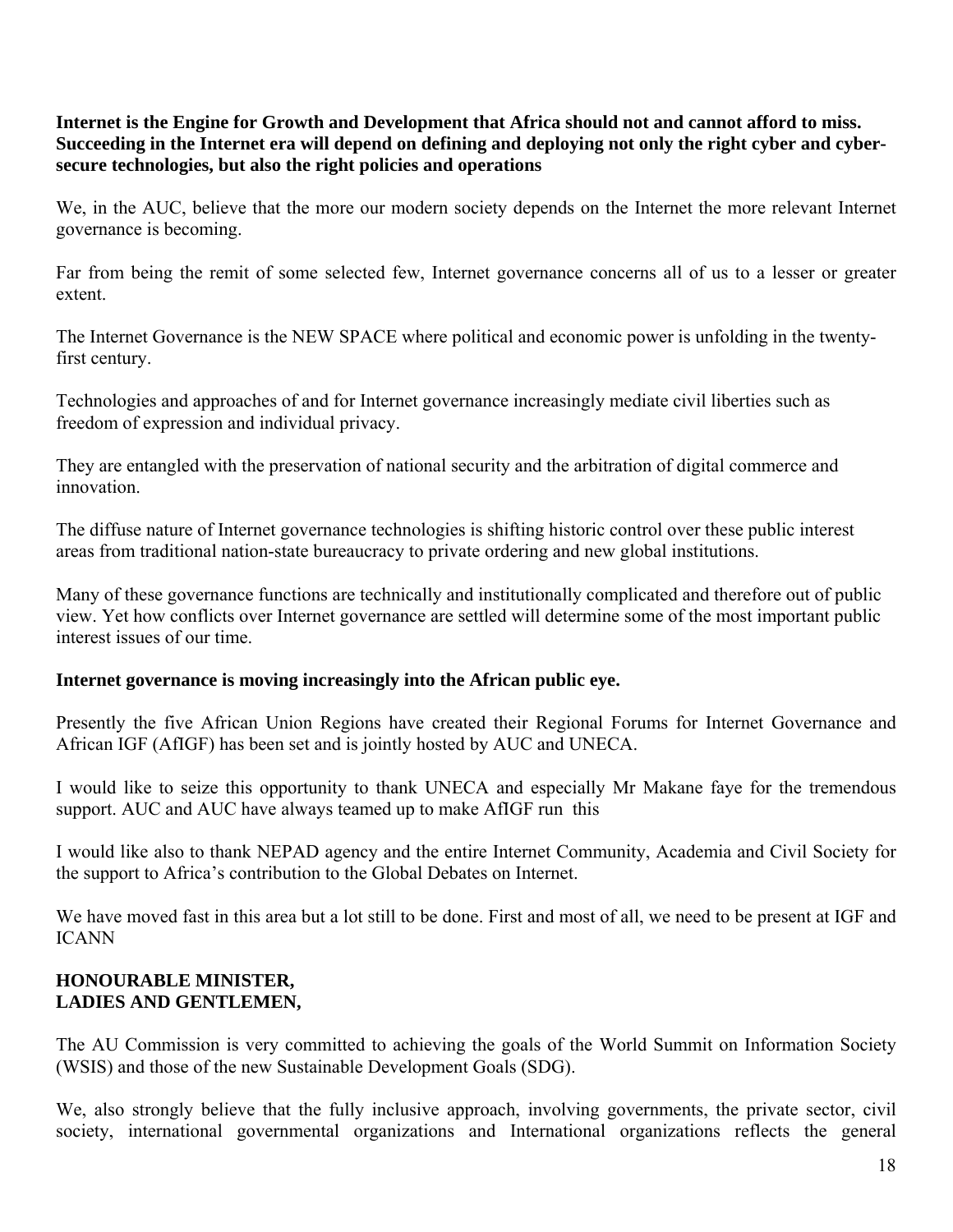partnership approach which has helped build the Internet over the past 45 years.

We, believe that the Information Society is everyone's future partly thanks to the Internet and its rapid development

## **HONOURABLE MINISTER LADIES AND GENTLEMEN**

We have just concluded the five days' session of the STC. I

I was an opportunity will be an opportunity for us to enhance and strengthen our role as technical body advising the AU Assembly on the developments of the Information Society of Africa.

Here are few highlights on some of the major issues we have addresses related to Internet: 1. **The STC requested us with UNECA to provide** all required support to the AUC for the implementation of Dot Africa

2. **To ACCELERATE** the ratification of the AU convention on Cyber Security and Personal data and the development of National Cyber-Security Legislation and the creation national and regional Computer Emergency Response Team (CERT) or Computer Incident Response Team (CIRT)

3. **PREPARE** Strategies and plans for the migration from IPv4 to IPv6

## **4. PROMOTE national and regional IGFs and provide technical and financial resources and participate in their activities**

## **LADIES AND GENTLEMEN**

The mission of the AU - our mission - is to initiate and promote strategies and means that will contribute to the integrated development of Africa. For the Information Society, our objectives among others is the promotion and the development of policies and strategies, the coordination and harmonization of these policies and regulatory frameworks, and finally to support the implementation of integrating programs. With your commitments and support, The African Union Commission will spare no effort to contribute to the implementation of all decisions resulting from this STC Session. I would like to wish you all very fruitful discussion

## **Thank you for your kind attention**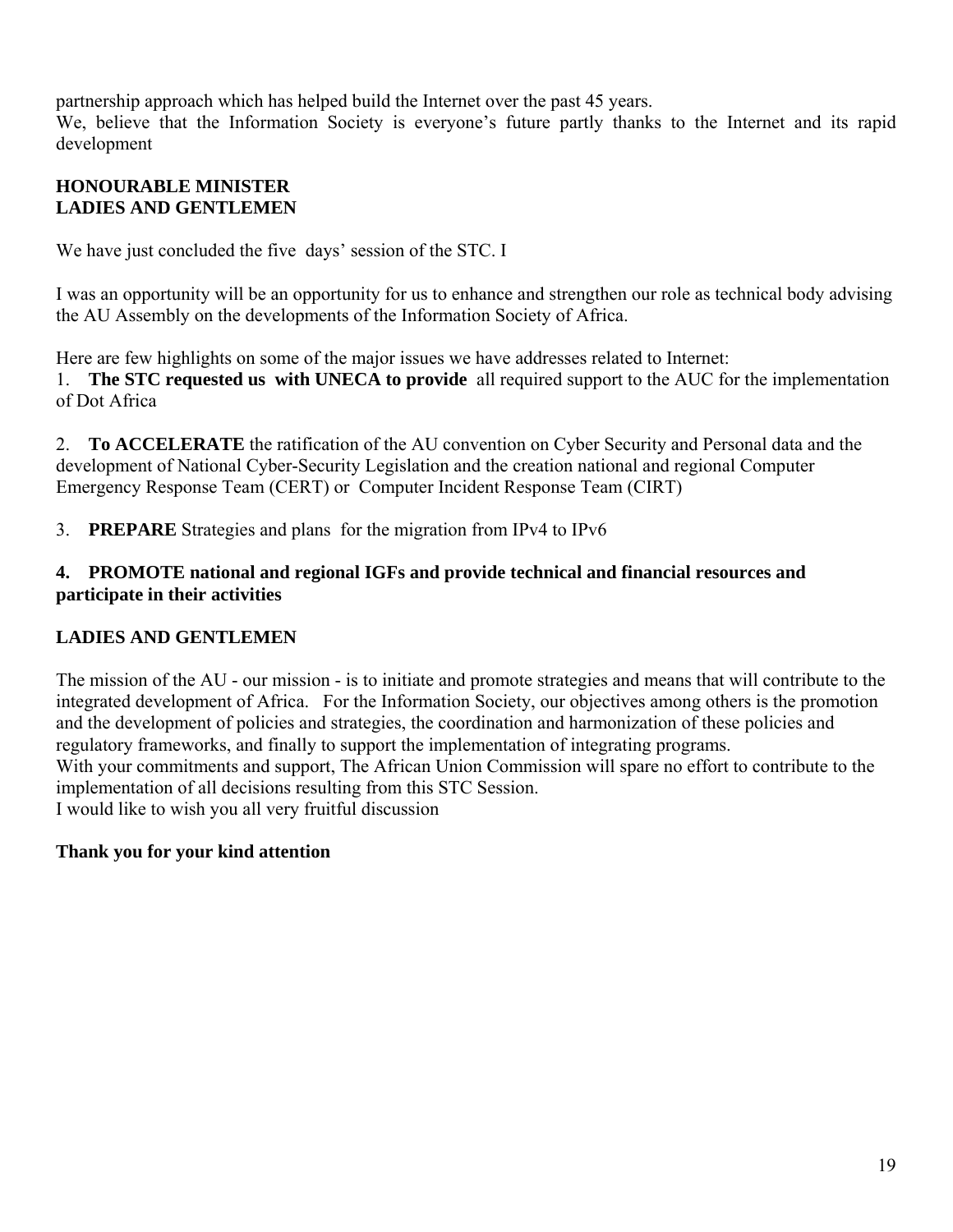# **ANNEX 2: REPORT OF PRE-CONFERENCE WORKSHOPS**

## **A - THE AFRICAN VIRTUAL LIBRARY AND INFORMATION NETWORK (AVLIN)**

**Theme: Creating synergies in the Libraries and Documentation Centres capacity building programmes in Africa** 

### **Workshop Report**

#### **Introduction**

A workshop organized by the African Virtual Library and Information Network (AVLIN) of the United Nations Economic Commission for Africa took place on the  $6<sup>th</sup>$  of September 2015 on the above theme and was attended by Library and Information School (LIS) professionals from different parts of Africa. The workshop started with a plenary session moderated by Dr. Victoria Okojie from Nigeria. The welcome remarks were given by Mr. Makane Faye from UNECA followed by a keynote speech, by Prof. Clement Dzidonu from Ghana.

In addition there were two presentations which were followed by a short discussion with questions from the audience. The presentations were:

- Current status of Capacity Building in Africa: A SWOT Analysis, By Dr. Buhle Mbambo Thata, UNISA , South Africa
- AVLIN/ASKIA initiative: Its role in the capacity building Arena, by Irene Onyancha, UNECA

The mid-morning session consisted of five short 10 minutes presentations based on identified areas for the AVLIN capacity building programme. The session was moderated by Mr. Ridha Guellouz from Tunisia. The afternoon had a break out and a report back sessions moderated by Mr. John Tsebe from South Africa.

## **Plenary Session:**

## *Keynote Address***: Creating Synergies in Libraries and Documentation Centers Capacity Building Programs in Africa by Prof. Clement Dzidonu**

The keynote speaker highlighted the changing landscape of capacity development in the technological era in which he identified three main issues namely: technology for capacity building; need for capacity development through training and; developing a strategic plan for capacity building for library and information professionals. He further noted the changing role of Library and Information School professionals in the digital age focusing on the need to examine the emerging trends in the LIS landscape. He concluded by emphasizing the need for providing a coordinated approach to capacity building activities for LIS professionals in Africa.

## *Presentations*

**a) Current Status of capacity building programs in Africa: SWOT Analysis: By Dr Buhle Mambo-Thata**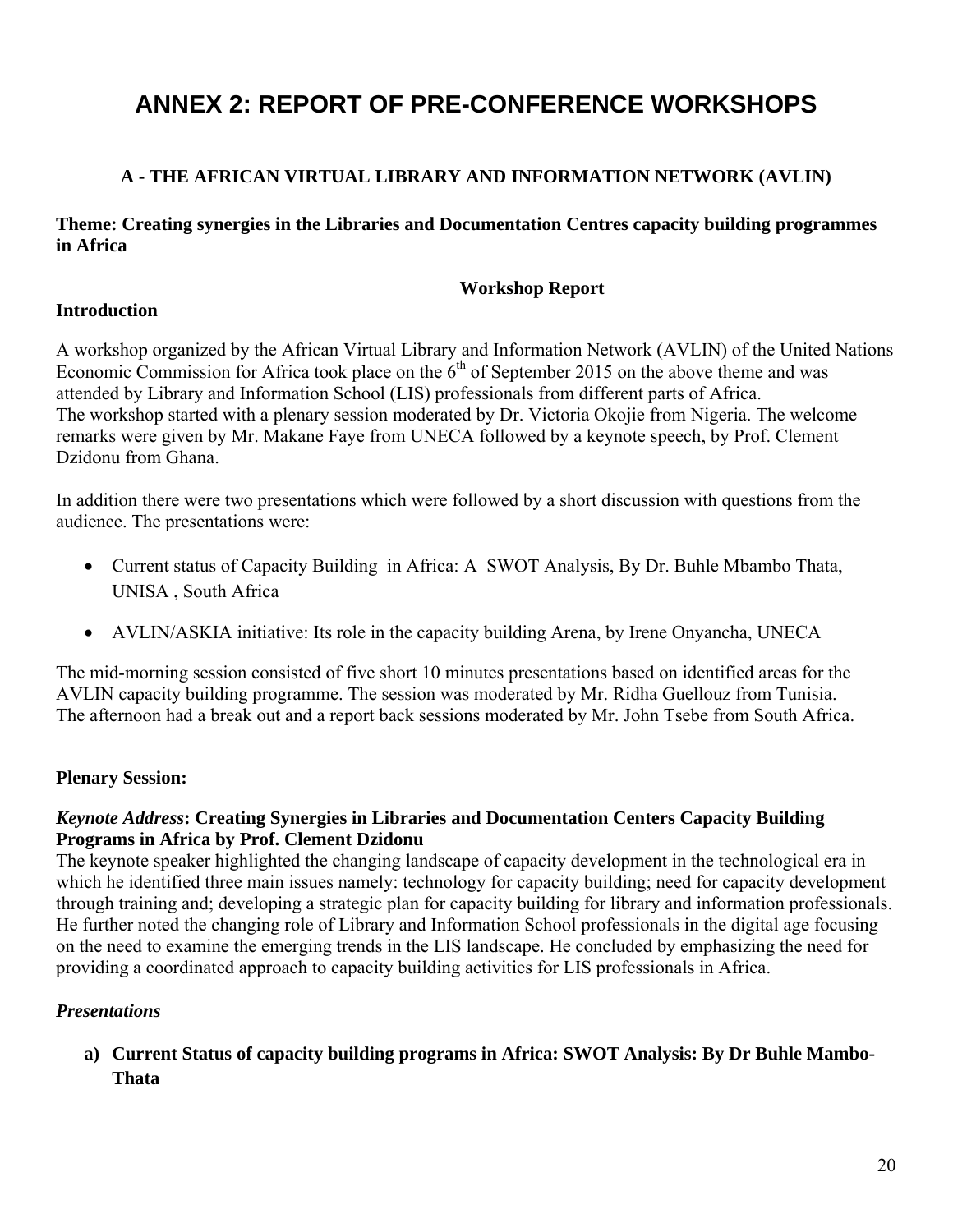Dr. Buhle Mbambo Thata defined capacity building and reflected on the role of continental players on capacity building. The focus of the presentation was on skills development in light of the library associations, consortia training programs; library and information schools; employers and; external organization (eIFL, INASP etc.)

The presentation provided a SWOT analysis on capacity building programmes emphasizing on skills development where she identified various strengths, weaknesses, opportunities and threats in this area. She concluded by highlighting the critical issues in capacity building namely, the dependency on external funding and need for collaboration and cohesion amongst the key players.

## **b) The African Virtual Libraries and Information Network (AVLIN) Role in Capacity building on information development in Africa, By Irene Onyancha**

Ms. Onyancha provided background information on the African Virtual information Network and the recommendations made by the Knowledge and Library and Information Services (KLIS) Subcommittee of the Committee for Development Information, a statutory meeting of the ECA. She highlighted the AVLIN strategic interventions for capacity building on information development in Africa. The presentation also focused on the role of AVLIN on capacity building since 2001 and the ASKIA online platform, a one-stop shop for socioconomic knowledge from and on Africa which is one of the activities undertaken by AVLIN following the KLIS recommendations. She concluded by emphasizing on the need for synergies between information development programmes on the continent to leverage on each other's potential and avoid duplication of efforts.

## **Mid-Morning Session:**

Mid-morning session had short presentations on five topics identified for the AVLIN capacity building programme:

- Community of Practice (CoP) and Networking-Dr. Helena Asamoah-Hassan, AfLIA
- Local content development and identification of resources and modalities from contribution. Mr. Antonin Benoit Diouf, Senegal.
- ICT development and institutional policies. Dr. Sarah Kaddu, Uganda.
- Leadership and Mentoring. -Ms Jacinta Were, Kenya
- Funding /partnership (strategic alliances). Dr. Kay Raseroka, Botswana.

The presentations were an impetus to the afternoon breakout session.

# **Afternoon Session: Breakout Session:**

In the afternoon the participants broke away into two working groups to discuss the five identified topics. The discussions focused on the strategies to be put in place to achieve the goal of AVLIN as a vehicle for access to information development in African in support of the UN 2013 and AUC 2063 agendas. In addition, the participants were to identify partners and sustainability measures for the proposed strategies.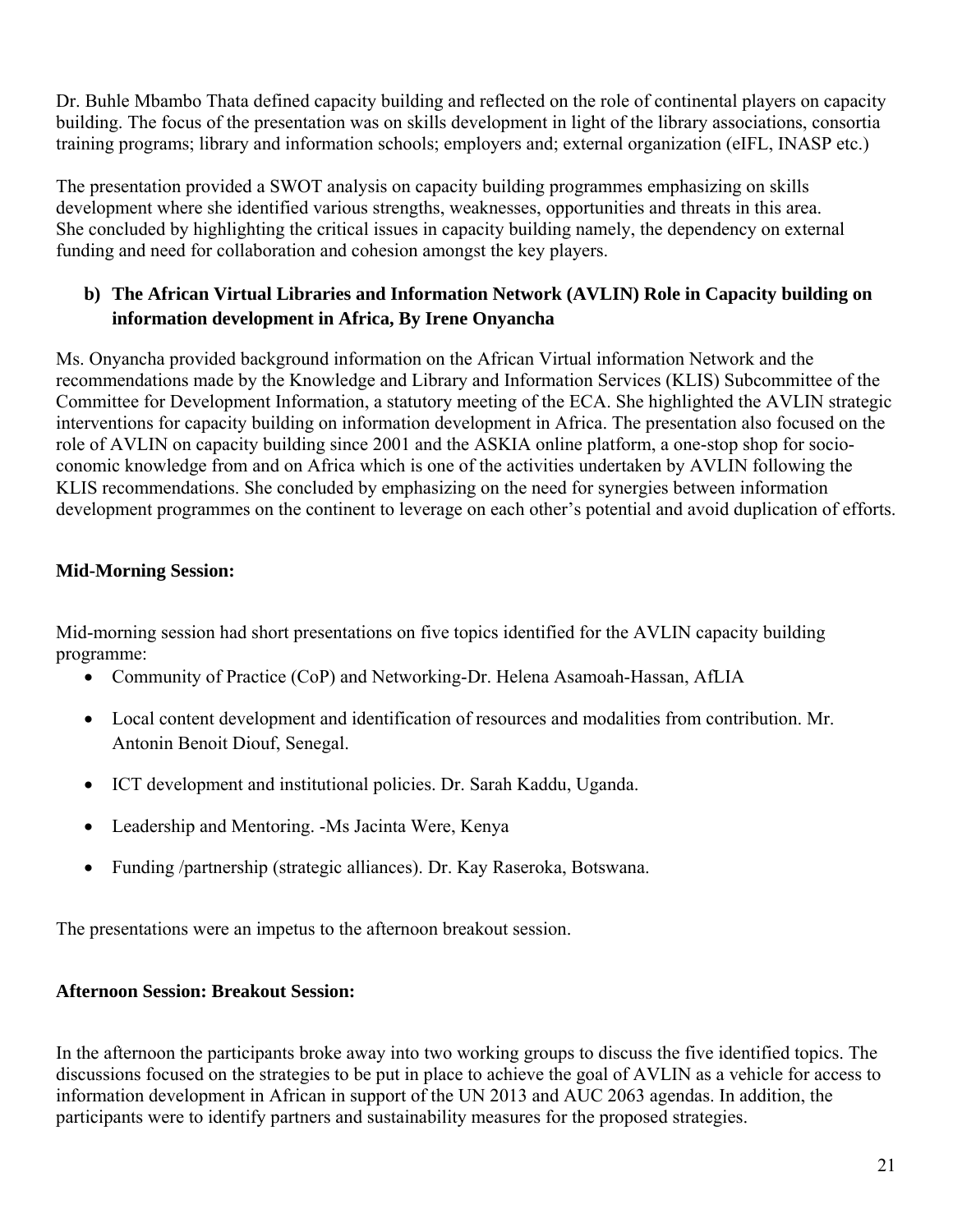*Group 1:* Discussions covered three topics namely: the Communities of Practice and Networking; Local content development and identification of resources and modalities for contribution to ASKIA and; ICT development and institutional policies

*Group 2:* Discussion covered two topics namely: Leadership and mentoring and Funding and partnerships The report back session was moderated by Mr. John Tsebe, President of AfLIA.

The presentations and outcomes of the discussion were used to compile a list of strategies and related actions for the development of the AVLIN capacity building strategic plan. This activity was led by Dr. Rosemary Shafack, of Buea University, Cameroon.

The proposed strategies for the AVLIN strategic plan are presented after the conclusions.

## **Recommendations**

The following recommendations were proposed:

- Promote capacity development in a fast changing technological environment to enhance access to information through libraries.
- Strengthen collaboration between AVLIN and other stakeholder such as AfIGF to provide local content and open data in support of sustainable development goals in Africa.
- Develop political and regulatory framework for the establishment and implementation of laws that enable open access to information
- Ensure financial support for the development and sustenance of Library communities to enable free access to information to all through the use of multimedia and emerging technologies
- Advocate for access to information as a development imperative

## **Proposed strategies for the AVLIN capacity building strategic plan - Draft**

The following strategies and corresponding actions were identified for the AVLIN capacity building programme

| 1. Communities of practice                         |                                                                                                                                          |  |
|----------------------------------------------------|------------------------------------------------------------------------------------------------------------------------------------------|--|
| <b>Strategies</b>                                  | <b>Actions</b>                                                                                                                           |  |
| Having a moderator for the<br><b>COP</b>           | To identify and appoint a suitable and willing moderator<br>2. Develop terms of reference                                                |  |
| Establishing expert group for<br>each subject area | 1. To identify expert for each group and compile a<br>comprehensive list that is regularly updated<br>2. Identify topics to be discussed |  |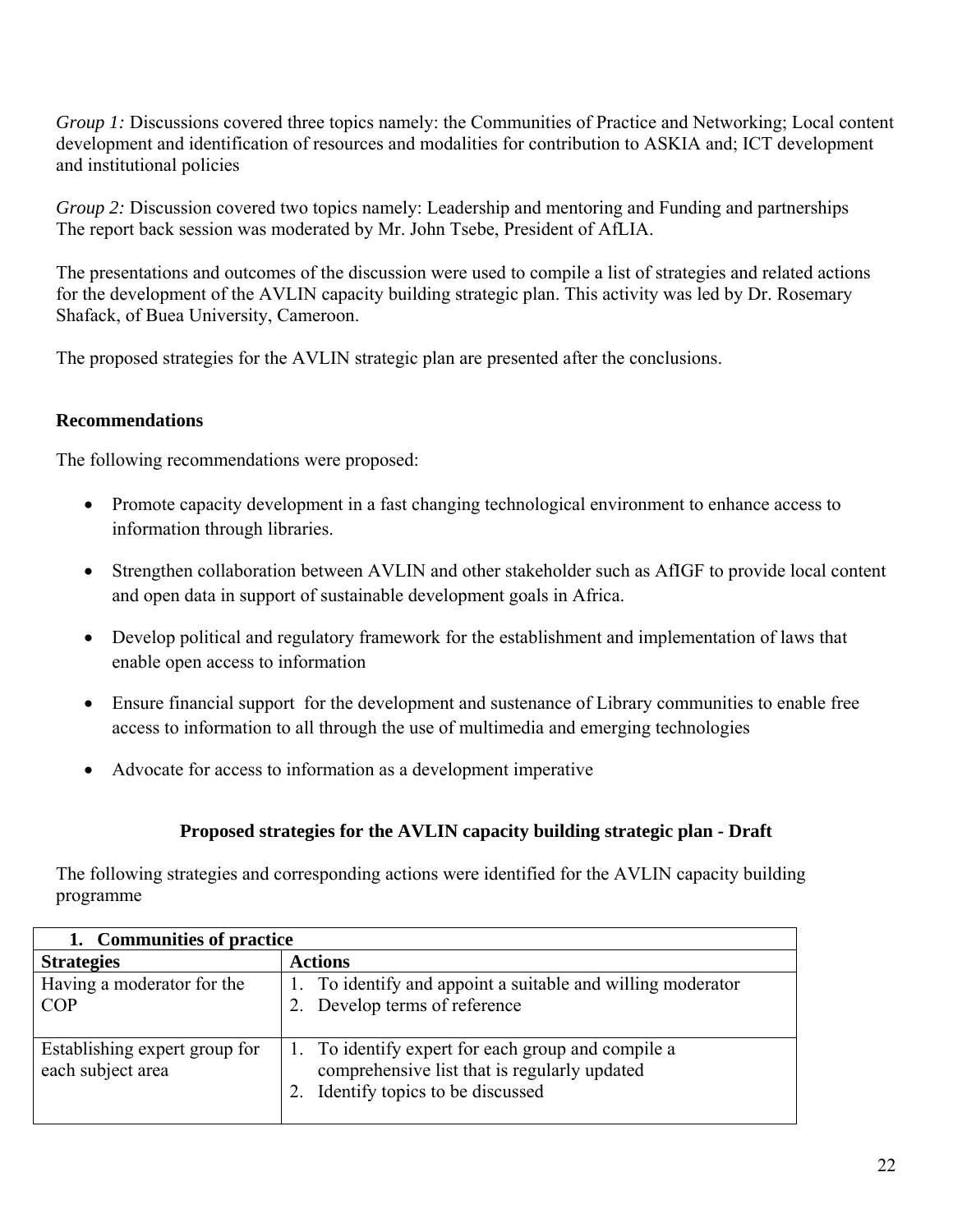| Capacity Building on how to | 1. To carry out a needs assessment                             |
|-----------------------------|----------------------------------------------------------------|
| operate on the COP          | 2. Develop a sensitization and relevant training programme for |
|                             | all stakeholders in the Communities of Practice (CoP)          |

| 2. Local Content Development & Identification of Resources and modalities for<br>contribution |                                                                                                                                                                                                                                                                                                                                                                               |
|-----------------------------------------------------------------------------------------------|-------------------------------------------------------------------------------------------------------------------------------------------------------------------------------------------------------------------------------------------------------------------------------------------------------------------------------------------------------------------------------|
| <b>Strategies</b>                                                                             | <b>Actions</b>                                                                                                                                                                                                                                                                                                                                                                |
| Develop mechanism<br>for resource contribution and<br>sharing (ASKIA online<br>platform)      | Develop modalities for members to contribute into ASKIA<br>online platform<br>2. Develop selection criteria for participation institutions, type of<br>content including all the official languages on the continent<br>Develop awareness campaigns and a marketing strategy for<br>sensitization of ASKIA to a wider audience including invitation to<br>contribute content. |

| 3. ICT development & institutional Policies                                            |                                                                                                                                                                                                                                                    |
|----------------------------------------------------------------------------------------|----------------------------------------------------------------------------------------------------------------------------------------------------------------------------------------------------------------------------------------------------|
| <b>Strategies</b>                                                                      | <b>Actions</b>                                                                                                                                                                                                                                     |
| Apply international standards<br>that facilitate interoperability                      | Advocate for the adoption of international standards for<br>1.<br>information management and dissemination<br>Provide capacity building training in the application of<br>2.<br>Information Management standards and guideline to AVLIN<br>members |
| Influencing public policy on<br>ICT development                                        | Provide policy briefing on the important role of ICT for<br>1.<br>development                                                                                                                                                                      |
| Advocate for policies and<br>legislation for access to<br>information                  | Develop a policy brief on access to information<br>1.<br>Briefing on existing policies on access to information<br>2.                                                                                                                              |
| 4. Harnessing suitable<br>technologies for content<br>development and<br>dissemination | Develop relevant training programmes to build capacities on<br>1.<br>emerging technologies and methodologies for<br>Knowledge/information management and disseminations                                                                            |

| 4. Leadership and Mentoring                                                   |                                                                                                                                                                                                                                   |
|-------------------------------------------------------------------------------|-----------------------------------------------------------------------------------------------------------------------------------------------------------------------------------------------------------------------------------|
| <b>Strategies</b>                                                             | <b>Actions</b>                                                                                                                                                                                                                    |
| Enhance capacity building in<br>leadership, management and<br>advocacy skills | 1. Need assessment on leadership skills;<br>2. Develop curriculum for leadership, management and<br>advocacy programs;<br>Strengthen collaboration among existing capacity building<br>3.<br>efforts                              |
| Advocate for government<br>funding for libraries                              | 1. Tap into the Cape Town Declaration by African ministers<br>Leverage the AU Declaration of AFIGF with Ministers with<br>the responsibility for libraries and information to support the<br>development internet infrastructure. |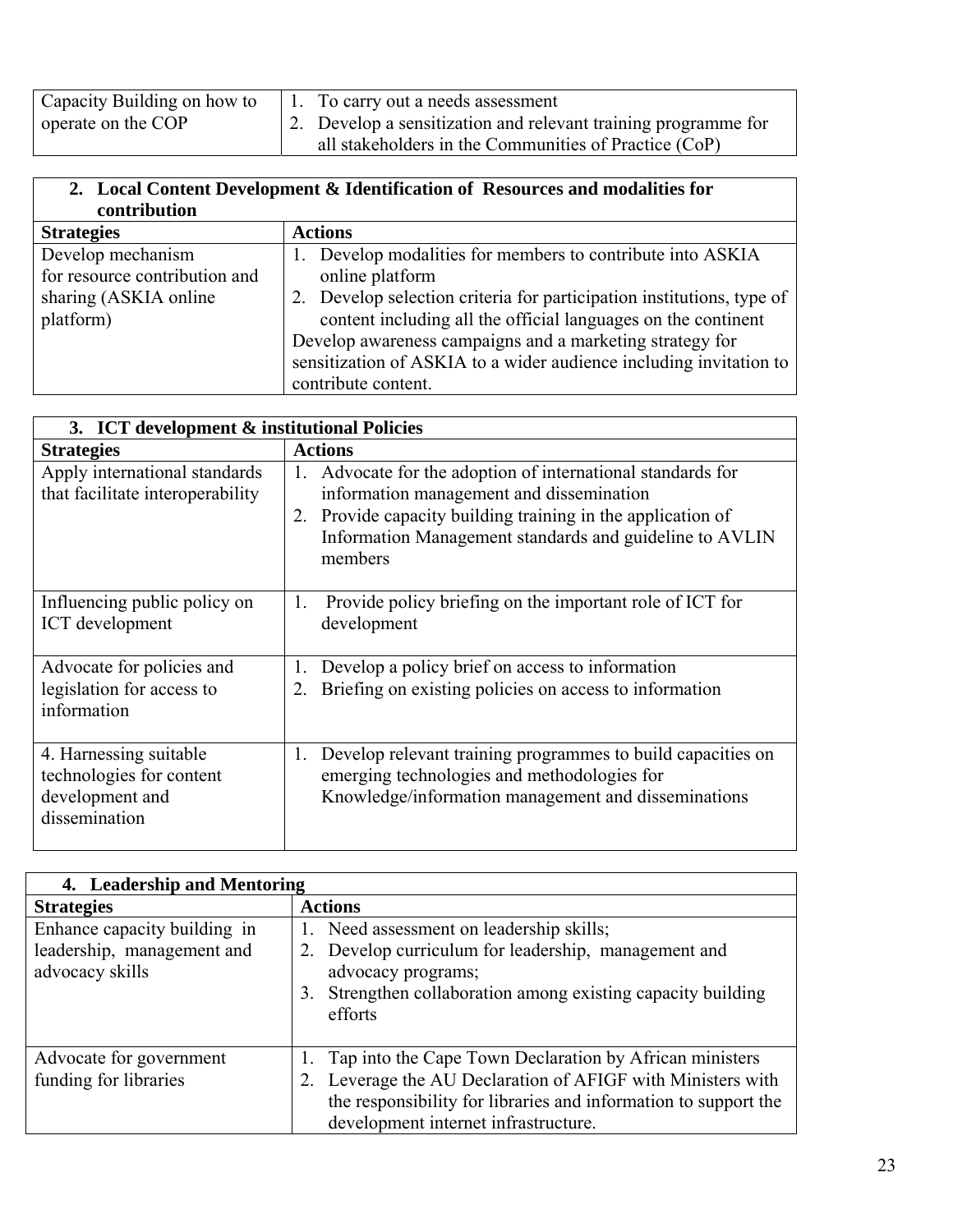| Place Libraries in the political | 1. Develop a competitive program to enhance partnership |
|----------------------------------|---------------------------------------------------------|
| and economic arena of            | 2. Develop a marketing strategy                         |
| governments for recognition.     |                                                         |

## **Partners identified**

- Academic and Research institutions
- Government and their related Agencies
- Civil Societies and Non-Governmental Organizations
- Libraries and Library Associations
- International Organizations and related Agencies (United Nations, African Union Commission,
- Experts and Trainers
- Funding agencies
- Other stakeholders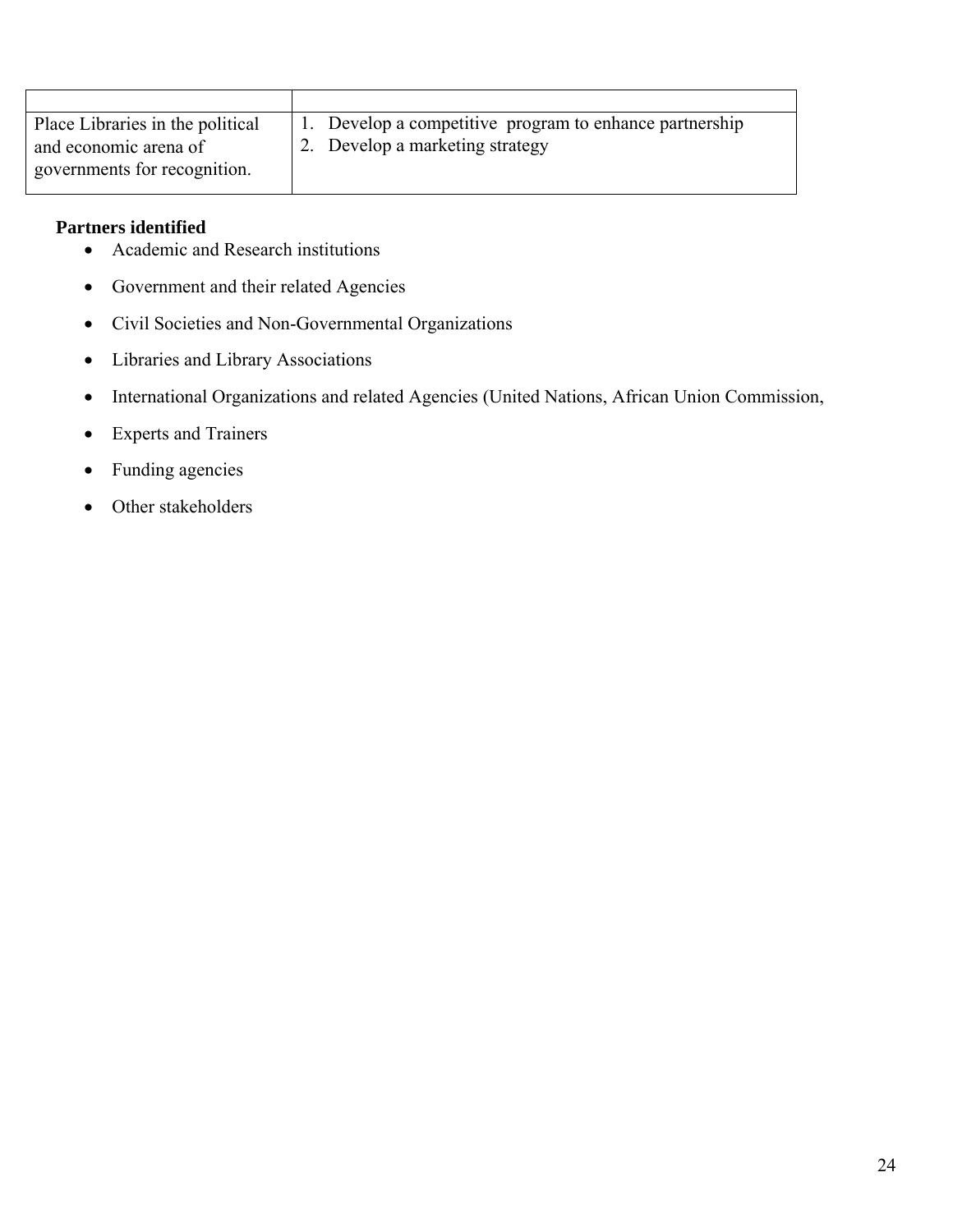## **B – THE INTERNET AND HUMAN RIGHTS: ACCESS TO THE INTERNET IN AFRICA AS A FUNDAMENTAL HUMAN RIGHT**

#### **Session Description**

As the international organization mandated to promote and protect human rights in all regions of the world, the United Nations identified the integral role that the information society plays in reinforcing universal norms and standards, declaring in 2011 that access to the Internet is a basic human right, and an aid to the right to freedom of expression and opinions. Access to the Internet has become synonymous with access to broadband Internet.

This session sought to delve into the issue of access to broadband Internet as a basic human right in Africa by considering the practicalities around universal access to broadband when competing with other fundamental human rights such as access to food, sanitation, education and health care

#### **Discussion**

The discussions raised the views that there are many facets to Internet access such as access to infrastructure (technology and availability of services), bandwidth (quality and cost), content (type and relevance of services), security and privacy.

Some views expressed were that declaring Internet access as a fundamental right would catalyse further action in the implementation and actualisation of national plans (including ICT policies, Broadband policies, Universal Access and Service policies etc.). It was emphasised that having such a declaration would not remove the need for regulation. Further observations pointed to the need to consider oversight mechanisms to monitor adherence and compliance.

Views not in favour of declaring Internet access as a human right were concerned about the lack of efficacy of existing plans and declarations. There was also mention of the need to consider the Internet as a tool and rather than focusing on Internet access, the focus should be on access to information, services etc. which the Internet enables.

Taking a middle position, other views pointed to the fact that Africa needed to work towards bridging the digital divide concurrently with addressing other pressing needs; it was also pointed out that the Internet and ICTs could actually facilitate provision of essential services such as health, education, food security.

Overall, the session pointed to the need to further understand the meaning of Internet access as a human right and what implications this would have for Africa and Africans.

#### **Key recommendations**

- Definition of minimum standards for access and making access affordable.
- Deriving a commercial model for the Internet that is suitable for Africa
- Capacity building especially for stakeholders not normally associated with IG conversations such as journalists, judiciary, and members of parliament.
- Examination of existing rights and associated legislation which can set the context for access to the Internet as a fundamental right. Examples cited include the right to communicate, the right to information (a constitutional right in some countries), access to information legislation.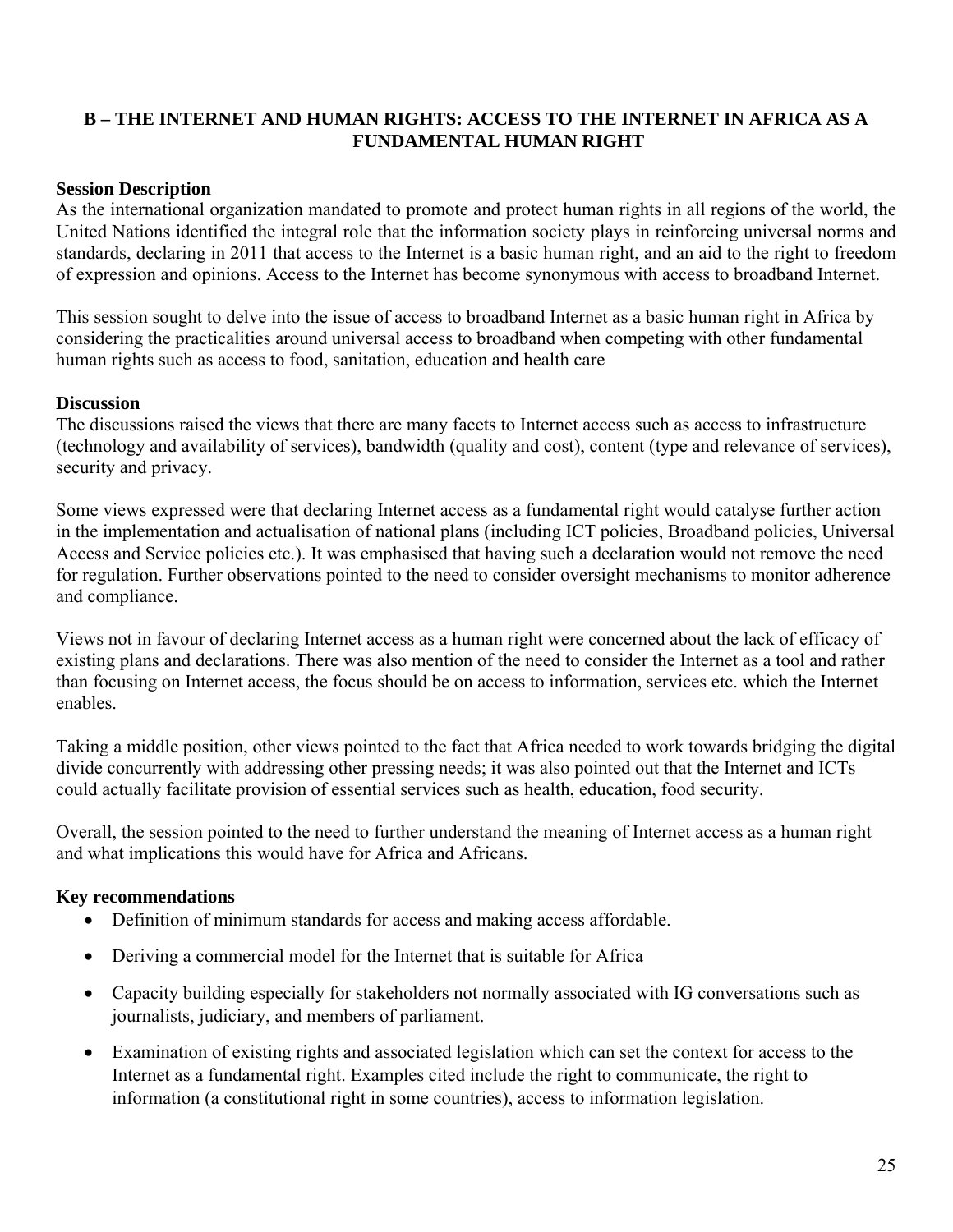- People should enjoy the same rights online as they do offline
- Content should be affordable and locally relevant.

## **C – CAPACITY BUILDING NEEDS FOR INTERNET GOVERNANCE AND INTERNET PUBLIC POLICY DIALOGUES**

#### **Session Description**

The NEPAD Agency undertook a survey to identify capacity building needs to support Internet Governance and Internet public policy dialogues so as to inform future interventions in this area. The session presented the survey findings including the identified priority areas for training.

#### **Summary of Findings**

- Of the 7 clusters of IG issues (Infrastructure, Legal, Economic, Security, Socio-cultural, Human Rights, and Development), there was less knowledge expressed in the following areas: Infrastructure, Legal, Economic and Security issues.
- The top ten sub-issues across all the clusters identified as priorities for training are:
	- 1. Capacity development on Internet Policy
	- 2. Cybersecurity
	- 3. Content Policy
	- 4. Cultural diversity
	- 5. Privacy and data protection
	- 6. Copyrights
	- 7. Jurisdiction
	- 8. e-Commerce and e-Money
	- 9. Access Policy
	- **10.** Virtual currencies
- On training preferences people prefer face-to-face over online training, full-time training over part-time training and training away from home or out of their country of residence.
- People are willing to pay for training programmes especially if they are certified or accredited to an educational institution.
- Challenges faced with training
	- 1. Limited opportunities
	- 2. High costs of training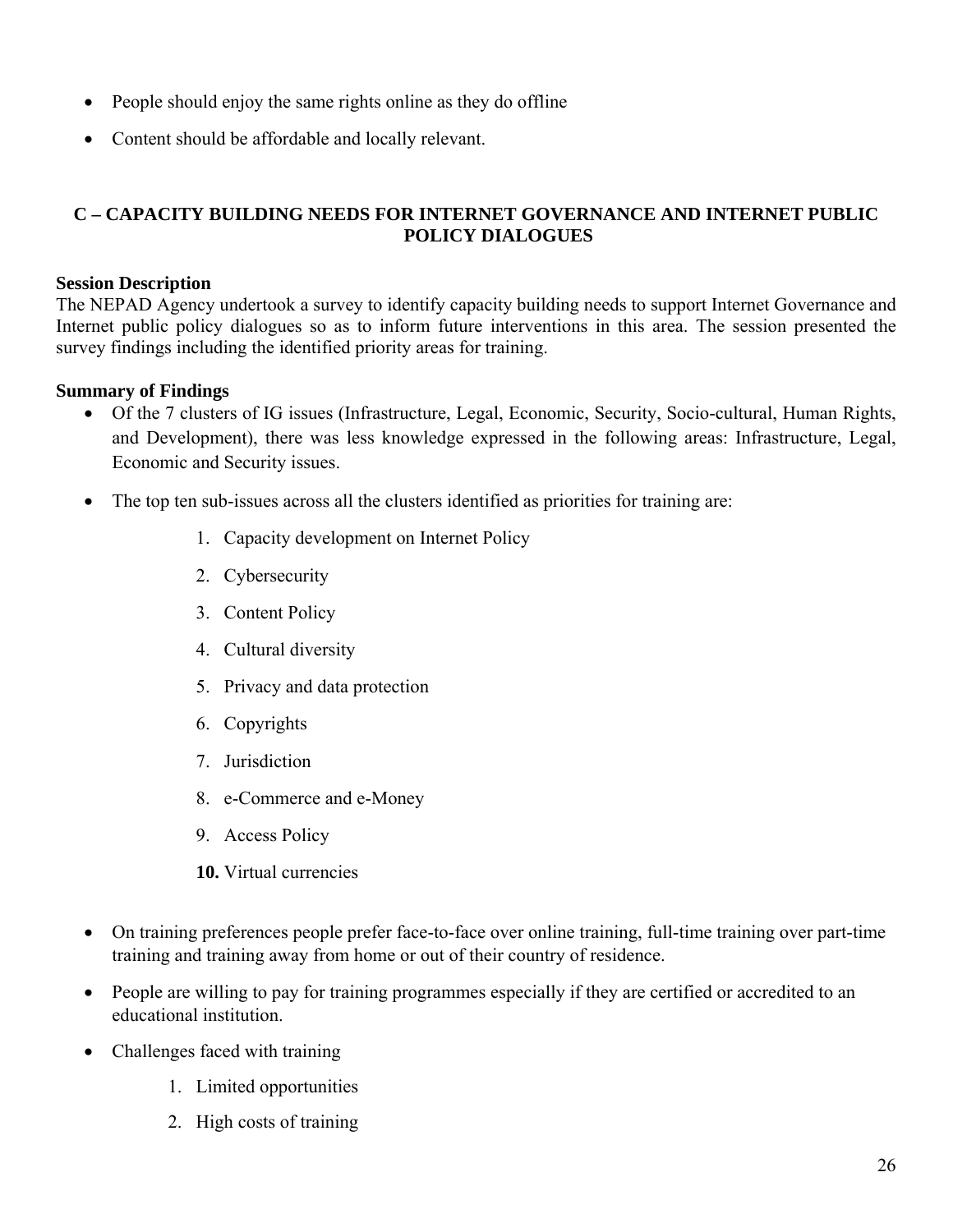- 3. Lack of knowledge and open source training material tailored to the African context
- 4. Lack of initiatives and interest from local institutions, governments and educational institutions towards capacity building in internet policy, particularly those that offered accredited courses
- 5. Training not available in other languages; most training is in English

## **Discussion**

Participants noted the gender and youth bias in the respondents to the survey (women: 19.6%, youth: 21%) and expressed concern that this was also reflective of the actual participation of women and youth in Internet Governance and ICTs. Mention was made of the African socio-cultural context that sometimes made it difficult for women to participate and a suggestion was made for an affirmativepolicy approach to enhance their participation.

Commenting on the issue of language, there was confirmation of the challenge faced with accessing training in languages other than English and how this marginalised a significant segment of Africa's population.

On certification and accreditation of training, it was noted that this can be a lengthy and complex process in academic institutions and other ways of dealing with this might be to engage the private sector and technical associations.

With regard to the preference for face-to-face training participants noted that while this was expensive, it allowed for learning in a controlled environment with minimal distractions and also allowed for feedback and engagement in ways which Africans found more comfortable. There were also suggestions that online training might be less preferred due to issues of trust of the training provider. Suggestions were made to link online training to events such as the Africa IGF or regional and national IGFs so that the training would have direct and immediate relevance.

Pre-events were recognised as a valuable avenue for capacity development and broadening participation, especially if they were geared towards orienting participants on issues tabled for discussion during the Africa IGF or other event.

A general observation was made to ensure that capacity development included actors not normally associated with Internet governance such as law enforcement, the judiciary, members of parliament and journalists among others.

## **Key Recommendations**

- Develop a capacity building action plan taking into account the key priority areas identified by the survey conducted by the NEPAD Agency and paying attention to the participation of women, the contextualisation of content to Africa and the provision of training in languages other than English.
- Work with academic and other institutions to develop accredited training programs in Internet Governance and Internet Public Policy that can be provided affordably to all stakeholders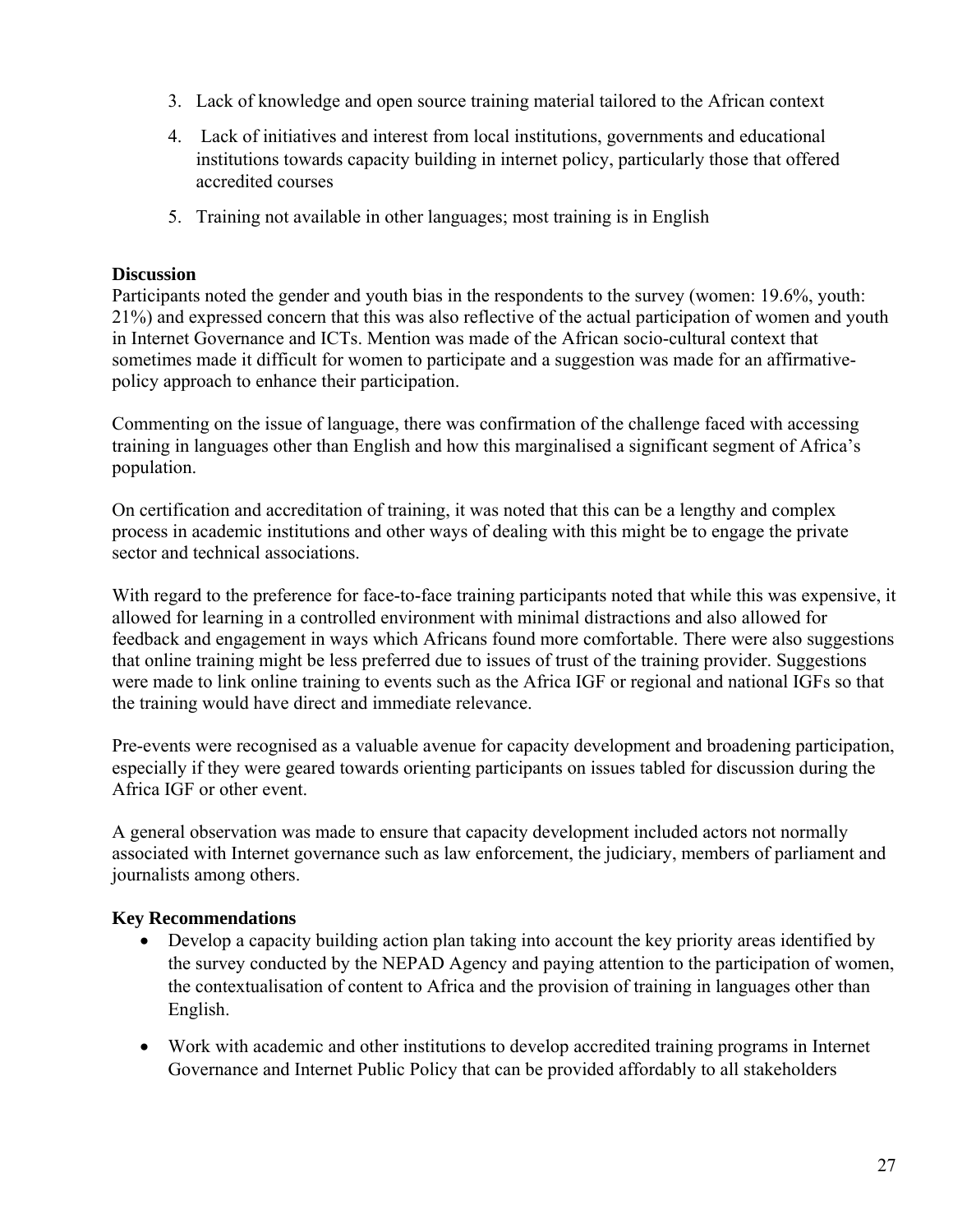## **D – PRE-CONFERENCE ORGANIZED BY UNESCO**

## **UNESCO's Internet Study – Relevance to Human Rights online**

## **Internet Universality underlined as key for Sustainable Development at the 4th African Internet Governance Forum**

"If you are not at the table, you will be on the menu" stated Jan Moolman from the Association for Progressive Communications during a panel of the African School on Internet Governance dedicated to underlining frameworks, principles, charters, and spaces linking internet governance and human rights. The need for the African region to be at the table, and not on the menu, as it concerns issues of internet governance and the necessity to ensure the region is equipped not only as consumers, but as producers on the internet took center stage during the 4th African Internet Governance Forum at the African Union in Addis Ababa, Ethiopia, from 6-8 September.

Following the CONNECTing the Dots conference and outcome document underlining the significance of the Internet for human progress and its role in fostering inclusive Knowledge Societies, UNESCO presented the "internet universality" concept during the African School on Internet Governance, which brings together civil society professionals from across the continent prior to the Internet Governance Forum to discuss emerging issues in the changing ecological landscape of the internet in Africa. AfriSIG 2015, held in conjunction with APC's Gender in Internet Governance Xchange (GIGx) for Africa, was founded to ensure African multistakeholder participation in internet governance processes and a forum on the continent where government, civil society, businesses and technical people from across the region can develop strategies to ensure the internet assumes its rightful role in the post 2015 development agenda.

Following UNESCO's presentation during AfriSIG and prior to the African Internet Governance Forum, UNESCO held a side event entitled "UNESCO's Priority Africa and the Internet Study – Relevance to Human Rights Online." An overview of the Internet Study was presented, with a particular focus on the need for the internet to be rights based, open, accessible to all, and multi stakeholder. Following the overview of the study, a panel of the study in the context of Africa was moderated by Chris Kabwato from Highway Africa. Grace Githaiga (Kenya ICT Action Network) underlined the need for principles of freedom of expression to be translated to the digital environment. Ephraim Kenyanito, Dora Mawutor from the Media Foundation for West Africa, and Emilar Vushe from the Association For Progressive Communications articulated the ways in which issues of privacy, ethical dimensions of the information society, and access to knowledge and information are at the forefront of the agenda of debates on Internet Governance in Africa.

During the African Internet Governance Forum held at the African Union and as chair of the session on "Human Rights and the Internet," UNESCO reiterated the need, in light of the African Union's Agenda 2063 and post-2015 development agenda, to place human rights at the heart of Internet Governance in Africa, using the concept of "internet universality" with its four guiding principles that the internet should be human rights based, open, accessible to all, and multi-stakeholder as a basis for ensuring human rights online. UNESCO further underlined that "Internet Universality" accords with the Report of the UN Special Rapporteur on the promotion and protection of the right to freedom of opinion and expression and also echoes the first resolution on "promotion, protection and enjoyment of human rights on the Internet" passed by UN Human Rights Council in 2012. Lastly, UNESCO introduced the internet freedom series and recently published internet study "Keystones to Foster Inclusive Knowledge Societies" to underline cross cutting and emerging issues in the field related to free expression, privacy, ethics, and access.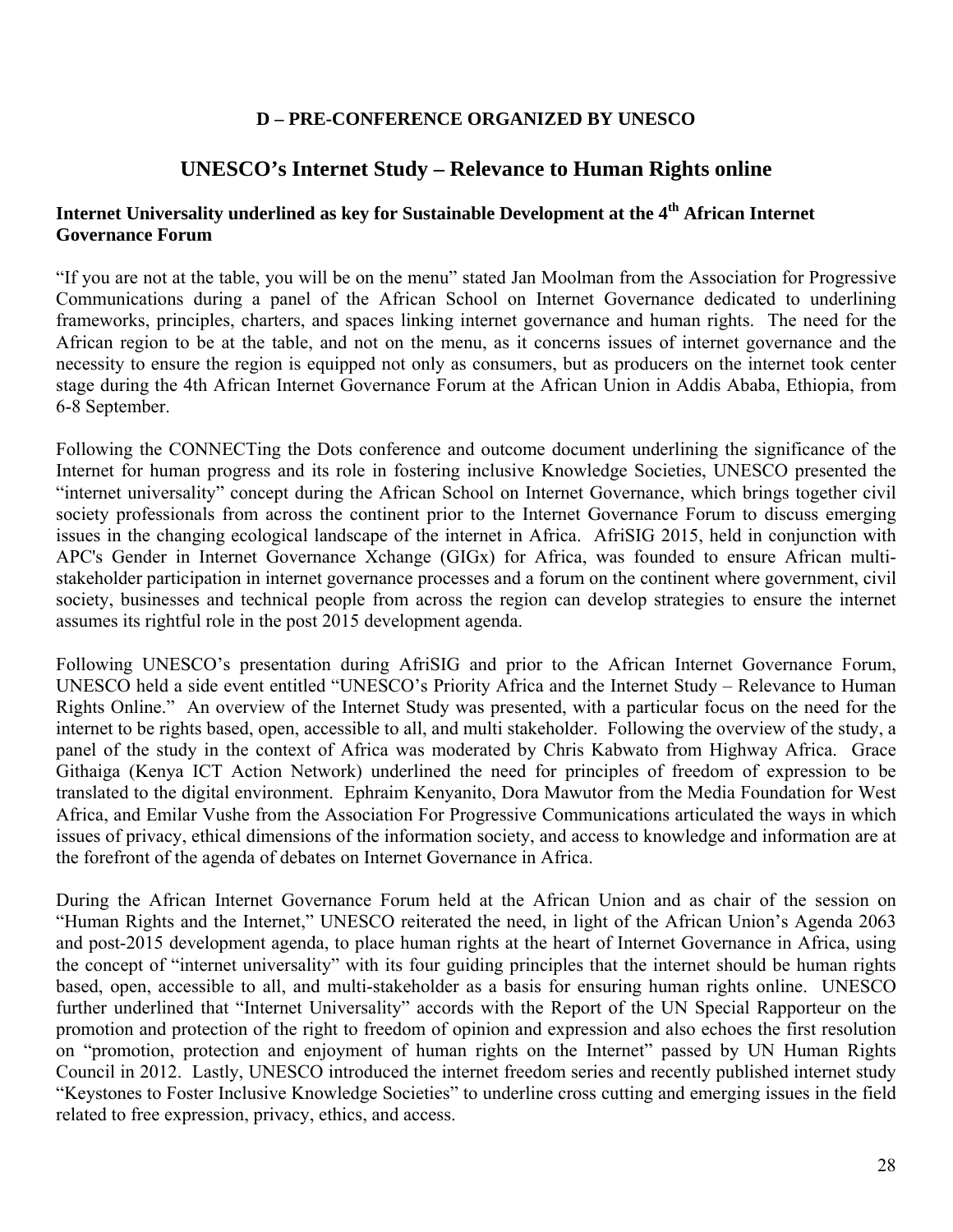Linking current work by UNESCO to the African Declaration on Internet Rights and Freedoms, a Pan-African initiative to promote human rights standards and openness principles in internet-policy making on the continent, panelists from Nigeria, Gambia, and South Africa and participants of the African IGF recommended the need to use "internet universality" and the Declaration as guiding principles for emerging issues in the changing ecology of the internet in Africa to ensure the internet plays a central role in post 2015 development work.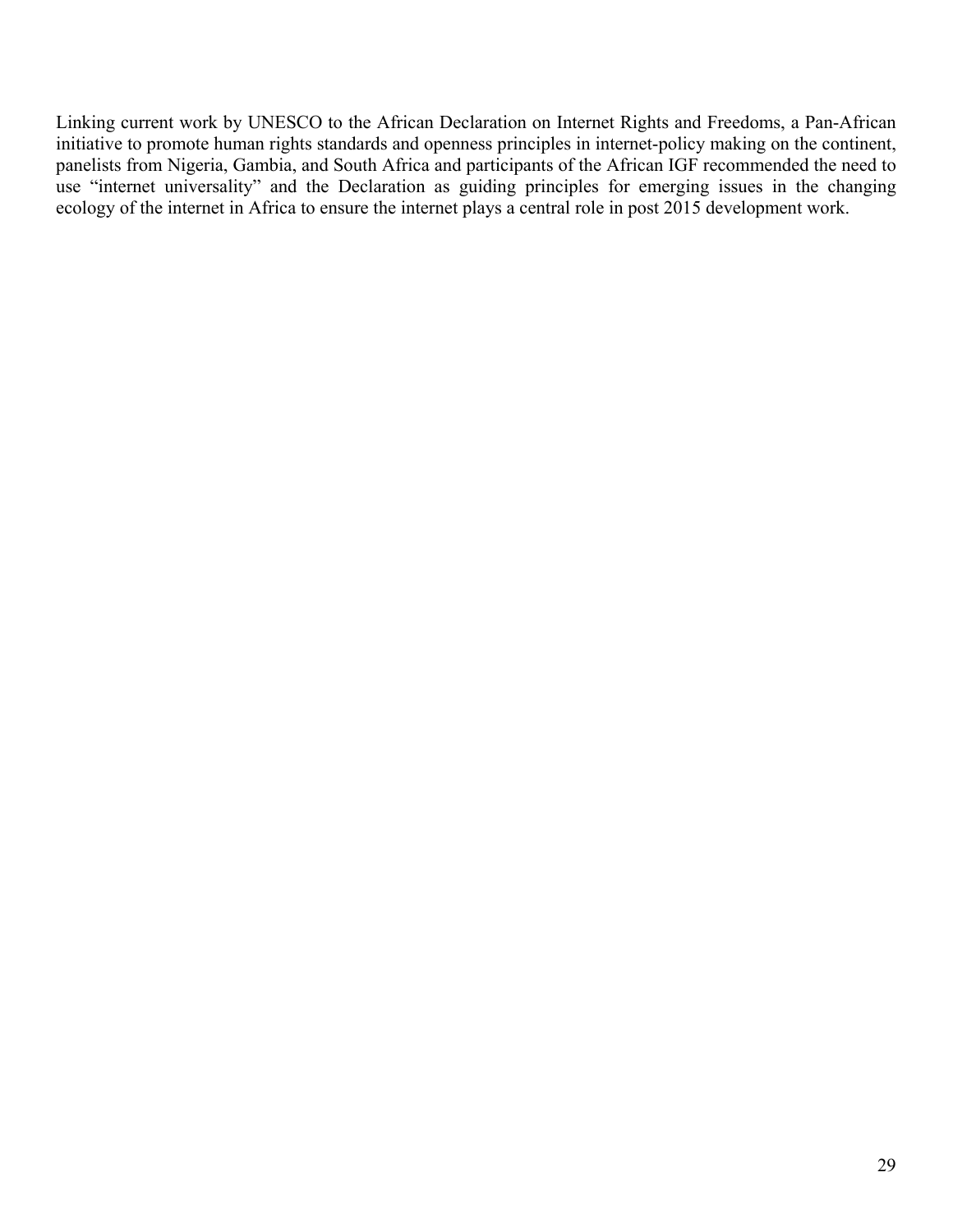## **E – PRE-CONFERENCE ON WSIS + 10**

## **WSIS+10 Africa Regional Workshop Looking back to move ahead, 6 September 2015, Addis Ababa, Ethiopia**

## **Introduction**

The workshop was organised by the Association for Progressive Communications, Ministry of Communications and Information Technology ,Egypt, African Union Commission (AUC), and Kenya ICT Action Network (KICTANet)

Mr Adil Suleiman from the African Union Commission welcomed delegates and recognized the presence of the Deputy Minister of the Department of Telecommunications and Postal Services from the Republic of South Africa, Hon. Prof. Hlengiwe Mkhize. He went on to underscore the importance of this workshop.

### **Session 1. Welcome and introductions - History of WSIS, Presentation on the WSIS process focusing on the expectations for post 2015 and the high level meeting in December 2015 and renewal of the IGF**

Ms Nermine El Saadany from the Ministry of Communications and Information Technology, Egypt, presented on the history of the WSIS process focusing on the expectations for post 2015, the high level meeting scheduled for December 2015, and renewal of the IGF. She noted that in participating in the WSIS+10 review process, Africa needs to have a critical lens that takes into account the past, present and future of the WSIS process for Africa. She briefly took the participants through the history of WSIS mentioning the two phases which took place in Geneva in 2003 which resulted in the formulation of Action Lines and a Working Group on Internet Governance. The second phase was in Tunis 2005 which resulted in a call for Enhanced Cooperation (EC) and the Internet Governance Forum (IGF)

The final stage of the United Nations General Assembly (UNGA) overall Review process started in July 2015 with one session open for civil society and other stakeholders, while the second one was restricted for governments. The G77 + China countries gave an input document which highlighted action lines that are still a major challenge for them such as access, affordable ICTs, enhancing broadband quality and further endorsing different stakeholder partnerships in the national level to help develop domestic policies. The challenges are linked with the main priorities for the G77 group which are to bridge the digital divide and gender digital divide, promote development and ensure synergy between the sustainable development goals and the work on ICT development. All these efforts should be recognized in the outcome document from the UNGA. The G77 input document is important in the context of Africa as most African countries are represented on this group and have the power to steer the conversation and bring to the fore African issues.

The input document by the G77 group emphasised the need for the Internet Governance Forum to continue beyond 2016 in working towards fostering enhanced cooperation. The group further stated that it needs to uphold the values of the multistakeholder processes and that all stakeholders have different roles and responsibilities. The group also acknowledged that in order for the IGF to be beneficial to developing countries there is needs for terms of reference which guide the mandate of the IGF so it can be effective in its efforts to facilitate development.

Ms. El Saadany concluded her presentation with encouraging words for the different stakeholders and participants who attended the session to use this opportunity presented by the Africa IGF to give an African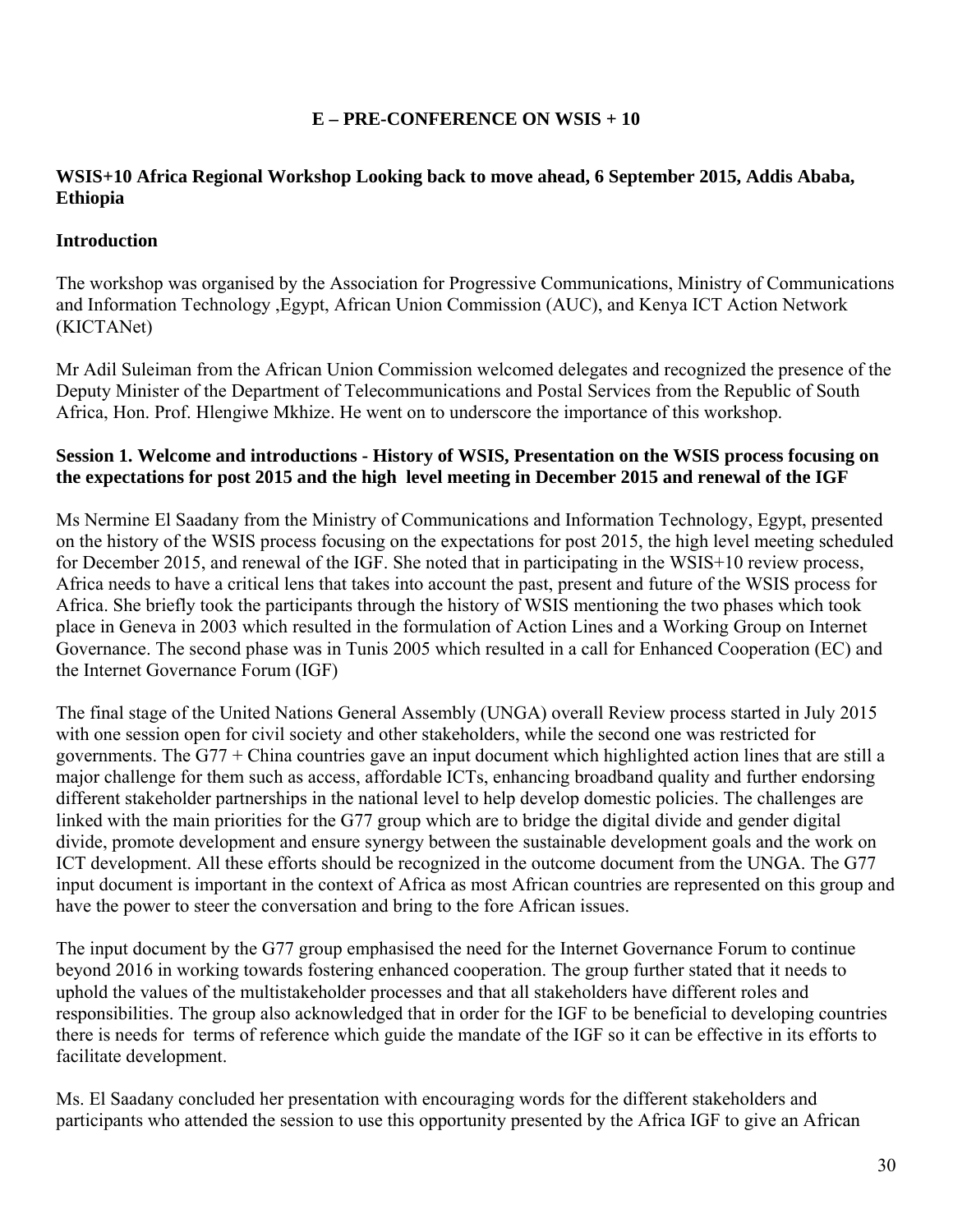voice and perspective to the non-paper and to use this space as a preparatory means for the UNGA meeting which will take place at the end of 2015..

## **2. Presentation on the analysis of stakeholder inputs from Africa for the non-paper, Identify what the priorities were from Africa based on the submissions and how well the non-paper reflects the priorities from Africa**

Anriette Esterhuysen from APC took participants through the analysis of stakeholder inputs from Africa for the non-paper. The main objective was to identify priorities from Africa and how well the non-paper reflected on the priorities from Africa.

Key Points highlighted:

- The non-paper is meant to facilitate the WSIS review process. The non-paper is a very general document meant for for the general audience. It was coordinated and compiled by co-facilitators from output and inputs from different stakeholders written in the format which will be presented to UNGA.
- On internet governance the non-paper reaffirms issues such as inclusivity, access and cyberspace security. On the Africa's priorities, theWSIS process was parallel to the Millennium Development Goals (MDGs) where there is lack of integration of these goals with the WSIS process itself.
- The aim now should be to link the Sustainable Development Goals with the WSIS process to foster better direction and cohesion.
- The digital divide is still an issue in Africa but there is also a gender divide that needs to be addressed by 2030.
- There is a clear need for data and indicators to measure the gaps that exist in Africa and how we can effectively work together to deal with them.

## **Discussion**

- The participants expressed their views pertaining to the lack of leadership from Africa in the WSIS+10 review process. It was noted that the first WSIS proceedings were in Africa but Africa now seems to be voiceless and without a perspective.
- A recommendation from the floor was that the 2015 review process should be done by national authorities which by doing this will encourage more measures to strengthen national IGFs.
- It was also noted that Africa might be having an outdated conversation and perspective regarding some issues in internet governance. Africa needs to keep up to date with the trends and global dialogues that are happening.

To conclude, Anriette Esterhuysen urged African governments to work together African governments to work together in pushing the African agenda and policy issues. She suggested that this can be done by working on submissions, attending forums like the African IGF and building regional capacity. She further proposed that Africa should consider leading in the advocacy for gender based rights and inclusion in the digital society. The session provided a platform for different stakeholders to examine the non-paper, establish an African voice, perspectives and identifying spaces where Africa can lead.

### **3. Break out groups to discuss how well the non-paper reflects the priorities from Africa, and preparation of Africa's response to the non-paper Facilitator: Grace Githaiga, KICTANet**

Grace Githaiga from KICTANet facilitated the break out group session to discuss how well the non-paper reflected the priorities from Africa. The session was translated into a working one to prepare responses that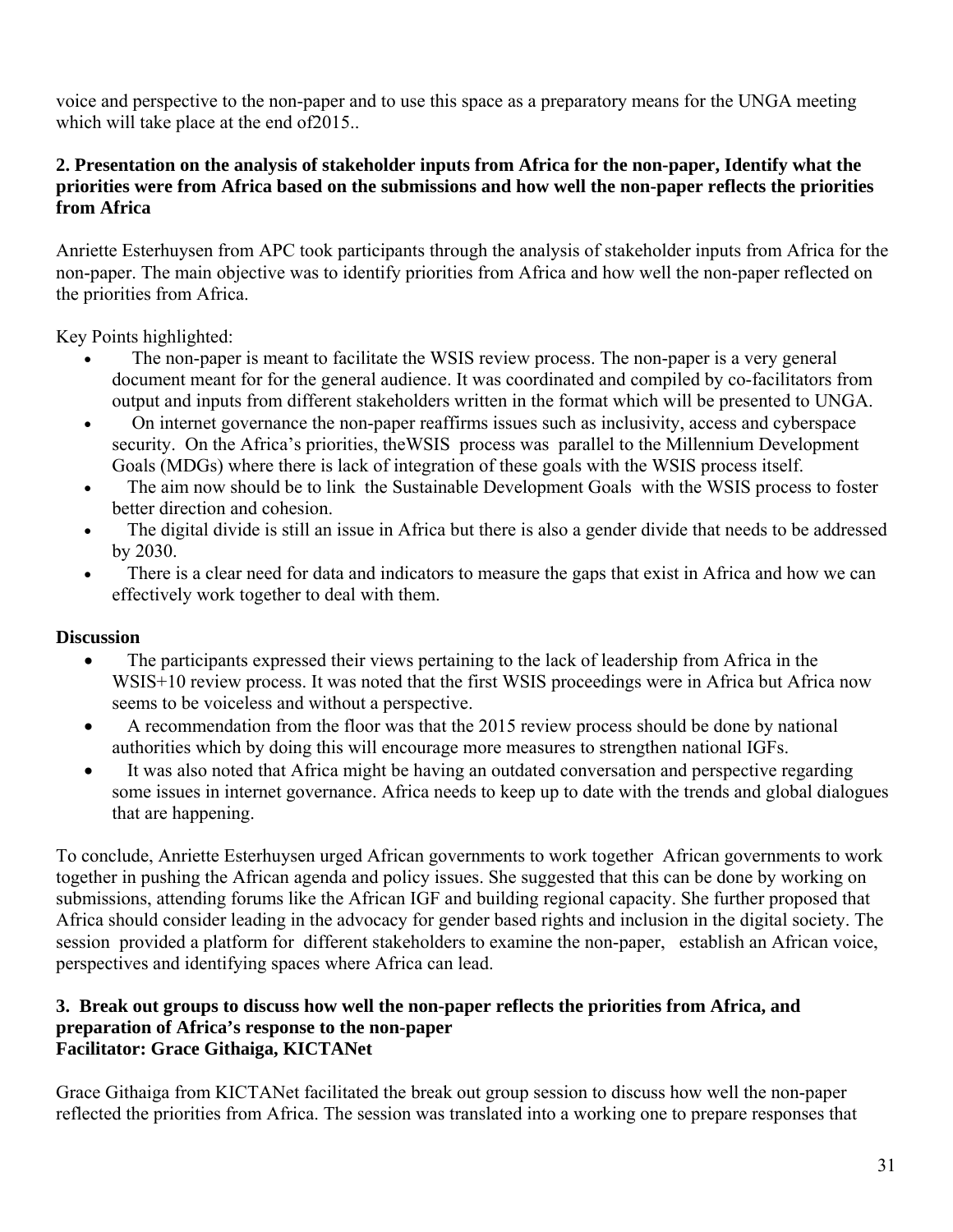focused on the seven areas identified in the WSIS Review + 10 non paper namely preamble, digital divide, ICT for development, Human rights, Internet Governance, cyberspace, and follow up and review, with the aim of contributing African voices into the document.

Concerns raised by participants included:

- There is no mention of human rights in this statement. Reference should be included on Human Rights as it was in the Geneva Convention.
- There is lack of clear reference to measurable targets particularly to provide guidance to national governments.
- That challenges have arisen not only of the rapid changes in technology but also of the other economic and social divides.
- That the digital divide is more of an economic divide and resolved unsolved issue in Africa.
- Internet access and penetration is still very weak in Africa and yet access for all is important. There is need to promote public access facilities such as libraries.
- There is need to consider an increase in contributions towards the Universal Access Funds as a way of filling in the financial gap in order to bring about universal access.
- That a reliable and sustainable ICT ecosystem (sustainable reliable health, education, security, justice, waste etc.) is necessary for mainstreaming ICTs in all sectors.
- The right of freedom of expression, as described in Article 19 of the Universal Declaration of Human Rights, and Article 19 of the International Covenant on Civil and Political Rights, is essential for media's role in information and knowledge societies. That the same rights that people have offline must also be protected online as they are enshrined in the Universal Declaration on Human Rights.
- There is need for sustainable capacity building for members from developing and least developed countries to encourage meaningful participation and contributions to Internet governance issues.
- There is need to ensure the protection and empowerment of children online. In this regard, governments and other stakeholders should work together to help all enjoy the benefits of ICTs in a safe and secure environment.
- And in terms of follow up and review, there is need for Annual Regional Reviews of the WSIS+10 outcomes, involving all stakeholders, covered by UN Regional Commission while member States and Regional Organizations will report on progress in achieving these outcomes within the context of 2030 agenda of Sustainable Development.

The outcomes were compiled by APC and KICTANet and submitted as joint outcome document. The document is here: http://workspace.unpan.org/sites/Internet/Documents/UNPAN95296.pdf

### **Session 4. Next steps, closing and acknowledgments. What it means to participate and to influence outcomes beyond the non-paper in the context of the WSIS+10 Review, and possible opportunities beyond the Review for cooperation among stakeholders in Africa**

This offered a diverse and rich output of views and creative solutions and contributions to the working groups. Towards the end of the workshop there was a widely shared view that Africa needs to get back on the saddle regarding the WSIS process and to have a strong voice and perspective which takes into account Africa's context. It was also widely acknowledge that there is need for capacity building in the continent to better contribute meaningfully in global forums and spaces. Beyond the African IGF and the WSIS review process there is a task to strengthen national and local authorities and stakeholders in not only steering domestic policy but in working together to deliver on set agenda's and goals. A strong need to build African capacity through establishing more regional and national IGFs which will aid in helping the continent in structuring a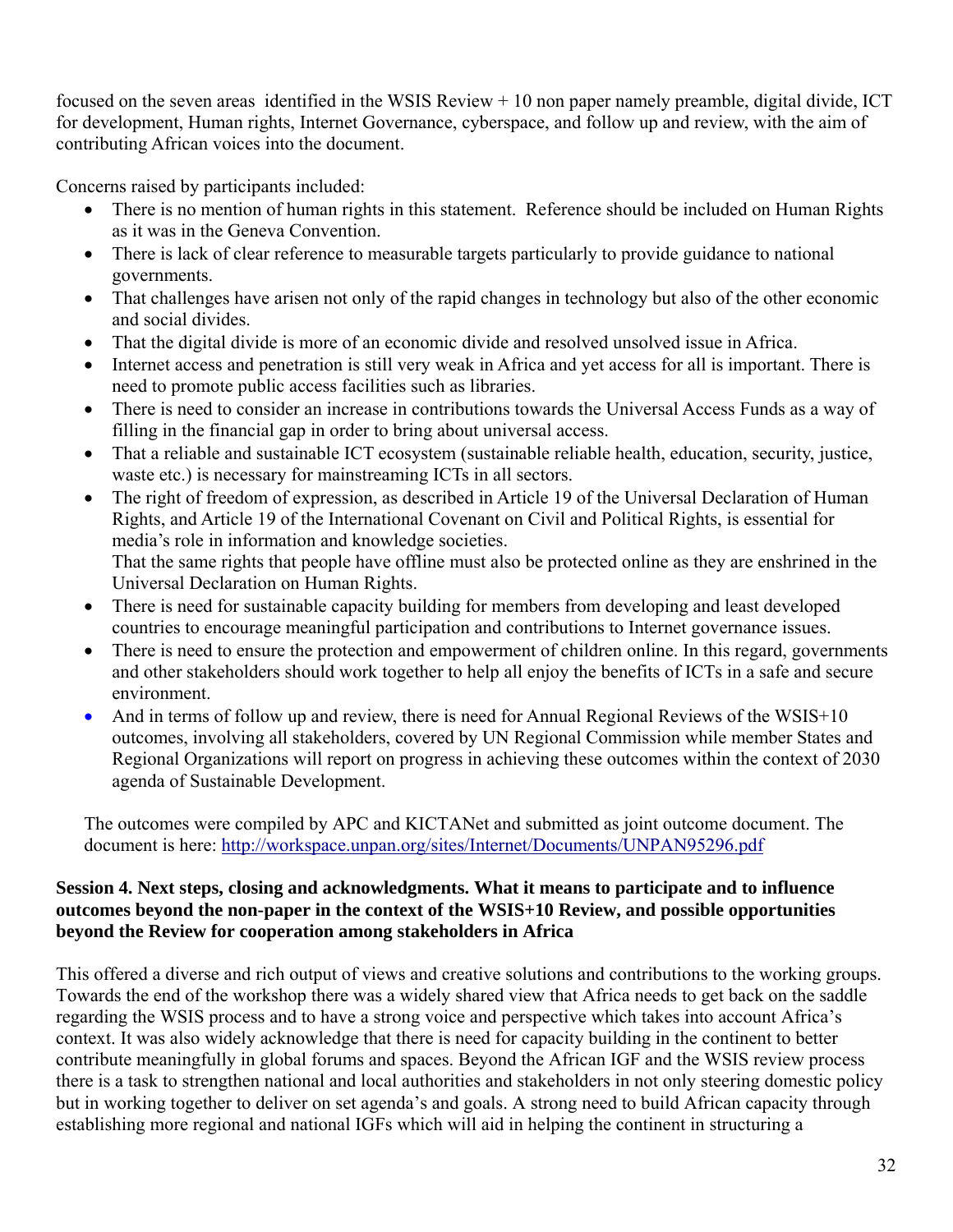perspective. The issue of funding and financing of all these activities remains a major challenge for Africa since most of its countries are stricken with poverty. However the group that was at the session believed that internet issues mattered too and engagement in the internet governance spaces need to continue.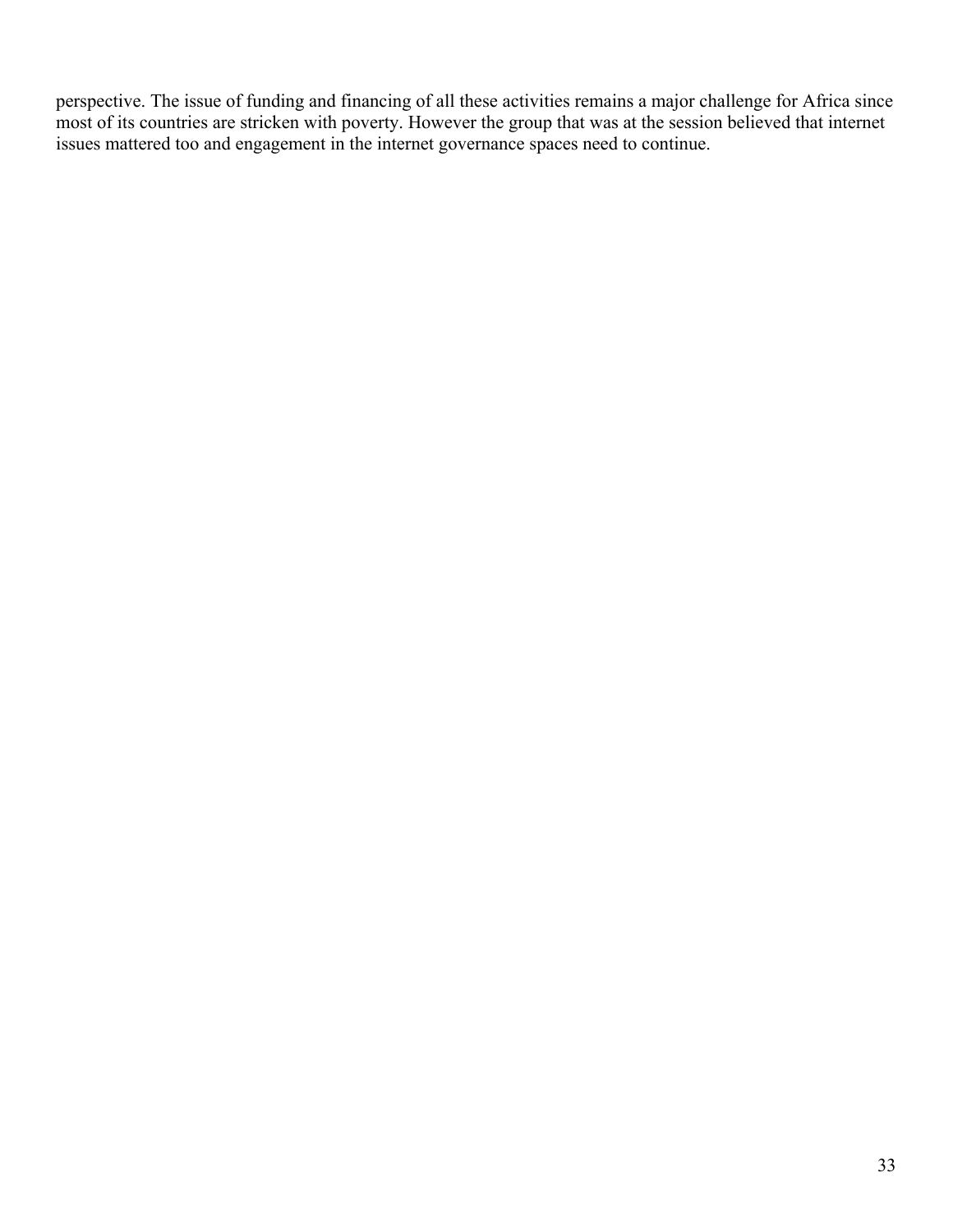# **ANNEX 3: REPORT OF PLENARY SESSIONS**

## **A - WSIS + 10, AU IG Declaration and IGF Renewal**

### **Short brief**:

The session provided an overview on where Africa is from the ongoing WSIS overview process. The ECA, presented the African priorities and challenges as discussed in their meeting last April listing a number of action lines that remains valid and important to the welfare of the African continent among those action lines there were mentioning about the capacity building, e- applications, the importance of establishing national strategies for ICTs and developing local content. As well, there was a mentioning the existing gaps where there should be an attention given to, such as lack of financial resources and challenges related to infrastructure.

The presentation provided as well some highlights on future challenges such as open data, climate change and ICTs, peach and security and finding innovative funding mechanism.

There was a suggestion for proposing four new action lines besides the 11 existing ones: technology and innovation, peach and security, measuring ICT and statistics.

The other topic that was discussed was about the IGF future and challenges and most of the deliberations went around the importance of its continuation and to continue the relation with the UN family and the WSIS.

The third point discussed was about the African Union declaration on the Internet Governance, which is a very important, prepared by the AUC and presented to the council of ICT ministers articulating what could be the voice of Africa in regard to the global IG issues and discussions.

#### **Recommendations**:

- 1. Encouraging the African government and all stakeholder to submit their comments on the UNGA non paper before the mid of September.
- 2. To request the AUC to circulate the AU declaration on the Internet Governance to all member states so that they can reflect upon.
- 3. Support the continuation of the IGF under the UN umbrella
- 4. Support the continuation of the CSTD and UN specialized agencies to continue following up on the WSIS reviews.
- 5. Suggest the renewal of the national WSIS committees by African governments to follow up on the national level on its implementation.
- 6. Encourage the African governments to foster their participation in the global IGF.
- 7. Encourage the participation of the African civil society together with other African relevant stakeholders in the global IGF.
- 8. Mobilizing the participation of the African youth in global IGF.
- 9. Stress the importance of establishing national IGFs.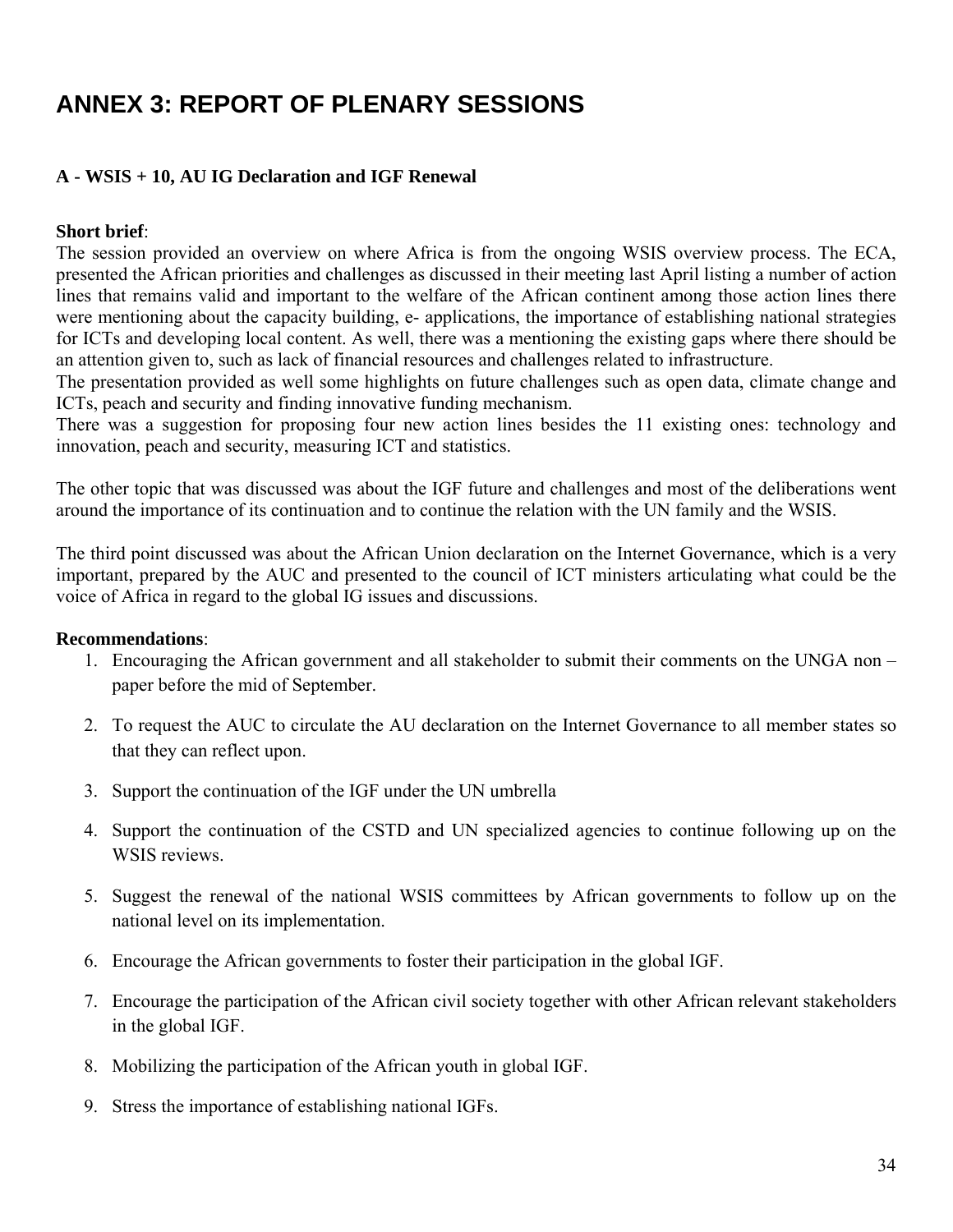## **B - PUBLIC ACESS TO INFORMATION AND KNOWLEDGE IN THE CONTEXT OF THE SUSTAINABLE DEVELOPMENT GOALS (SDGs)**

The session emphasized the need to address access to information as a key development issue. It noted that inequalities in access limit the effectiveness of ICTs in addressing social needs.

There were three presenters with the following main recommendations:

**1. Presenter:** Dr. Buhle Mbambo-Thata, Executive Director, University of South Africa (UNISA), Pretoria, South Africa**.** 

**Title of Presentation:** Access to Information Through Libraries in Post 2015 Development Agenda

## **Recommendations**

- $\triangleright$  Strengthen partnerships among ICT, libraries, media and other organizations in building local digital content
- $\triangleright$  Partner with local and international IGF in building a community of practice that advocates for eradication of all forms of barriers to information access
- ¾ A coordinated agenda with African Union, ECA and post-WSIS that sets an African Agenda for access to Information
- **2. Presenter:** Ridha Guellouz, Tunisian ICT Association

**Title of Presentation:** Access to information and knowledge in the context of SDG

#### **Recommendations**

- $\triangleright$  Launch specific programmes that target:
	- o Access to information and knowledge for people with disabilities
	- o Promote ICT for Education, Science and Culture
	- o Linguistic diversity and multilingualism on Internet
	- o Open access to scientific information
	- o Democratic public media
- ¾ Promote the potential roles of stakeholders, especially local and regional NGOs
- ¾ Launch specific programmes for "Open data" with specific consideration to intellectual property rights and protection of personal data and online civil rights
- **3. Presenter:** Emilar Vushe, APC

#### **Title of Presentation:** Providing Digital Inclusion for All

#### **Recommendations**

- $\triangleright$  Build awareness on the need for digital inclusion and encourage information sharing
- $\triangleright$  Improve the enabling environment
- $\triangleright$  Implement the use of universal funds
- ¾ Address human resources challenges
- $\triangleright$  Invest in locally relevant applications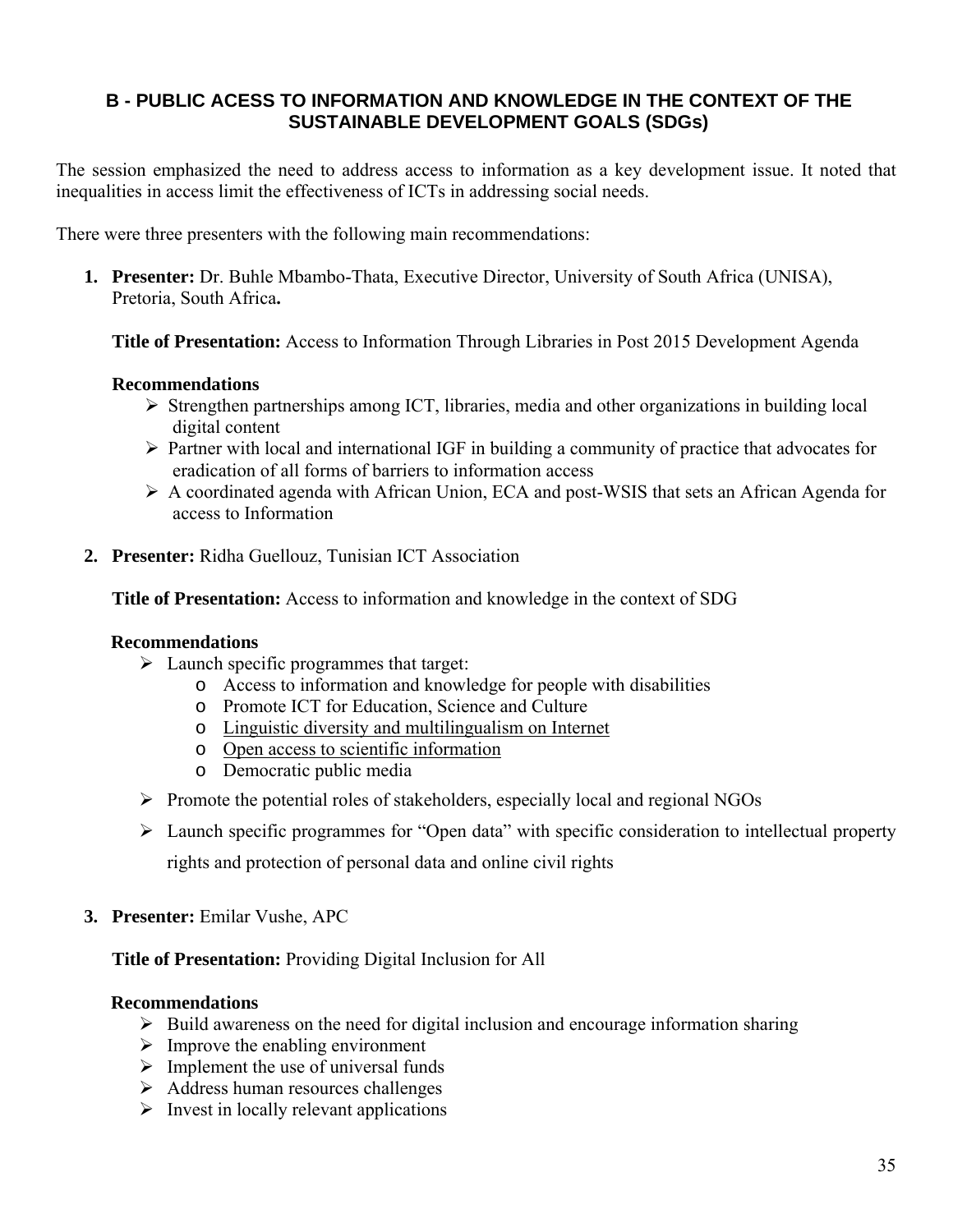At the end of the session, delegates were requested to make recommendations for strategic actions plans that will be developed. The following were suggested:

- i. **Role of Libraries/librarians:** National, regional and continental Internet Governance Forums should include Librarians as key stakeholders in the process. There is an urgent need to support the development of libraries as drivers of access to knowledge. This will involve creating libraries (in the relevant model) that can adequately serve all populations. There was also a call that all stakeholders should support efforts to promote the reading culture.
- ii. **Legislation:** Develop a legislative and policy framework for easier implementation and create an enabling environment. All countries should deal with access to information as a human right, in terms of: UN Universal Declaration of Human Rights (UNUDHR) Article 19 and the Charter of African and Peoples Rights Article 9. The need to lobby for the implementation of access to information laws was stressed. Furthermore, government was called upon to appoint technically competent persons as Ministers or Deputy Ministers of Communication Technology.
- iii. **Capacity Building:** There should be capacity building in different aspects, including developing the capacity of librarians to use emerging technologies; educating citizens on rights related to access to information so that they can also advocate for them; and inclusion of the internet in ICT skills training in various institutions . The need to train journalists in order to improve reporting on access to information was stressed. Also, it was suggested that ICT centres could be established for training and delivering services in rural areas.
- iv. **Education and Training:** Include ICT skills in the school curriculum at a very early stage such as promoting access to ICT at the pre-school and primary school levels. Put in place initiatives to completely eradicate illiteracy, which at the same time would promote access to information and knowledge.
- v. **Publicity/Marketing/Promotion:** Promote citizen education on ICT literacy, especially in rural areas and engage more with stakeholders. Beyond the hardware (infrastructure), promote the digital civilization – Internet as a new vehicle for information provision with roaming and mobile facilities to facilitate access.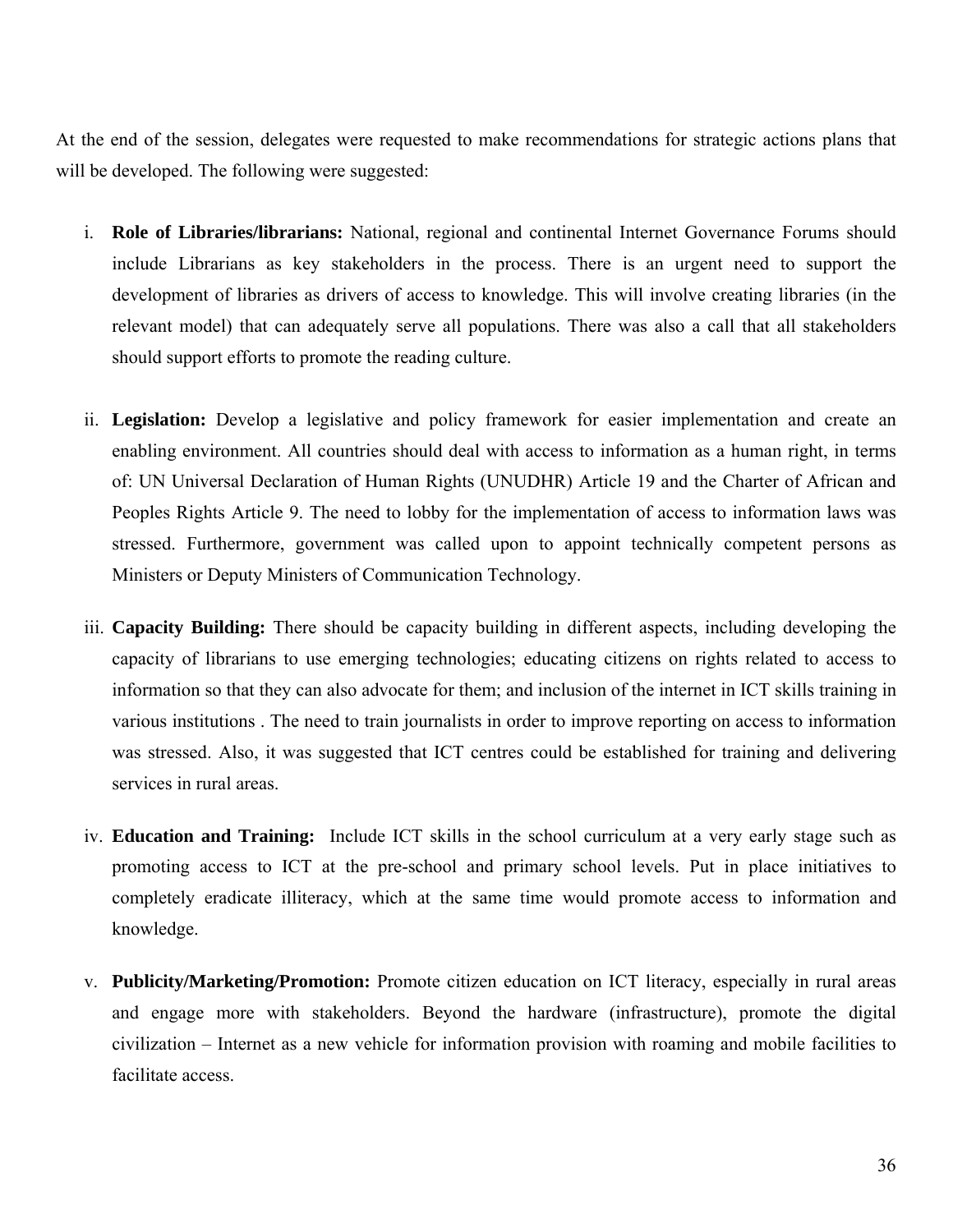- vi. **Strategic Plan:** Develop a Road Map/Strategic plan for achieving full public access to information and knowledge. This will involve defining access and identifying the gaps to be filled. For instance, create a committee to monitor, evaluate and access impact on society as well as articulate a clear stance on gender and its implementation. Also, implement national policy and strategy on Open data and access.
- vii. **Local Content Development:** Promote the creation of local content online in order to promote inclusive access. Considering illiteracy, which is a big issue in Africa, there is need to translate contents (governmental, health, economic and so on) into local languages and in oral format to reach a maximum number of people. In addition, investment by OTTs in local developers to promote innovation and ATI should be encouraged.
- viii. **Cost:** Governments, regulatory bodies, network operators and other stakeholders should work together to bring down the cost of Internet access.
- ix. **Funding:** There should be significant investment in public libraries to equip them with relevant ICT tools to ensure that they play a key role in promoting public access to information.
- x. **Infrastructural Development and Connectivity:** There is need to develop more strategic efforts to get more commitment from government to support infrastructural development. In particular, governments should work together with network operators (fixed and mobile) to ensure rural communities are connected.
- xi. **Partnership:** The importance of working with partners and collaborating with relevant stakeholders to optimize resources was stressed.

Dr. Victoria Okojie, Session moderator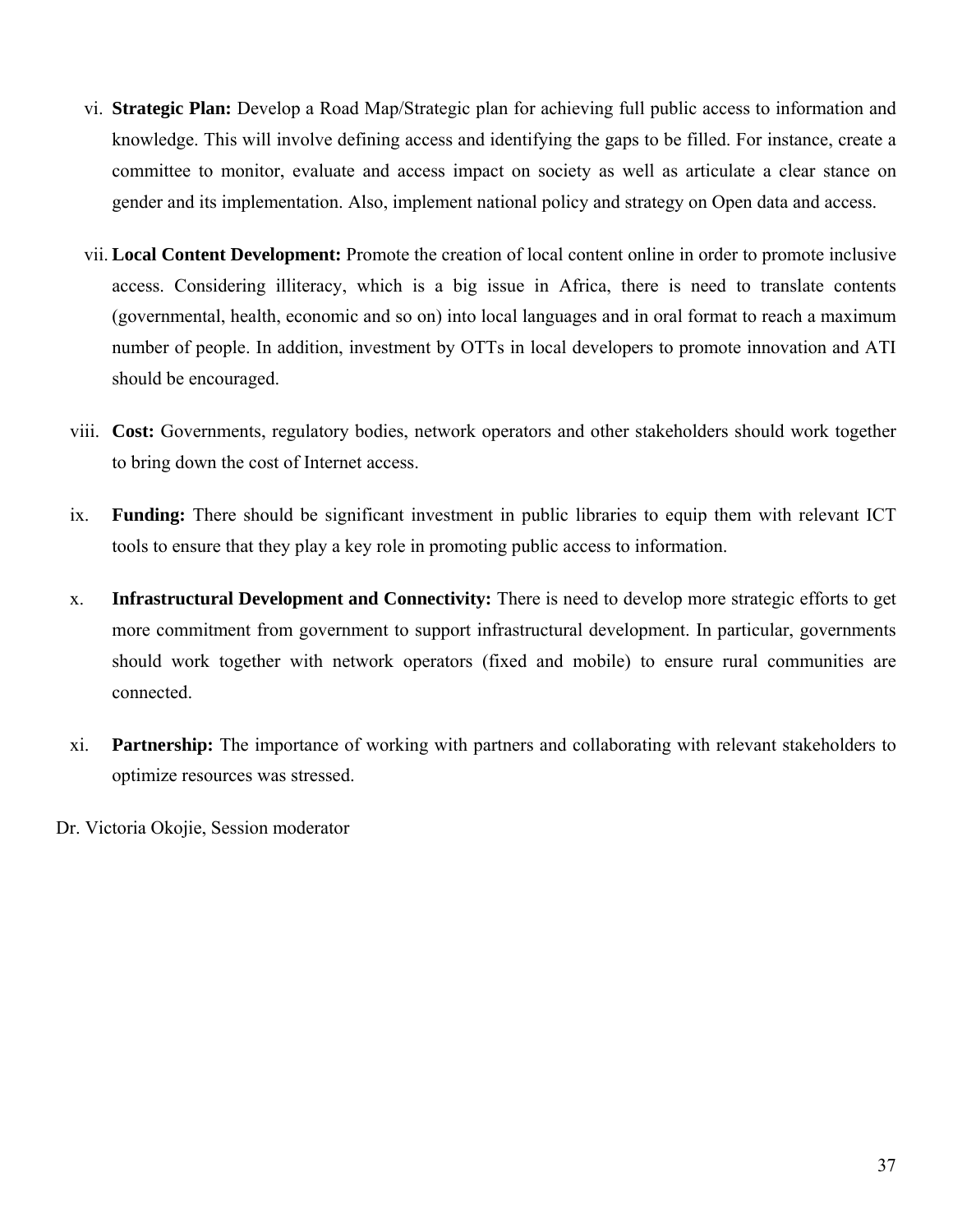## **C – CONNECTING THE NEXT BILLION**

Presenters: Dr Jimson Olufuye, AfICTA Constance Bommelaer, ISOC (by teleconference) Gloria Katuuku, Uganda Michael Kottoh, MD Konfidants

Moderator: Dr Jimson Olufuye

Following the presentations and feedback from the floor, the recommendations below are hereby submitted on "Connecting the Next Billion Internet Users":

- Connecting the next billions should be viewed as a Programme/Project by countries and stakeholders and as such should be approached using Programme/Project best practices and methodologies.
- Ministry of Communications & InformationTechnology or departments responsible for ICT should review their ICT & broadband policy/plans through enhanced multi-stakeholder cooperation involving diverse stakeholder group towards ensuring that all are involved in the policy implimentation.
- Government should demonstrate requisite political will to impliment viable policies already in place. There are cases like once a government replaces another it abandons on-going project by the previous governments.
- Smart Initiatives pioneered by President Kagame at the regional level should be sustained to help remove e-frictions in states/countries such as right of way challenge, multiple taxation and deployment of government services on-line using the open data model.
- Effective monitoring and evaluation of programme using online realtime portal reportage.
- AU should embrace enhanced multi-stakeholder approach to its meetings and consultations with governments, private sector, civil society and academia/technical cooperating and collaborating.
- Participants are enjoined to contribute to the call (to be made next week) for inputs to the UN Secretary-General's Multi-Stakeholder Advisory group consideration of "Policy Options to connecting the next billions".
- Open Data Model, local content development, eLearning initiatives & others should be used to boost demand.
- Universal Service Provision Funds should be used to engender infrastructure into underserved areas and to enable access affordability.
- Regional initiatives should be enhanced to promote broadband infrastructure.
- Power grid capacity should boosted through diverse sources.
- AU should explore the creation of a continental common toll-free Internet platform in conjunction with telcos and other stakeholders to preserve the identity and unique cultural heritage of Africa.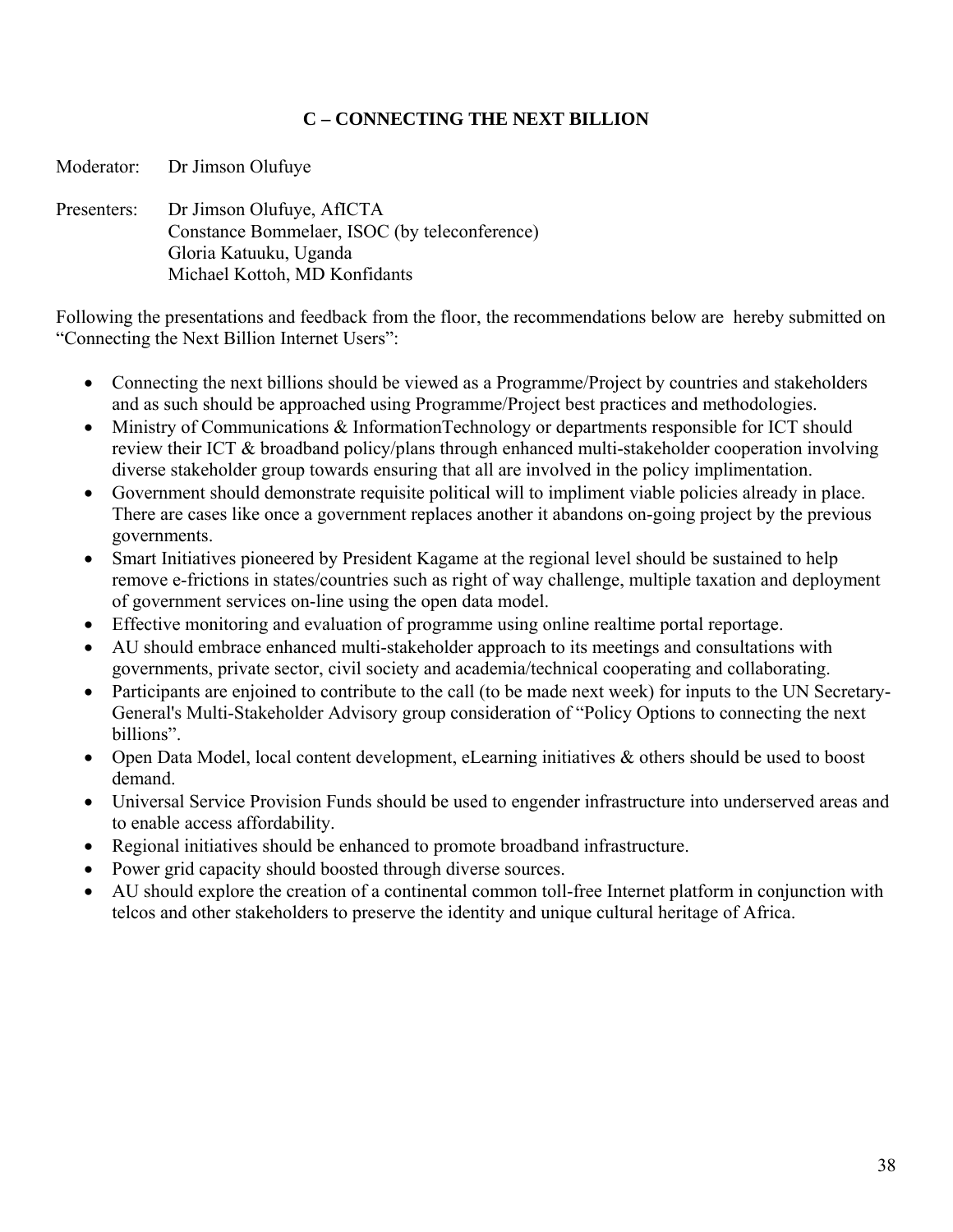## **D – ADRESSING CYBERSECURITY ISSUES, INCLUDING SPAM**

Moderator: Mactar Seck, ECA Panelists: Mactar Seck, ECA Michael Ilishebo, Zambia Halefom Hailu, Ethiopia

This session focused on the issue of cyber security including of Spam in Africa. During the discussion several additional valuable inputs and questions were received from African states, private sector, civil society to require an African Safety mechanism for African e-consumers with an emphasis on Pan-African collaboration and cooperation in the prevention, investigation and prosecution of Cyber Crimes including issues related to effectively countering and combating spam. Recommendations agreed by the participants include the following:

- Enhance Capacity Building training in Cyber Security of criminal justice professionals, including law enforcement personnel, prosecutors and judges
- Encourage Governments to take appropriate actions for spam by adopting anti-spam policies and technologies to protect service users and ISPs from illegal spam and improving education/awareness of service users and ISPs
- Encourage Governments, the private sector and non-governmental organizations to work together to bridge the digital divide, to raise public awareness and education about the risks of cybercrime
- Encourage African government to ratify the African Union Convention on Cyber Security and Personal Data Protection and to transpose their cyber security laws in the framework of the Convention in such a way as to facilitate international cooperation in preventing and combating these illicit activities;
- Encourage all African government to update their criminal laws as soon as possible, in order to address the particular nature of cybercrime.. In determining the strength of new legislation States should be encouraged to be inspired by the provisions of the African Union Convention on Cyber Security and Personal Data Protection
- Building international cooperation in cyber security to enhance public protection and to promote more effective information sharing to address cyber crimes issues (effective regulation adoption, anti-spam technology development, and education of service users and providers)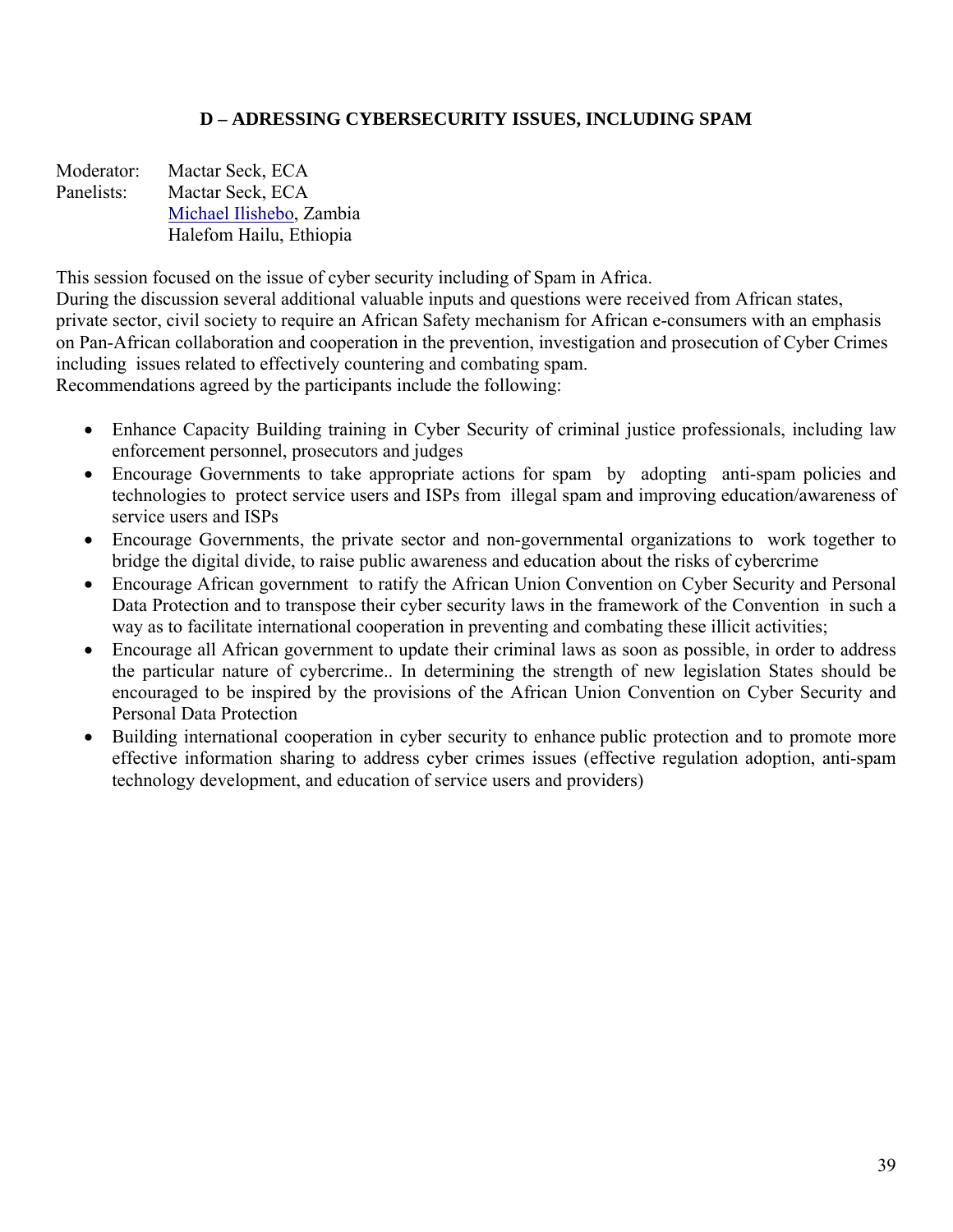#### **E – HUMAN RIGHTS ON THE INTERNET**

#### **Summary**

As an introduction to the panel, UNESCO provided an overview of existing frameworks, principles, and declarations as it concerns human rights online. Furthermore, the concept of "internet universality" with its four guiding principles that the internet should be human rights based, open, accessible to all, and multi-stakeholder (known by the acronym ROAM), was outlined as a basis for ensuring human rights online. UNESCO further underlined that "Internet Universality" accords with the Report of the UN Special Rapporteur on the promotion and protection of the right to freedom of opinion and expression and also echoes the first resolution on "promotion, protection and enjoyment of human rights on the Internet" passed by UN Human Rights Council in 2012. Lastly, UNESCO introduced the internet freedom series and recently published internet study "Keystones to Foster Inclusive Knowledge Societies" to underline cross cutting and emerging issues in the field related to free expression, privacy, ethics, and access.

**Salisu Kaka** (Nigeria), following the introduction, provided an overview of the right to access the internet and human rights on the internet, underlining specifically the African experience. Kaka reiterated that access to the Internet has two dimensions 1) access to online content, without any restrictions except in a few limited cases permitted under international human rights law; and 2) the availability of the necessary infrastructure and information communication technologies, such as cables, modems, computers and software, to access the Internet in the first place. Outlining the WSIS Declaration of 2003 where the internet was declared a fundamental human right, Article 19, the right to freedom of speech, the right to development, and the right to freedom of assembly, Kaka outlined the ongoing debate on whether access to the internet should be considered a human right based on existing opposing views in the international community. Questions of future regulation of the internet were posed, and ensuring universal access to the internet was a priority for all States was set forward as a priority. In the African context, issues of cybercrime and cybersecurity and terrorism were brought forward as major preoccupations concerning regulation online.

**George Kristensen** (GVC Media, the Gambia) outlined how the African Declaration on Internet Rights and Freedoms benefit individuals, civil society groups, the business and technical community, and governments. Underlining that openness, access, and affordability are central to ensuring that individuals benefit from the internet and the Declaration, Mr. Kristensen reiterated that freedom of expression and right to information are complementary. Furthermore, freedom of assembly and space for cultural and linguistic diversity were further underlined as central aspects of the Declaration related to human rights.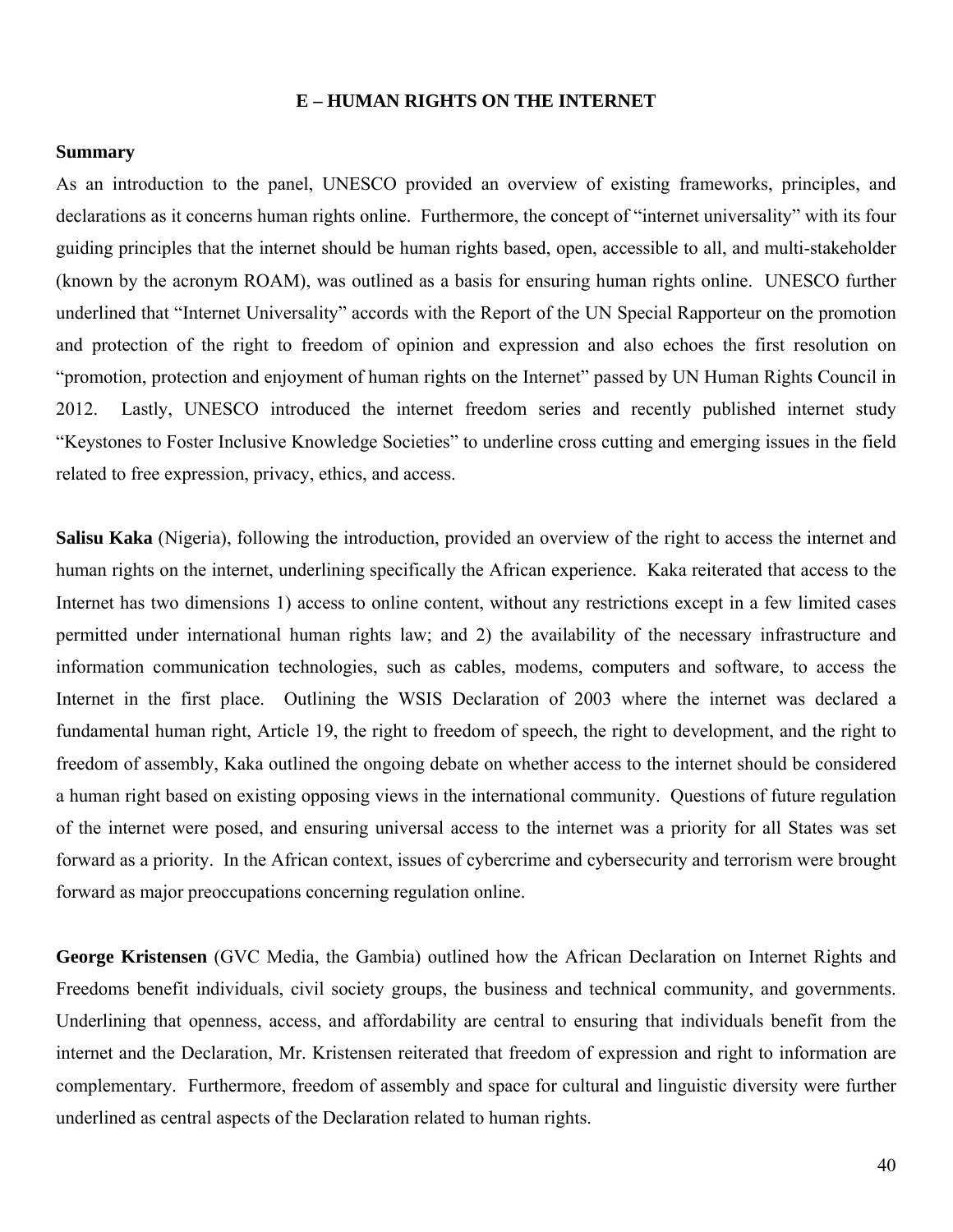**Chenai Chair** (ICT Africa) underlined the links between gender equality and internet governance, equally requesting IGF participants to reevaluate their definition of the scope of gender issues online. Four major points were underlined as issues needing to be further addressed in this light: 1) Violence against women online, including revenge porn, 2) Censorship by the state on sexual and reproductive rights, not limited to women and the LGBT community, 3) the opportunity to use online spaces as forums to challenge stereotypes, and 4) the need to further acknowledge the issue of access as one beyond just a question of "connecting people." Underlining that income and education are two key issues affecting ICT access, Chair reiterated that women statistically have much less access and may make use of ICTs differently. Chair concluded in confirming the need to look beyond issues of ICT access and work interdepartmentally beyond ICT ministries to ensure issues of ICT competencies can be addressed.

#### **Recommendations**

- Designation by Pan-African and Regional Organization of a date as African Internet Rights Day;
- Establishment, with the ACHPR, of mechanisms to promote, monitor, and popularize the African Declaration on Internet Rights and Freedoms across the continent;
- Establishment of self regulatory, independent objective oversight, and sanctioning mechanisms in light of the Declaration of principles to ensure Rights to Privacy in the Digital age are protected and the Johannesburg principles on National Security implemented, similar to an Ombudsman;
- Establishment of a designated rapporteur on the specific issue of internet freedom as a key issue in order to hold policymakers accountable and further involve civil society;
- Ensure that legislation related to the internet on a national and regional level facilitates protection of rights and not limitation of access;
- Priority focus on openness, access, and affordability for all advocacy related to ensuring the internet as a fundamental human right;
- Ensure cross ministerial work between ICT Ministries and other Ministries, including Ministries of Education, to address the need for ICT competencies and media and information literacy, specifically for women, in formal and non formal education;
- Further involve youth and women in IGF deliberations at large;
- Integrate ICT competencies into national curricula;
- Further reinforce national infrastructure in order to ensure effective translation of laws and policies regarding the Internet into practice;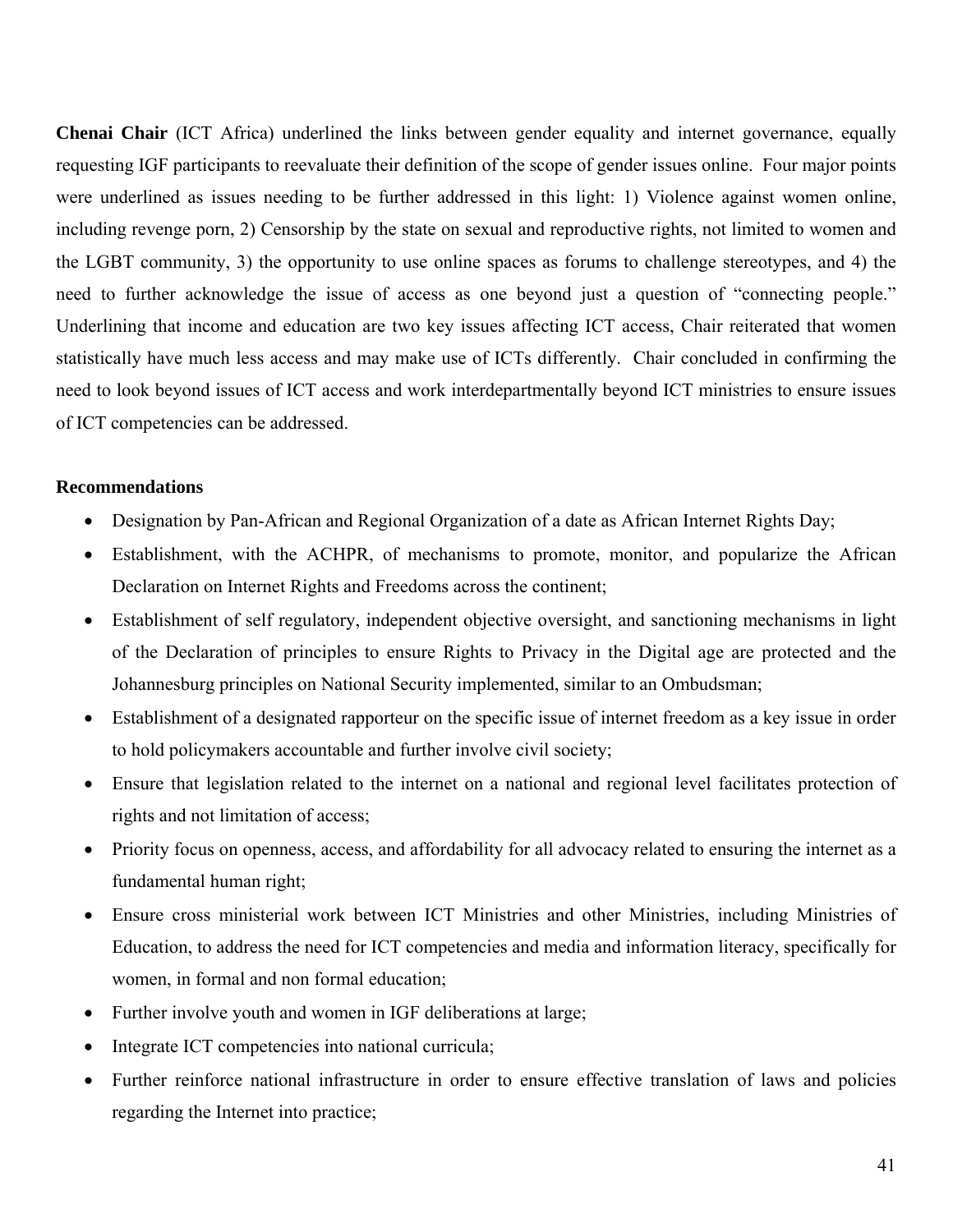- Further ensure, on an IGF level, multi-stakeholder presence, specifically the presence of Government counterparts;
- Further engage with the African Declaration on internet rights and freedoms and UNESCO's "internet universality" concept as guiding principles for the further development of public policy in support of human rights and the internet.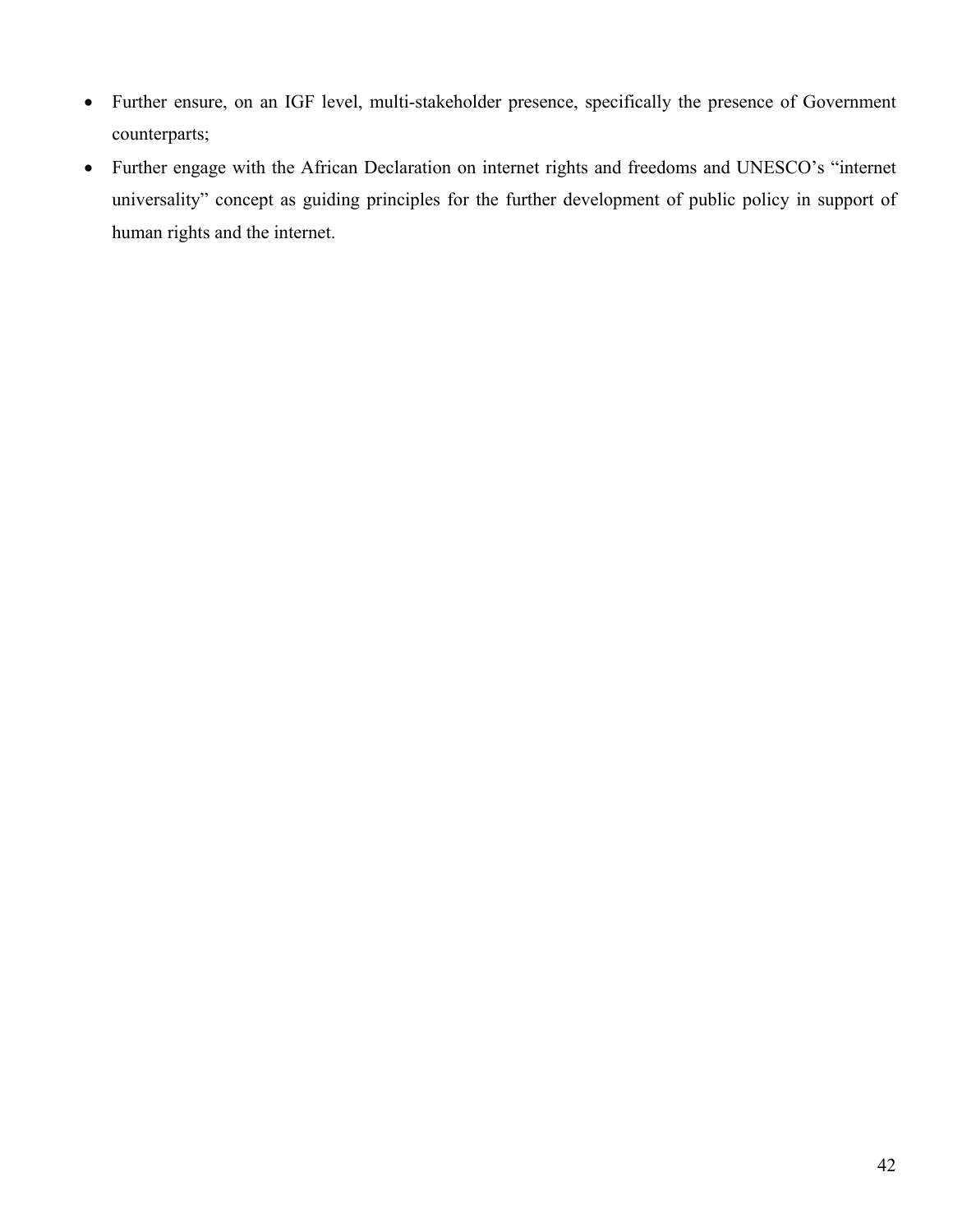## **F – IANA STEWARDSHIP TRANSITION**

Moderator:Bob Ochieng (ICANN) Panelists: Tijani Ben Jemaa (Member CCWG - Accountability) Mary Uduma (Member ICG)

This informational session sought to give an update to the AfIGF delegates on the current status of the IANA Stewardship Transition. As you may recall, on March 14, 2014, the U.S. Commerce Department's National Telecommunications and Information Administration (NTIA) announced its intent to transition key Internet domain name functions to the global multistakeholder community. Indeed this announcement was welcomed with a lot of excitement and received widespread endorsements from the global Internet community including the AUC.

The Announcement specified the *following 4 key principles outlined in the announcement:*

- Support and enhance the multistakeholder model
- Maintain the security, stability and resiliency of the Internet DNS
- Meet the needs and expectations of the global customers and partners of the IANA services
- Maintain the openness of the Internet
- NTIA also specified that it would not accept a proposal that replaces the NTIA role with a governmentled or intergovernmental organization solution.

Since that announcement, the global Community has worked tirelessly and with great resilience and determination resulting in two parallels processes (tracks) namely:

- ¾ **IANA Stewardship Transition**: Focused on delivering a proposal to transition the stewardship of the IANA functions to the multistakeholder community.
- ¾ **Enhancing ICANN Accountability**: Focused on ensuring that ICANN remains accountable in the absence of its historical contractual relationship with the U.S. Government. The following info graphic best illustrates the relationship, structure and flow of proposals from the above 2 processes.

Tijani took the audience through the Accountability track while Mary elaborated on both the ICG and the overall Transition proposal. Tijani later clarified the importance of both processes and called on the Africa Community to come up, read and submit their comments to both proposals.

The discussion session witnessed heated debate and questions on the role of governments, ICANN's jurisdiction and whether the UN could be a better option for IANA function. The panelists clarified the importance of the Multi-Stakeholder Model as the best for governing the Internet owing to its unique borderless nature. For more information on the detailed process and current status including combined proposals under public comment, please follow this link: https://www.icann.org/news/blog/volume-9-anupdate-on-iana-stewardship-discussions.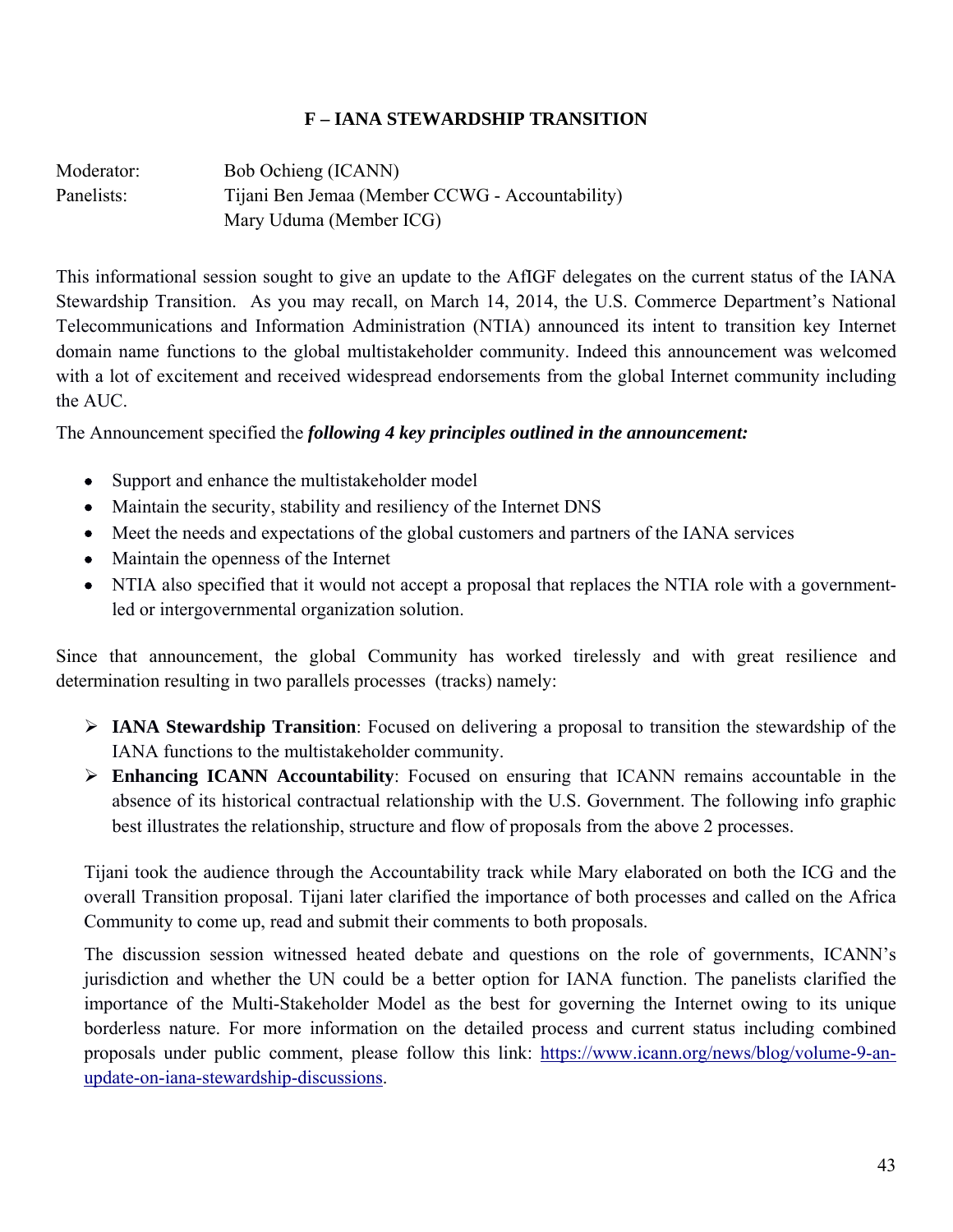## **G – NET NEUTRALITY AND ITS IMPLICATIONS FOR AFRICA**

The session began with the three panelists framing definitions and principles of Net Neutrality after which they considered several questions related to Net Neutrality:

- Why is net-neutrality important and is it (really) an issue for Africa?
- Do you think there is a need for net-neutrality regulation in Africa?
- What should Africa's position be on net neutrality?

Through the discussion with the panelists and participants, it emerged that there might indeed a need for regulation that addressed the specific context of Net Neutrality; however there were views expressed from some participants that net neutrality posed some challenges for African stakeholders which warranted further investigation and dialogue in order to reach a common position on net neutrality.

Key Recommendations:

- 1. The African Union in collaboration with ECA and other partners should convene an African Forum on Net Neutrality
- 2. Research and analysis should be undertaken at national and regional level on the policy, legal and regulatory implications of Net Neutrality
- 3. Regulatory agencies should take steps to address concerns raised about Internet Service Providers (ISPs) who engage in practices such as Network Address Translation (NAT) which restrict the type and level of service that end users are availed.
- 4. Civil society in collaboration with other stakeholders should undertake consumer awareness initiatives on Internet access and usage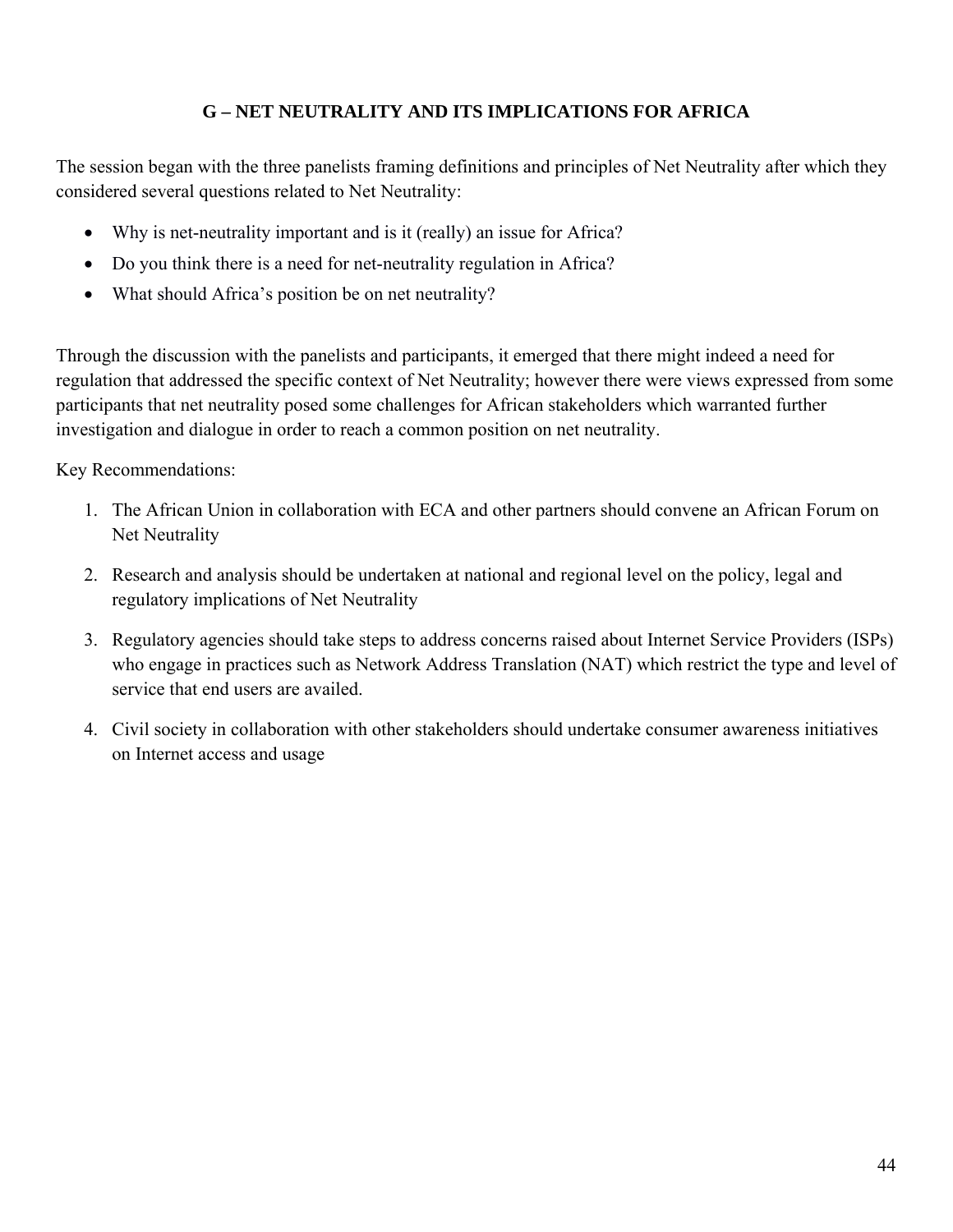## **ANNEX 4: AFIGF CONTRIBUTION TO THE WSIS NON-PAPER**

# **WSIS+10 Non‐Paper: Comment from African Stakeholders at the 2015 African Internet Governance Forum**

## **Submitted by the African Internet Governance Forum Secretariat**

The African Union Commission (AUC), the Association of Africa Progressive Communications (APC), the Egyptian Ministry of ICT, the Kenya ICT Action Network (KICTANet) and the Internet Society (ISOC), organized a pre-event on WSIS+10 on 6 September in Addis Ababa. This was immediately prior to the Africa Internet Governance Forum<sup>2</sup> that took place from 7-8 September 2015. At this event, after an overview of the WSIS process and the 10-year review, participants which included around 200 people from all stakeholder groups (government, civil society, business, academia, international organisations and the technical community) divided into groups that discussed the non-paper in depth.

This submission is a compilation of reactions to the non-paper that emerged from this event.

## **COMMENTS ON THE PREAMBLE OF THE NON-PAPER**

Participants at the African IGF WSIS+10 pre-event were generally positive about the preamble and appreciate the special mention of African countries in paragraph 6. However, they felt strongly about the following:

Paragraph 1 would be strengthened by including a reference to human rights as was done in the first paragraph of the Geneva Declaration of Principles: "We, the representatives of the peoples of the world, assembled in Geneva from 10-12 December 2003 for the first phase of the World Summit on the Information Society, declare our common desire and commitment to build a people-centred, inclusive and development-oriented Information Society, where everyone can create, access, utilize and share information and knowledge, enabling individuals, communities and peoples to achieve their full potential in promoting their sustainable development and improving their quality of life, premised on the purposes and principles of the Charter of the United Nations and respecting fully and upholding the Universal Declaration of Human Rights."<sup>3</sup>

Participants felt that paragraph 3 should recognize that the benefits of the digital economy are limited by digital exclusion; exclusion which needs to be addressed for this 'economy' to contribute to sustainable development.

## **THE DIGITAL DIVIDE**

The non-paper importantly mentions the ongoing divides within and between countries in paragraph 10, as well as the risk that these divides may grow. However, it does not point out that the digital divide is first and foremost a consequence of larger social and economic divides. Insufficient human development remains a major unsolved problem in Africa. The value of increased access to devices such as mobile phones is limited by people's lack of knowledge in how to make use of these devices, or how to access relevant content, assuming this content exists and is available in local languages. These divides (digital, and social and economic) impact on all WSIS action lines. Awareness raising, advocacy and capacity building to develop, preserve, access and

 $\overline{2}$ <sup>2</sup> http://afigf.org/?q=AfIGF2015

<sup>3</sup> http://www.itu.int/wsis/docs/geneva/official/dop.html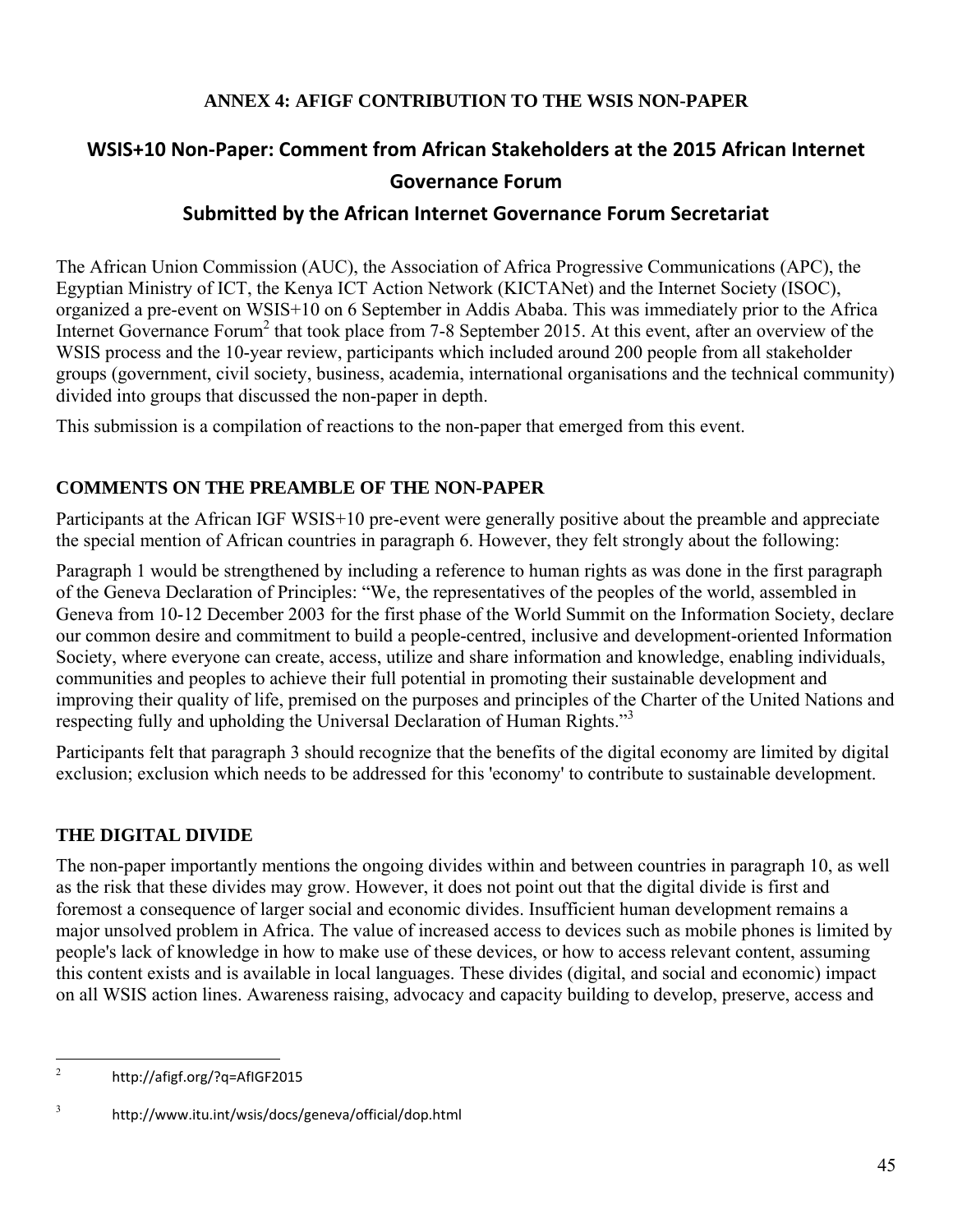use content and knowledge that can contribute to social, economic and environmental development is necessary remain vital.

Internet access and penetration is still very weak in Africa. Access for all is important, but particularly for groups at risk, such as people living with disability, or people who are already marginalised, such as women in low income groups and rural people all over the continent. There is need to promote public access facilities such as libraries throughout the world, particularly in developing countries where such services do not exist, and when they do, are lacking in resources. Libraries are spaces which can provide not only access to the internet, but also access to information and capacity building.

Meeting these challenges requires developing collaborative planning, platforms and projects at national and regional levels. Regions should be encouraged to develop integrated economic strategies and models which includes manufacturing and certification of equipment and development of applications that respond to local/regional needs.

Overall we believe that for the digital divide to be bridged in Africa, but probably also in other developing regions, there is a fundamental need for investment in human capacity development and educational and research institutions, including universities. This will help bridge the lack of relevant online content, and in research capacity. It is also necessary to invest in research and data gathering at national level to enable all stakeholders, and governments in particular, to understand and respond to the changes in the digital divide.

## **ICT FOR DEVELOPMENT**

Participants in the African IGF propose that the heading of this section be changed to "ICT for sustainable development" in line with the already stated link between the WSIS and the post-2015 development agenda.

Points they feel should be added to the non-paper include the need for continuous research into ICT for development and the need for, as stated above in digital divide as well, continuous capacity building and training. ICT for development does not require once off investment. Investment into mobilising ICTs for development should be long term and integrated across national budgets. The non-paper should stress the need for a diverse and sustainable ICT ecosystem across all sectors (health, education, security, justice, waste etc.) and point out that this can only be achieved by integrating or mainstreaming ICTs in all development sectors with the involvement of all stakeholder groups.

Some participants felt that Universal Access Funds are still an important source of funding that can be invested in ICT for development and that contributions from industry players should be increased to support sustainable development activities. Others were concerned that increasing licensing fees or taxation could raise barriers to entry for new and local businesses.

All participants felt that regulatory hindrances need to be minimized so as not to stifle innovation. There is a need for more, and more widely distributed, innovation hubs so that people in rural areas have easier access to to ICT for development tools, skills and information.

Energy and e-waste management must be tackled, and more use of renewable technologies such as solar be encouraged in all ICT expansion.

## **HUMAN RIGHTS**

Participants felt that the non-paper does not give this important area sufficient emphasis.

They supported the non-paper's underscoring of the right to development and respect for freedom of expression and the independence of the press, taking into account the individual right to privacy, and media ethics and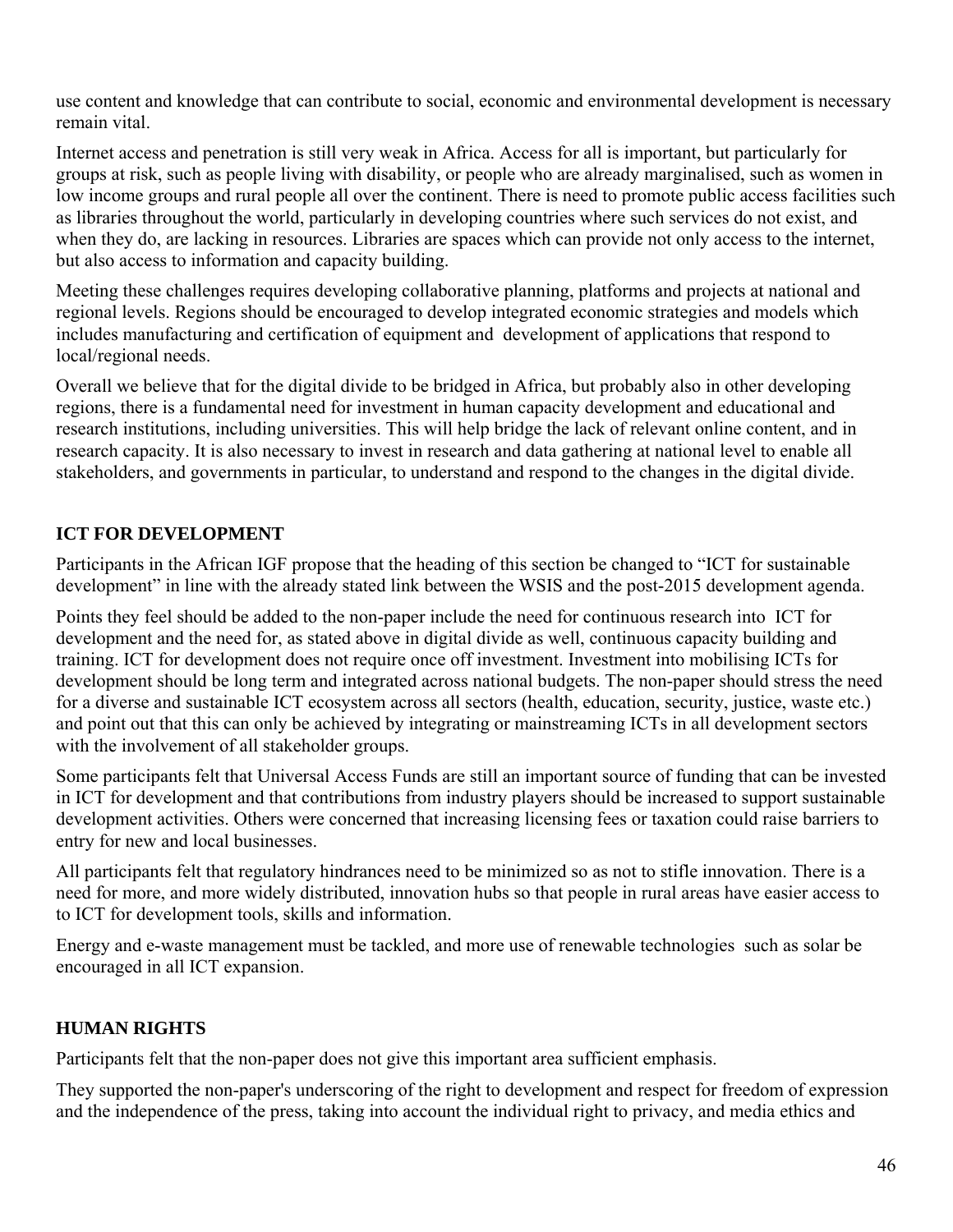responsibilities. They agreed that in the context of online communications no person shall be subjected to arbitrary or unlawful interference with his or her privacy, family, home or correspondence, consistent with countries obligations under international human rights law.

The felt that this section should mention that the right of freedom of expression, as described in Article 19 of the Universal Declaration of Human Rights, and Article 19 of the International Covenant on Civil and Political Rights, is essential for media's role in information and knowledge societies, and through this, media's role in ICTs for sustainable development.

They support the non-papers reaffirmation that the same rights that people have offline must also be protected online as they are enshrined in the Universal Declaration on Human Rights.

They felt that the non-paper should emphasize the need for the prioritization of women and girls in the areas of access, and equality online as offline, in order to achieve gender parity in all areas of engagement including in all aspects of the information society.

## **INTERNET GOVERNANCE**

Participants expressed overall support for the text of the non-paper in this section. They had some recommendations, outlined below:

They agreed that the Internet has "continued to grow in number of users, speed of access, range of services and many other ways, necessitating fast-changing and inclusive governance structure." Nevertheless they feel the non-paper should stress that despite the above, there are still affordability challenges for developing and least developed countries. Undersea fibre capacity available at the coasts of developing countries can often not be utilised by their citizens because of poor intra and inter-national infrastructure. There is need for more Internet Exchange Points (IXP) and the presence of first tier IXPs. This requires interventions at the policy level and cooperation between all stakeholders at the level of deployment.

They felt that the definition of internet governance in paragraph 23: "There is general agreement that the governance of the Internet should be open, inclusive and transparent, within the working definition of Internet governance as 'the development and application by governments, the private sector, civil society, technical and academic community in their respective roles, of shared principles, norms, decision-making procedures and programmes that shape the evolution and use of the Internet', should evolve to include the governance of the Internet technical resources.

They recommend that the non-paper includes a call for sustainable capacity building for members from developing and least developed countries to encourage meaningful participation and contributions to Internet governance issues.

## **CYBERSPACE**

Many felt that this section should be entitled "cyber security" or cyber safety.

They felt that the call in paragraph 29: "We call for increased global efforts and cooperation in combating cybercrime and countering cyber-threats" should have the following text added: "without compromise of user privacy."

Paragraph 29 would then read: "We call for increased global efforts and cooperation in combating cybercrime and countering cyber threats without compromising user privacy."

The recommend adding the following text to this section: "There is a need for special emphasis on the protection and empowerment of children online. In this regard, governments and other stakeholders should work together to help all enjoy the benefits of ICTs in a safe and secure environment."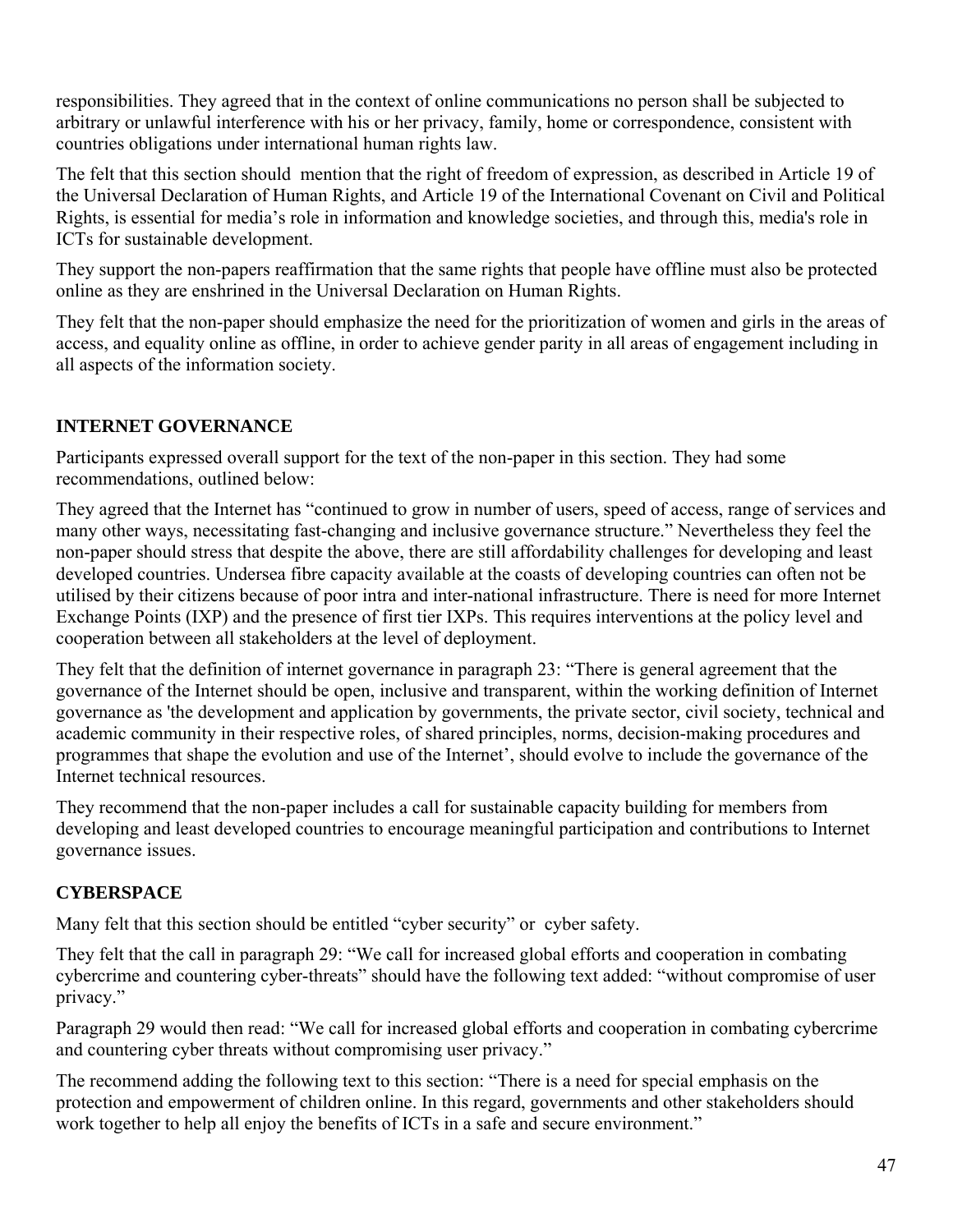## **FOLLOW UP AND REVIEW**

Participants are happy with this section in general but had the following comments:

They felt that the statement in paragraph 31 on mobilising domestic public and private resources to spur ICT access and content creation should recognize the role of civil society efforts. At present it appears to only include government and business. They therefore suggest the text is modified to read: "There will be a continued focus on mobilizing domestic public and private resources and the efforts of civil society to spur ICT access and content creation."

In response to paragraph 33 on content, participants added that there is little content in African languages meaning that African cultures and identities are not represented well on the internet. There is need to make local content and local knowledge accessible in order to facilitate the ability of governments, parliamentarians, local authorities, local communities, civil society, the private sector and individuals to make informed decisions in their efforts towards achieving the Sustainable Development Goals.

They felt strongly that there is a need for regional follow up processes. In this regard they recommend that a new paragraph be added before or after paragraph 37 that reads: "We call for annual regional reviews of WSIS+10 outcomes, involving all stakeholders, convened by UN Regional Commissions, where member states, international and regional organizations report on progress in achieving WSIS outcomes within the context of 2030 agenda of Sustainable Development."

They also recommend that the non-paper mentions the need for the development of targets and indicators to monitor progress towards the achievement of access to information and knowledge for the persons living with disability.

They also felt that this section should mention the need for promotion of the multistakeholder model, particularly at national levels, as an important pre-condition for effective WSIS follow up and implementation.

END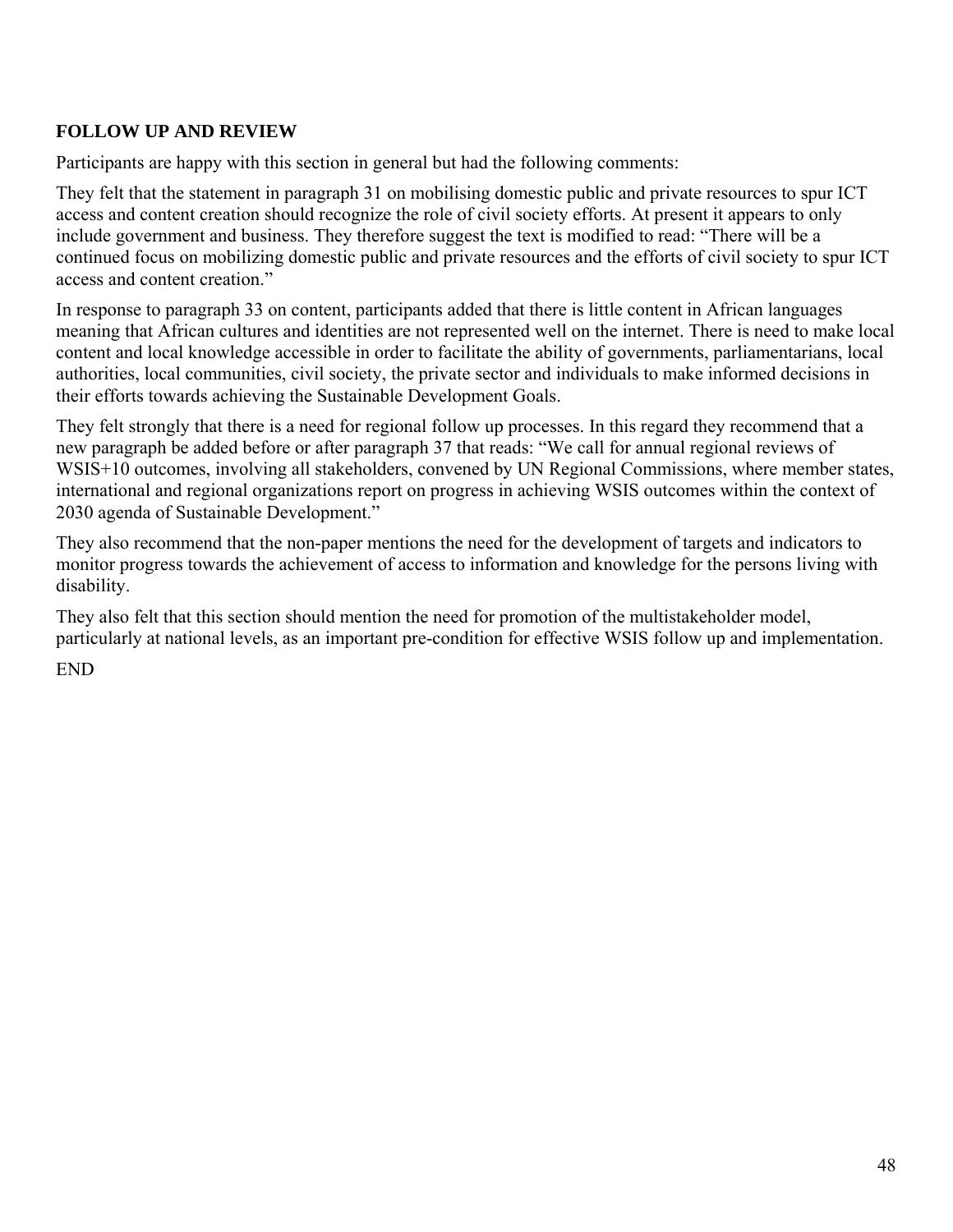# **ANNEX 5: AGENDA**



# **The African Internet Governance Forum - AfIGF 2015** http://afigf.org/

## **06 – 08 September 2015 African Union Commission, Addis Ababa, Ethiopia**

|                 | Tuesday 01 September – Saturday 05 September 2015                                                                                                               |  |  |
|-----------------|-----------------------------------------------------------------------------------------------------------------------------------------------------------------|--|--|
|                 | Pre-conference Workshops                                                                                                                                        |  |  |
|                 | African School of Internet Governance                                                                                                                           |  |  |
|                 | Sunday 06 September 2015                                                                                                                                        |  |  |
| $08:30 - 09:00$ | Registration                                                                                                                                                    |  |  |
| $09:00 - 10:00$ | Orientation program for newcomers                                                                                                                               |  |  |
| $10:00 - 10:30$ | Coffee break                                                                                                                                                    |  |  |
| $10:30 - 13:00$ | Pre-conference Workshops                                                                                                                                        |  |  |
|                 | $WSIS + 10$ : APC in cooperation with the Ministry of CIT of Egypt, AUC, ISOC, KICTANet (Medium<br>Conference Hall - Ground Floor)                              |  |  |
|                 | Access to Information and Knowledge - The African Virtual Library & Information Network (AVLIN):<br>ECA (Small Conference Hall 4; 3 <sup>rd</sup> Floor)        |  |  |
|                 | The Internet and Human Rights: Access to the Internet in Africa as a fundamental human right – NEPAD<br>Agency (Small Conference Hall 2; 2 <sup>nd</sup> Floor) |  |  |
|                 | Capacity building needs for IG and Internet public policy dialogues - NEPAD Agency (Small Conference<br>Hall 3; $3^{rd}$ Floor)                                 |  |  |
|                 | UNESCO's Priority Africa and the Internet Study – Relevance to Human Rights online (Small Conference<br>Hall 1; $2^{nd}$ Floor)                                 |  |  |
| $13:00 - 14:30$ | Lunch break                                                                                                                                                     |  |  |
| $14:30 - 17:00$ | Pre-conference Workshops (ctd.)                                                                                                                                 |  |  |
|                 | Monday 07 September 2015                                                                                                                                        |  |  |

**08:30 – 09:00** Registration

#### *Medium Conference Hall*

*MCs: Makane Faye, ECA & Adil Sulieman, AUC*

#### **09:00 – 09:30 Opening session**

Remarks by outgoing Chair Welcome statement by Dr. Jimmy Ocitti, Director, Public Information and Knowledge Management Division, ECA Remarks by Moctar Yedaly, Head, Information Society Division, AU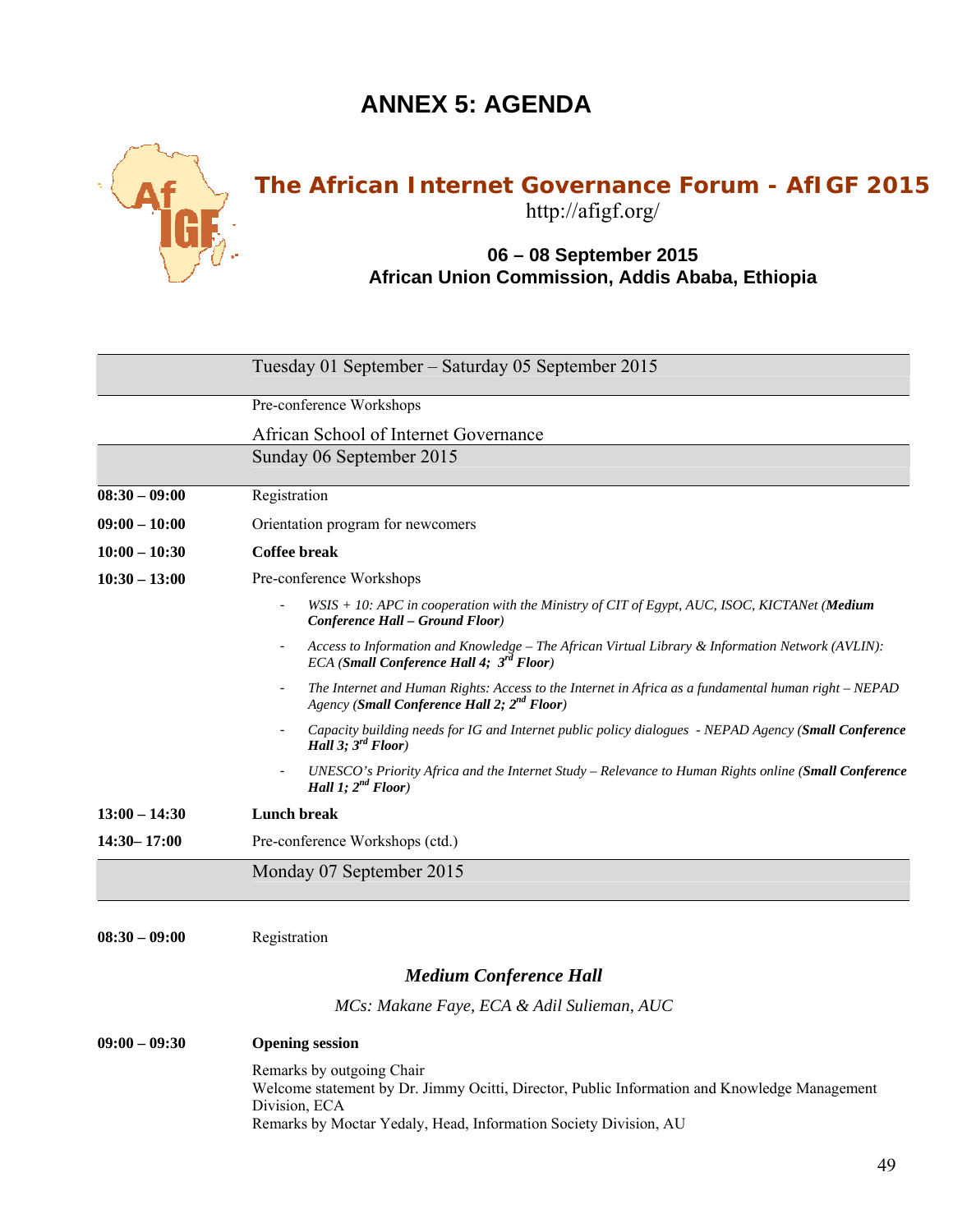|                 | Remarks by the Honorable Deputy Minister of Telecommunications and Postal Services, South Africa,<br>Prof. Hlengiwe Mkhize                                                            |
|-----------------|---------------------------------------------------------------------------------------------------------------------------------------------------------------------------------------|
| $09:30 - 10-30$ | Report from the sub-regional IGFs and from the pre-conference workshops - Moderated by: Judy Okite,<br><b>FOSSFA</b>                                                                  |
|                 | Presenters: Mary Uduma WAIGF, Michel Linze IGF-CA, Gloria Katuuku EAIGF, George Ahthew<br>SAIGF, North Africa, WSIS Rapporteur, AVLIN Rapporteur, Internet Rights Rapporteur, AfriSIG |
|                 | Discussion                                                                                                                                                                            |
| 10:30-10-45     | <b>Coffee break</b>                                                                                                                                                                   |
| 10:45-12-15     | WSIS issues, including the Future of IGF and the AU Declaration on IG - Moderated by: Nermine El<br>Saadany, Egypt                                                                    |
|                 | Presentations by: Mactar Seck, ECA, Anriette Esterhuysen, APC, Moctar Yedaly, AUC                                                                                                     |
|                 | Discussion                                                                                                                                                                            |
| $12:15 - 13:15$ | Public Access to Information & Knowledge in the context of the SDGs - Moderated by: Victoria Okojie,<br>Nigeria                                                                       |
|                 | Presentations by: Emilar Vushe, APC, Ridha Guellouz, ATTIC, Tunisia, Buhle Mambo-Thata, South<br>Africa                                                                               |
| $13:15 - 14:00$ | <b>Lunch break</b>                                                                                                                                                                    |
| $14:00 - 15:00$ | Connecting the next billions - Moderated by: Jimson Olufuye, AFICTA                                                                                                                   |
|                 | Presentations by: Constance Bommelaer, ISOC (Remote Panelist), Gloria Katuuku, Uganda, Michael<br>Kottoh, KONFIDANTS                                                                  |
|                 | Discussion                                                                                                                                                                            |
| $15:00 - 16:00$ | Addressing cybersecurity issues, including SPAM - Moderated by: Mactar Seck, ECA                                                                                                      |
|                 | Presentations by: Michael Ilishebo, Zambia, Halefom Hailu, Ethiopia                                                                                                                   |
|                 | Discussion                                                                                                                                                                            |
| $16:00 - 17:00$ | Human Rights on the Internet - Moderated by: Sasha Rubel, UNESCO                                                                                                                      |
|                 | Presentations by: Salisu Kaka, Nigeria, George Kristensen, GVC Media, The Gambia, Chenai Chair,<br><b>APC</b>                                                                         |
|                 | Discussion                                                                                                                                                                            |
|                 | <b>End of the Day</b>                                                                                                                                                                 |
|                 | $\mathbf{1}$<br><b>Tuesday 08 September 2015</b>                                                                                                                                      |
| $08:30 - 09:30$ | IANA Stewardship Transition - Moderated by: Bob Ocheing, ICANN                                                                                                                        |
|                 | Presentations by: Mary Uduma, NIGF, Nigeria, Mohamed Tijani Ben Jemaa, FMAI                                                                                                           |
|                 | Discussion                                                                                                                                                                            |
| $09:30 - 10:30$ | Net Neutrality and its implications for Africa - Moderated by: Towela Nyirenda Jere, NPCA                                                                                             |

Γ